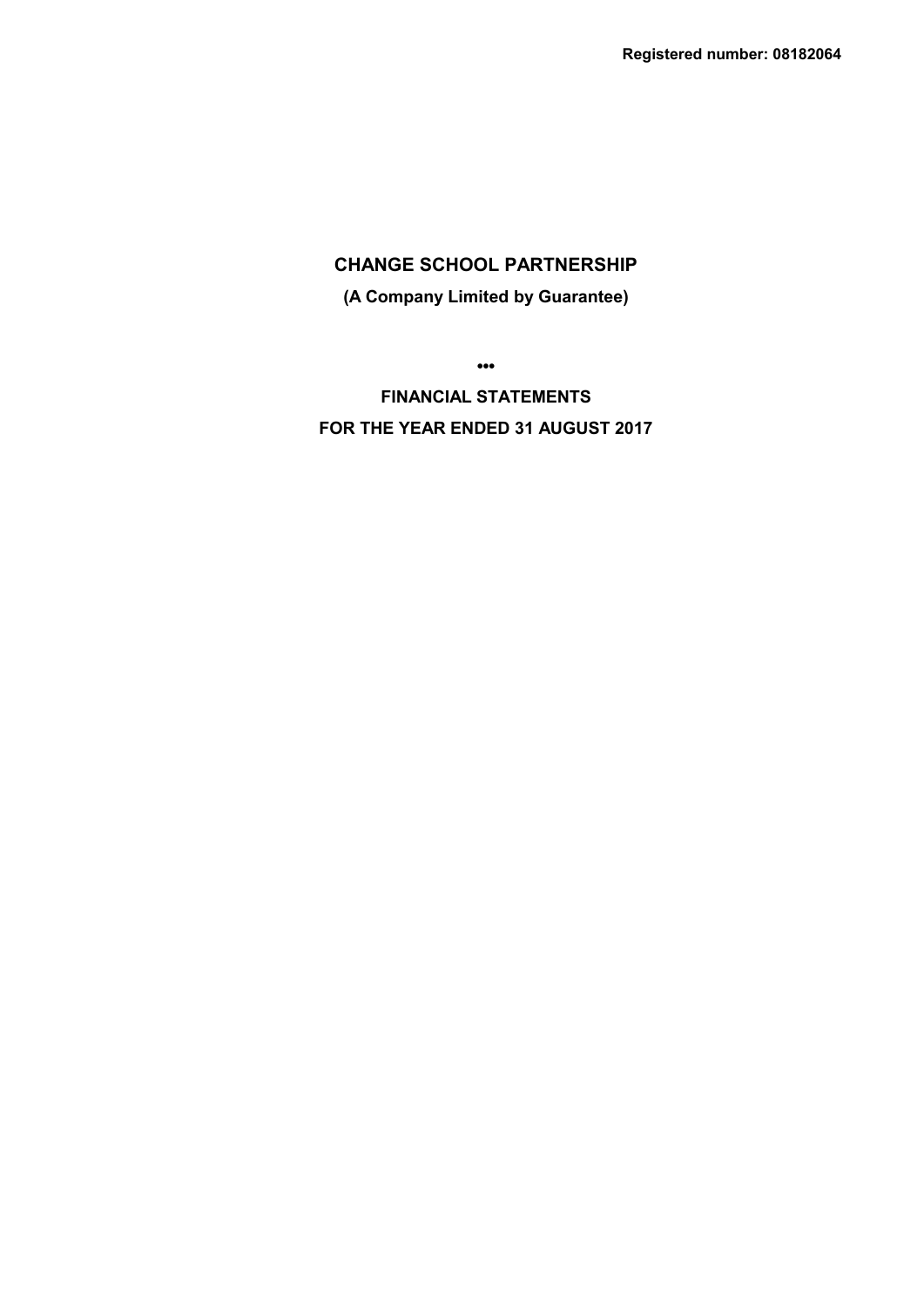# **CHANGE SCHOOL PARTNERSHIP (A Company Limited by Guarantee)**

# **CONTENTS**

|                                                                                | Page      |
|--------------------------------------------------------------------------------|-----------|
| <b>Reference and Administrative Details</b>                                    | 1         |
| <b>Trustees' Report</b>                                                        | $2 - 9$   |
| <b>Governance Statement</b>                                                    | $10 - 12$ |
| <b>Statement on Regularity, Propriety and Compliance</b>                       | 13        |
| <b>Statement of Trustees' Responsibilities</b>                                 | 14        |
| <b>Independent Auditors' Report on the Financial Statements</b>                | $15 - 17$ |
| <b>Independent Reporting Accountant's Assurance Report on Regularity</b>       | $18 - 19$ |
| Statement of Financial Activities Incorporating Income and Expenditure Account | 20        |
| <b>Balance Sheet</b>                                                           | 21        |
| <b>Statement of Cash Flows</b>                                                 | 22        |
| <b>Notes to the Financial Statements</b>                                       | $23 - 42$ |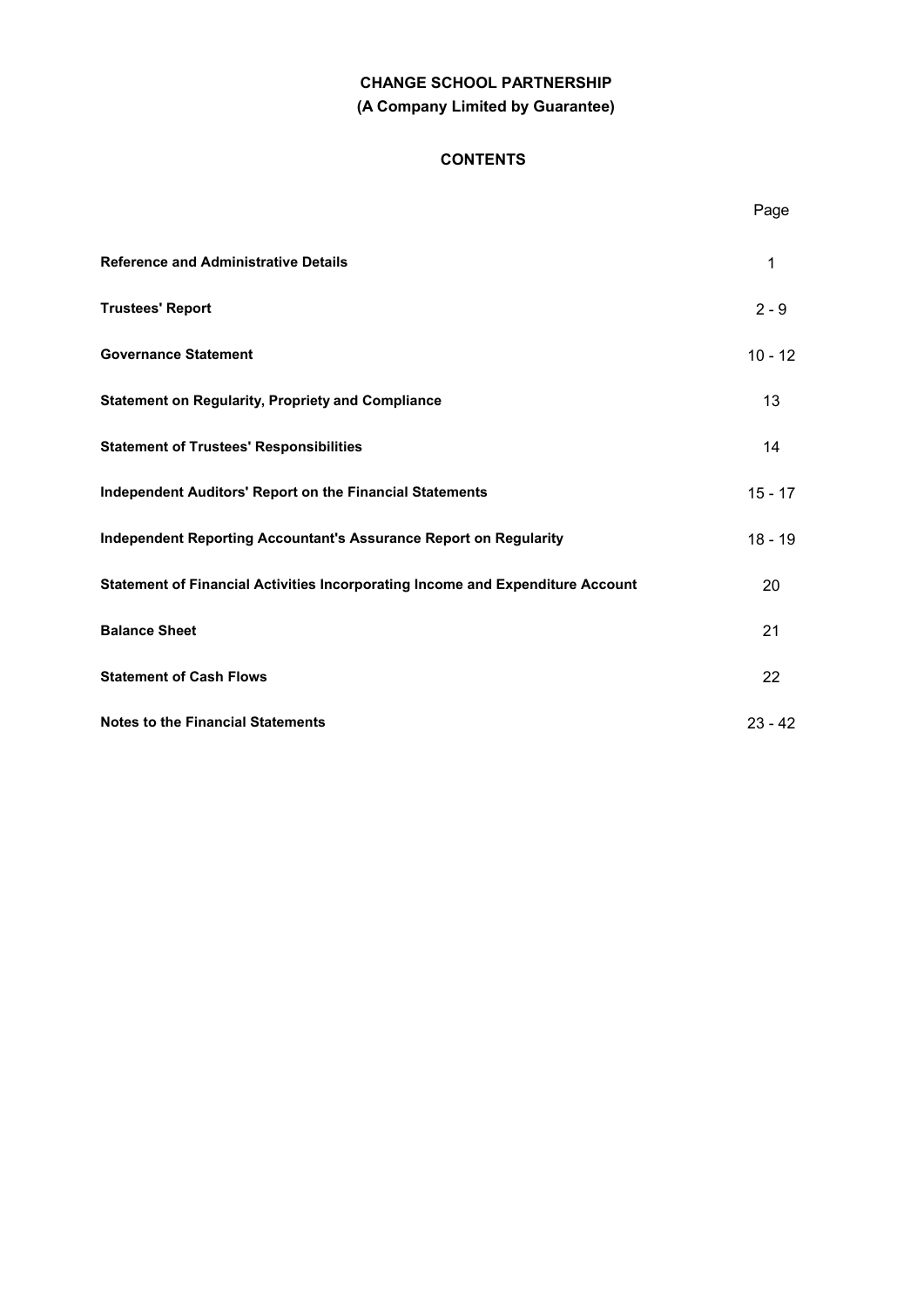# **(A Company Limited by Guarantee)**

### **REFERENCE AND ADMINISTRATIVE DETAILS OF THE ACADEMY, ITS MEMBERS, TRUSTEES AND ADVISERS FOR THE YEAR ENDED 31 AUGUST 2017**

| <b>Members</b>                            | Mr Mike Baker<br>Mrs Alison Fiala<br>Mr Philip Heady                                                                                                                                                                                                                                                                                                                     |
|-------------------------------------------|--------------------------------------------------------------------------------------------------------------------------------------------------------------------------------------------------------------------------------------------------------------------------------------------------------------------------------------------------------------------------|
| <b>Trustees</b>                           | Mr Mike Baker<br>Mrs Alison Fiala<br>Mr Philip Heady<br><b>Mr Stuart Ellis</b><br>Mr Bruce Hanley<br><b>Mrs Cris Edwards</b><br>Mrs Sarah Garner<br>Mrs Elizabeth Gask<br>Mr Allan John<br>Mr Robin Whitworth<br>Mr Neil Trevains<br>Mr James Saunders (appointed 19 July 2017)<br>Mr Steven Vanderheide (appointed 29 March 2017)                                       |
| <b>Company registered</b><br>number       | 08182064                                                                                                                                                                                                                                                                                                                                                                 |
| <b>Company name</b>                       | <b>CHANGE School Partnership</b>                                                                                                                                                                                                                                                                                                                                         |
| <b>Principal and registered</b><br>office | <b>CHANGE School Partnership</b><br><b>Bickling Road</b><br><b>Great Notley</b><br><b>Braintree</b><br>Essex<br>CM777ZL                                                                                                                                                                                                                                                  |
| <b>Executive Leadership Team</b>          |                                                                                                                                                                                                                                                                                                                                                                          |
|                                           | Mr Stuart Ellis, Executive Headteacher (Notley Green) and CEO<br>Mrs Sarah Crookes, Director of Teaching, Learning and Assessment<br>Miss Claire Russell, Head of School (Notley Green)<br>Mrs Karen Harrison, Head of School (John Ray Juniors)<br>Miss Sarah Fletcher, Head of School (Shalford)<br>Mr Justin Wrench, Headteacher (Cann Hall)<br>Mrs Cris Edwards, COO |
| <b>Independent Auditors</b>               | Price Bailey LLP<br>Causeway House<br>1 Dane Street<br>Bishop's Stortford<br>Hertfordshire<br><b>CM23 3BT</b>                                                                                                                                                                                                                                                            |
| <b>Bankers</b>                            | LLoyds Bank Plc<br>2/4 Bank Street<br><b>Braintree</b><br>Essex<br>CM7 1UN                                                                                                                                                                                                                                                                                               |
|                                           | Barclays Bank PLC<br>27 Station Road<br>Clacton on Sea<br><b>CO15 1TD</b>                                                                                                                                                                                                                                                                                                |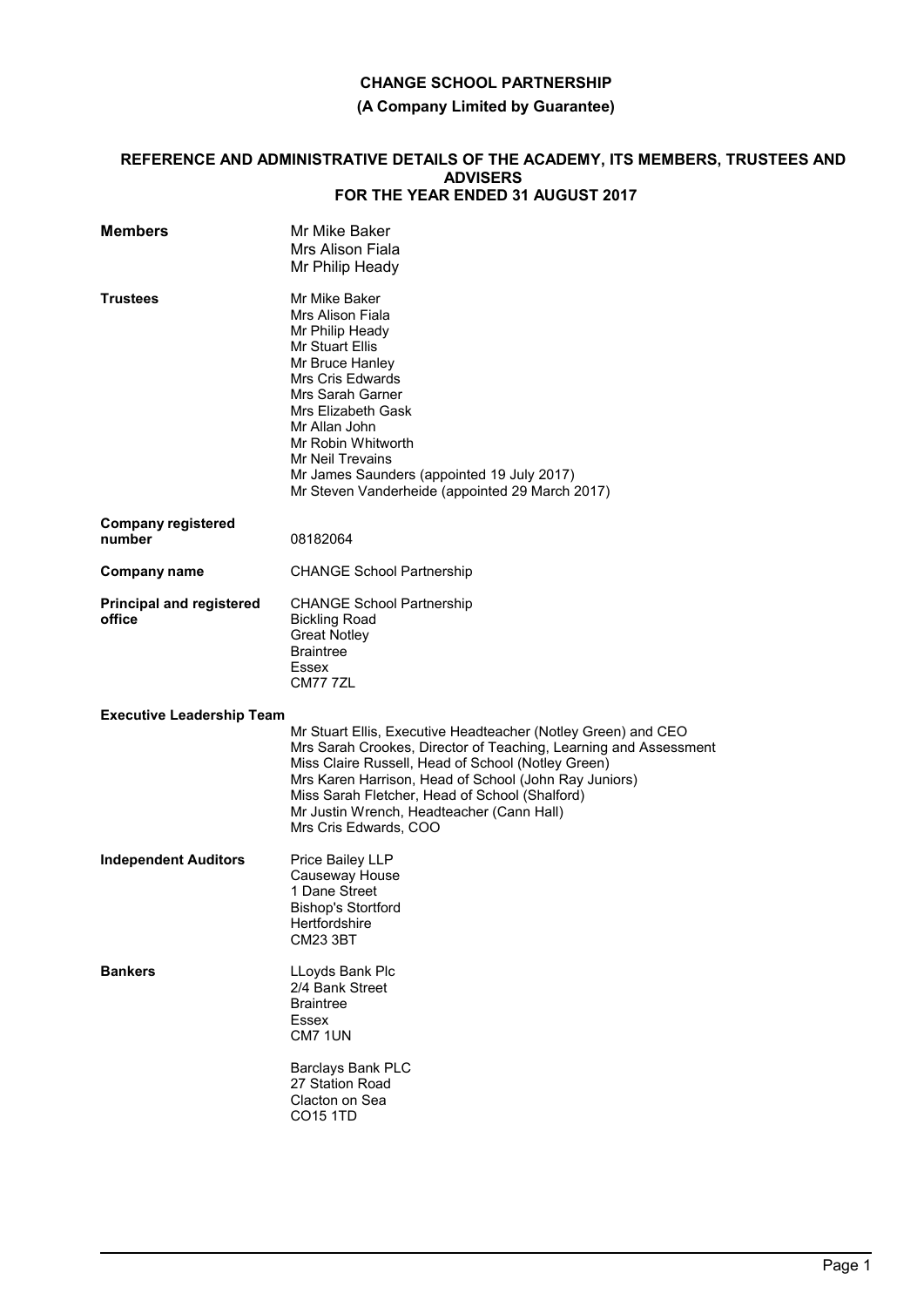### **(A Company Limited by Guarantee)**

## **TRUSTEES' REPORT FOR THE YEAR ENDED 31 AUGUST 2017**

The Trustees of the Charitable Company present their Annual Report together with the financial statements and Auditor's Report of CHANGE Schools Partnership for the year ended 31 August 2017. The Annual Report serves the purposes of both a Trustees' Report, and a Directors' Report under company law.

The Trust operates three primary school academies and one junior school academies serving a catchment area in Essex. The Academies have a combined capacity of 1410 and had a roll of 1356 in the 2017 census.

### **Structure, Governance and Managemen**t

The Charitable Company, is a company limited by guarantee and an exempt charity. The Trust's Memorandum and Articles of Association are its primary governing documents and the Board of Trustees has governance arrangements that demonstrate: legitimate and visionary leadership; clarity of governing and managerial relationships; effective oversight; risk and financial management and support structures for sustainability to achieve the greatest possible economies. The Trustees are also the Directors for the purposes of company law. The terms Trustee and Director are interchangeable. The Trust includes the following Academies:

- Notley Green Primary School converted on 1st November 2012
- Cann Hall Primary School converted and joined the Trust on 1st November 2012
- converted and joined the Trust on 1st December 2016
- John Ray Junior School converted and joined the Trust on 1st April 2017

The operation of the Academies and employment of staff are the responsibility of the Trustees. The Trust retains control of Academy budgets and finances, and monitors these through its Finance and Audit Committee. Throughout this report the Board of Trustees is referred to as the Board. Each academy has appointed Local Governing Bodies (LGB) who have delegated authority to administer their Academy within agreed budgets.

Details of the Trustees who served throughout the period are included on the first section of this report. Within this Report the term Trustee refers to a member of the Board and the term Governor to a member of an LGB. Details of the Trustees who served during the year are included in the Reference and Administrative Details section.

### **Members' Liability**

Each Member of the Trust undertakes to contribute to the assets of the Trust in the event of it being wound up while they are a Member, or within one year after they cease to be a Member, such amount as may be required, not exceeding £10, for the debts and liabilities contracted before they ceased to be a Member.

#### **Trustees and Officers' Indemnities**

IThe Trust has opted into the Department for Education's risk protection arrangement (RPA), an alternative to insurance where UK Government funds cover losses that arise. This scheme protects Trustees and Officers from claims arising from negligent acts, errors or omissions occurring whilst on Academy business, and provides cover up to £5,000,000. It is not possible to quantify the Trustees and Officers indemnity element from the overall cost of the RPA scheme.

### **Method of Recruitment and Appointment or Election of Trustees**

The arrangements for recruitment and election of Trustees are as set out in the Articles of Association and Funding Agreement.

Trustees are elected for a fixed term. The Chief Executive Officer (CEO) and the Chief Operating Officer (COO) are ex officio member of the Board. Other Trustees are elected to office or appointed if there are insufficient candidates offering themselves for election.

The Trust's CEO is the Accounting Officer.

### **Policies and Procedures Adopted for the Induction and Training of Trustees and Governors**

The Trust is committed to providing adequate opportunities for Trustees and Governors to undertake and receive suitable training so as to enable them to perform their role effectively. To this end The Trust links with a number of local training providers. New Trustees and Governors are required to undergo an induction and training programme. The induction programme involves a tour of the relevant Academy, meeting with pupils and staff and provision of policy and procedures documents that are appropriate to the role they undertake with particular emphasis on the committee work that they will undertake. Training of newly appointed Trustees and Governors is carried out by a recognised professional body, usually the Local Authority - Essex.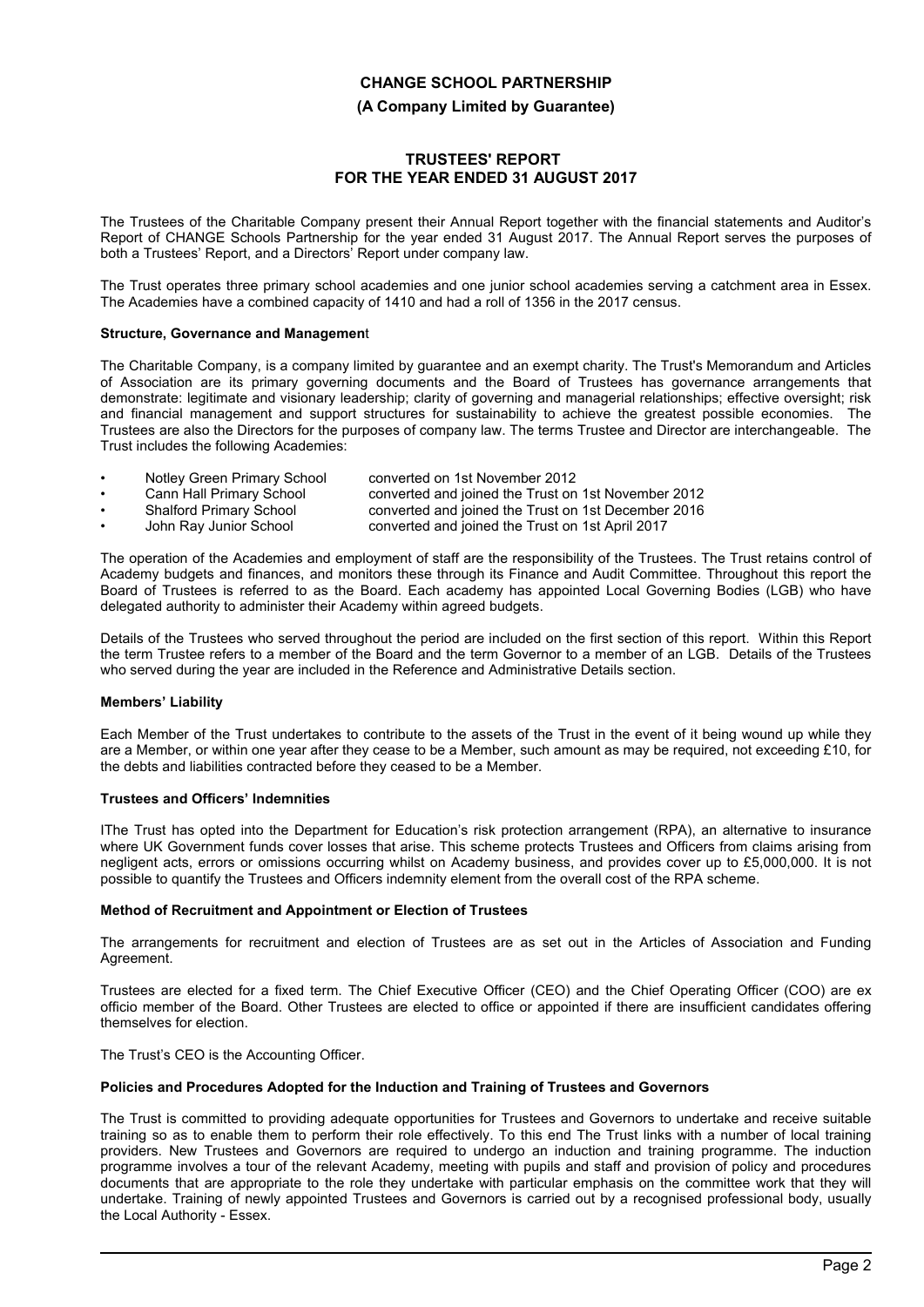**(A Company Limited by Guarantee)**

## **TRUSTEES' REPORT (continued) FOR THE YEAR ENDED 31 AUGUST 2017**

#### **Organisational Structure**

The governance of the Trust is defined in the Memorandum and Articles of Association together with the Funding Agreement with the Department of Education.

The Board meets on at least 4 occasions per year (6 times during the year ended 31 August 2017) and sub committees, Finance and Audit being one, at least 3 times per year. The Board also has a Pay Committee. The Board is responsible for the strategic direction of the Trust. The Trustees are responsible for setting strategic policy, adopting an annual plan and budget, monitoring The Trust by the use of those budgets and making key decisions about the direction of the Trust and senior staff appointments. The Governors are responsible for implementing strategic policy, reviewing and monitoring pupil outcomes within their Academies.

The Executive Leadership Team (ELT) looks across the Trust and aligns local Senior Leadership Teams (SLT) activity with the strategic aims of The Trust as a whole.

The Trust Teaching for Learning Team (TLT) provides continuity, consistency and direction across the teaching, learning and assessment of pupil outcomes across all academies within the Trust. The same principle applies to the Trust Inclusion Team.

The SLTs, including the Head Teacher/Head of School, are responsible for the leadership and direction of their Academy implementing policies, procedures and reporting to their LGB. Each SLT is responsible for the day to day operation of their Academy, in particular organising staff, resources and pupils. The Headteacher of each Academy has authorisation of spending within agreed local budgets and for the appointment of staff following vetting and safeguarding recruitment processes undertaken by the central business services team.

The Trust operate a central Finance and Business Services structure. This team, led by the COO, provides a streamline approach to all finance, HR, catering, administration and premises management. Operating in this way, ensures consistency of procedures, compliant finance and HR processes and economies of scale.

### **Arrangements for setting pay and remuneration of key management personnel**

Key management personnel include Trustees and those staff to whom the Trustees have delegated significant authority and responsibility in the day-to-day running of the Trust.

Pay and remuneration of key management personnel is decided by a variety of contributory factors, such as the academy group size, ISR, the pay scales for each role and the level of experience of each staff member. In addition, pay levels may be affected by nationally agreed pay awards, the ability to recruit and retain in post, all of which are in accordance with the Trust's appointment and pay policies.

All amendments to key management's pay and remuneration is approved by the appropriate sub-committee and ratified by the Board.

### **Related Parties and other Connected Charities and Organisations**

Owing to the nature of the Trust's operations and the composition of the Board of Trustees being drawn from local public and private sector organisations, it is inevitable that from time to time transactions will take place with organisations in which Trustees may have an interest. All transactions involving such organisations are conducted at arm's length and in accordance with the Trust's financial regulations and normal procedures. Any transaction where the Trustee may have a pecuniary interest is only undertaken in accordance with the 'at cost' principle described in the Academies Financial Handbook. The Trustees and Governors complete a Declaration of Business Interests form and there is a requirement at every meeting for all Trustees/Governors to declare any interest they may have in any item on the agenda.

The Trust cooperated with the following organisations during the academic year in pursuit of its charitable activities:

- Compass Partnership of Schools
- John Camp, National Leader of Education
- Notley Family of Schools local cluster
- South Tendring Primary Partnership local cluster
- PLN Teaching School Alliance
- Regional Schools Office of the DfE

The Trust does not have a formal sponsor although the Trust was originally set up as a sponsor led Trust, with the sponsor being Notley Green Primary School.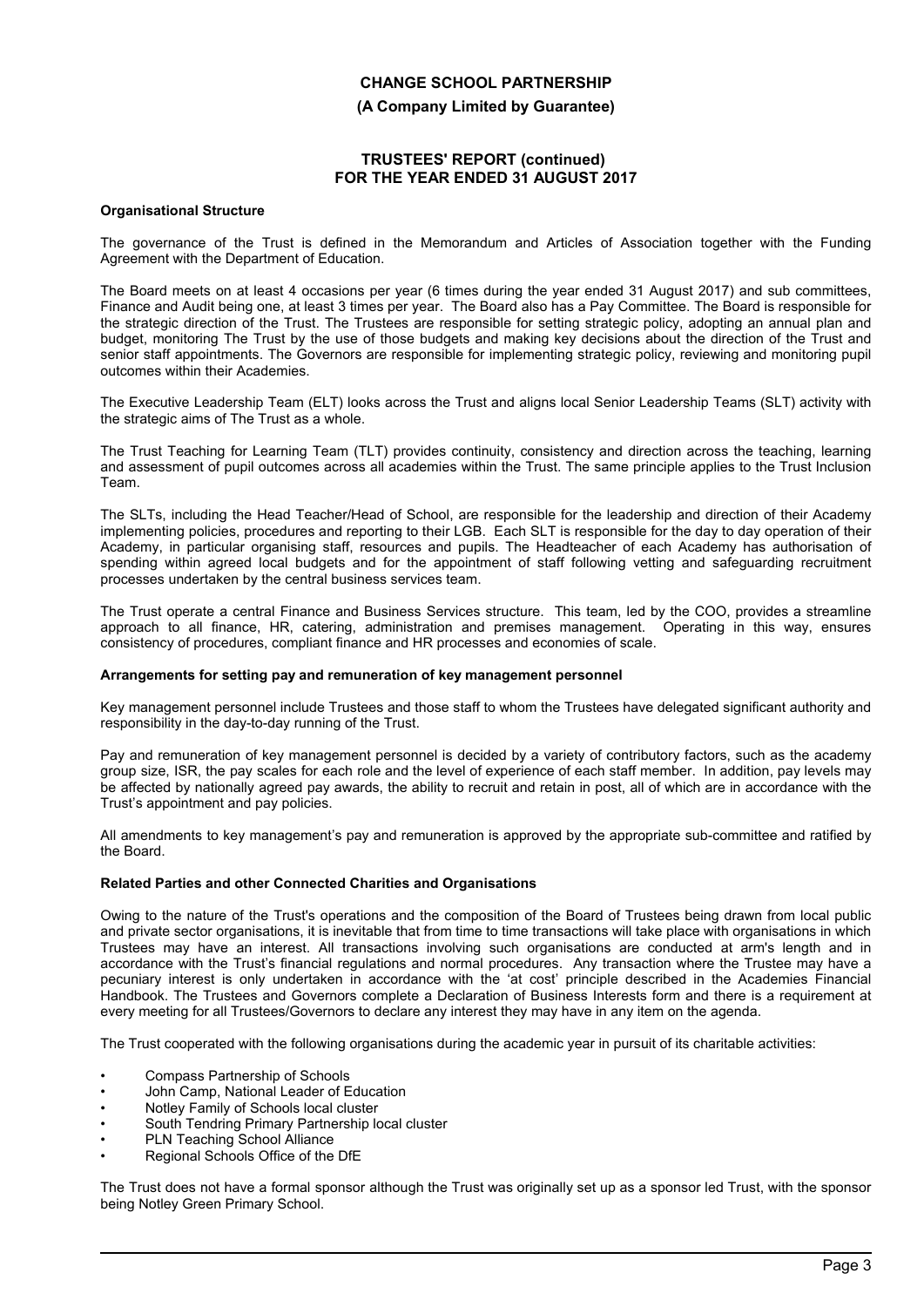**(A Company Limited by Guarantee)**

## **TRUSTEES' REPORT (continued) FOR THE YEAR ENDED 31 AUGUST 2017**

#### **Objectives and Activities**

#### **Objectives, Strategies and Activities for 2016 - 2019**

#### A Strong Focus on Continued Professional Development (CPD) and Life-Long Learning

Outstanding schools and academies achieve outstanding outcomes due to outstanding leadership. The Trust is committed to ensuring that all pupils in our Academies, particularly the least advantaged, receive excellent teaching and make the best possible progress from their starting points. High quality professional development, coaching, career development and lifelong learning for teachers and Academy leaders lie at the heart of our approach. We therefore encourage staff and pupils to take pride in aspiration and success, whilst developing effective emotional intelligence, resilience and interdependence.

## A Lasting Legacy

A school-led system ensures that Academies have strong networks both within and beyond the Trust and a strong voice in their future. We ensure that we are research-informed and engage with local networks and national partners to ensure that we keep with the best, through a philosophy of continual improvement. Using a variety of partners and in particular a National Leader of Education, we seek external validation and challenge to our strategic actions to safeguard against 'blind spots' and engage in robust professional debate.

#### One Learning Community

As a small Multi-Academy Trust we work collaboratively as one learning community to ensure the best outcomes for all our pupils. Team structures are designed within the Trust and within Schools to facilitate this, maximise economies of scale and effectiveness. Our Academies show a strong commitment to each other so that they can grow and improve through working together.

The Executive Leadership team ensures that there is robust and accurate self- evaluation that is evidenced by data and other relevant information. This is one of the key drivers for both individual Academy Development Plans as well as Trustbased development planning, where common improvement priorities are determined. For future schools joining the Trust that are not yet judged (through internal or external evaluation) to be 'good' or 'outstanding', bespoke packages of support will be determined and provided. Academies have access to our central services so that Headteachers (or Heads of School) can focus primarily on raising standards in teaching and learning.

#### **Key Performance Indicators of Success**

- All Academies will be evaluated as 'good' or 'outstanding' by Ofsted criteria within 2-3 years of joining the Trust.
- All Academies will be intentional and aspirational in working towards being 'outstanding' so that pupils achieve excellent outcomes.
- All teaching within our Academies will be judged good or outstanding. All teachers will be expected to aspire to teaching that is outstanding.
- For good and outstanding Academies, progress and attainment will exceed floor standards and will compare favourably with national data including that for vulnerable groups, including those entitled to the Pupil Premium, Looked After Children and those with SEND
- For Academies not yet good, a sharply rising trajectory of improvement will be evident through progress and attainment measures.
- Our Academies will display and effect inspirational leadership at all levels (including governance), which will reflect the One Learning Community culture.
- Our Academies will be able to accurately self-evaluate and will have a high culture of continued improvement and high aspiration.
- High quality bespoke professional development, coaching and career development (based upon the Trust's CPD Curriculum Policy) will mean that the Trust attracts and retains the very best teachers and leaders.

### **Public Benefit**

The Trustees believe that by working towards the objectives and aims of the Trust as detailed above, they have complied with their duty to have due regard to the guidance on public benefit published by the Charity Commission.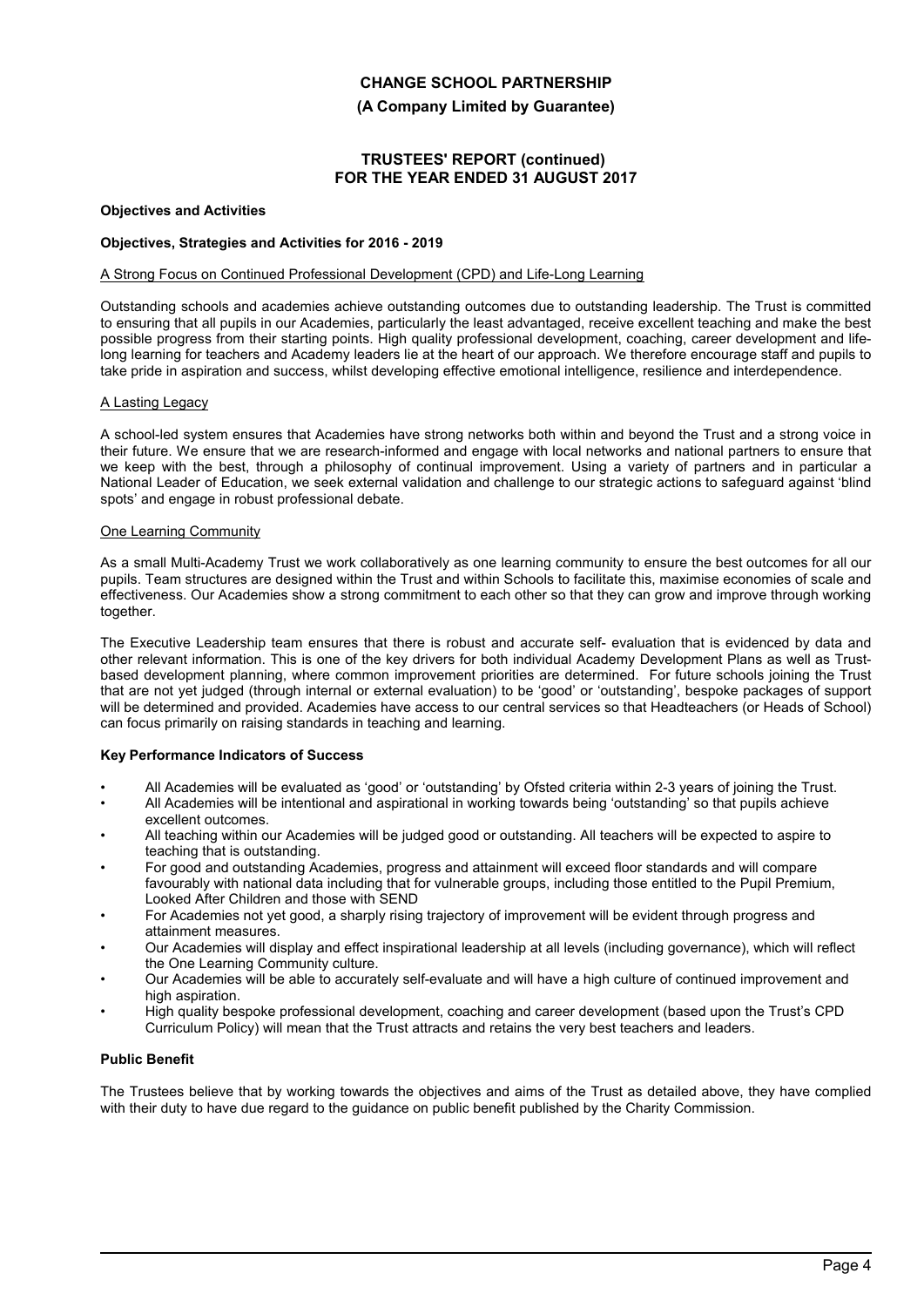**(A Company Limited by Guarantee)**

## **TRUSTEES' REPORT (continued) FOR THE YEAR ENDED 31 AUGUST 2017**

#### **Strategic Report**

#### **Achievements and Performance**

The Trust was pleased to be able to make good progress against its corporate objectives and priorities for the year including:

#### **Corporate Governance**

Governing Bodies are established in each School and effective in holding School leaders to account because of their skills and commitment to the role. John Ray Junior School has a new Governing Body but has recruited on the basis of skills so this LGB has the potential to perform well in the next academic year once initial training and induction has been completed.

We have successfully recruited two additional Trustees this year to complement the skill-set of the Board overall. The overall effectiveness of the Board in holding Senior Leaders to account has increased and a separate Members meeting has been established to approve the overarching strategy of the Trust and to hold the Chair to account for the performance of the Board.

#### **School Improvement – Teaching & Learning; Quality Assurance; Pupil Outcomes**

Trust-based leadership structures are fully in place now with the teams working effectively together. The ELT meets monthly to determine the strategic direction of the Trust, build and develop best practice/policy – particularly around leadership and culture. It also receives proposals and recommendations from the Teaching for Learning Team, who, as strategic guardians of best practice, have been developing and improving a range of key tools and processes to improve the consistency and quality of teaching and learning and therefore pupil outcomes. The Trust Inclusion Team is also developing well.

For children entitled to Pupil Premium there has been a constant focus to ensure personalised provision and actions that diminish the difference of opportunity and outcome for disadvantaged. Best practice and latest research is carefully interrogated to inform our approaches. Data outcomes differ by School but in Schools evaluated as 'good' pupil premium children make good progress from their starting points. This will be an ongoing focus for us to ensure that all children have the best opportunities to meet their potential.

#### **Growth**

Conversations were held with the DfE Regional Schools Commission which led to the securing of Shalford Primary and John Ray Junior schools. This brings the Trust's capacity to 1455 pupils, very close to the original target, and certainly a number which gives us sustainability as a MAT.

### **Integrated Finance & Business Services**

Significant progress has been made towards this objective including the establishment and appointment to key roles: Lead Officer for Finance & Human Resources; Trust Facilities Manager; Lead Catering Chef Manager. Two Schools have undergone restructures to centralised business functions and the remaining Schools will be aligned to this model in the next academic year.

### **Key Performance Indicators**

The Trustees and Governors receive regular information at each Board meeting to enable them to monitor the performance of the Trust compared to aims, strategies and financial budgets.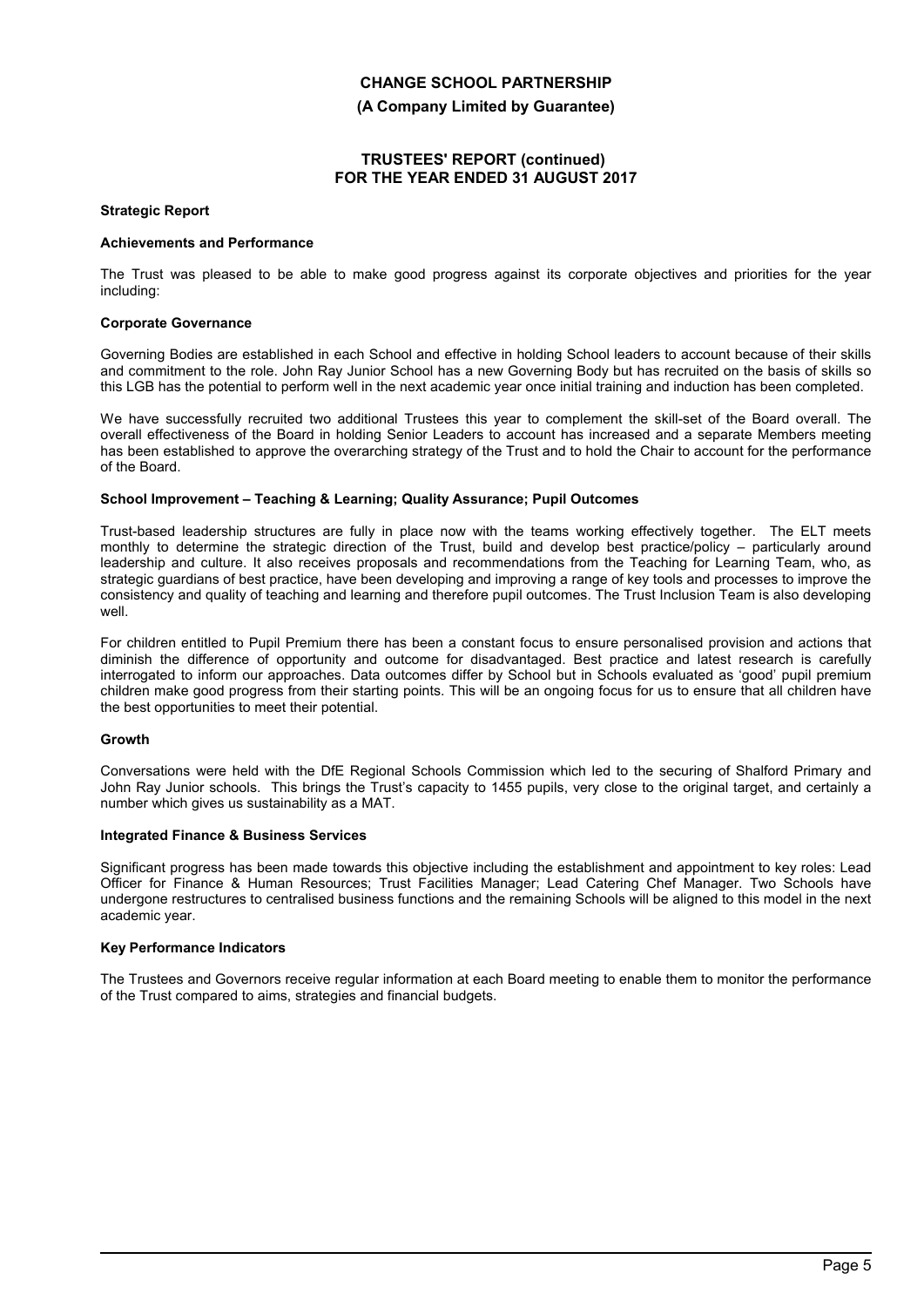#### **(A Company Limited by Guarantee)**

#### **TRUSTEES' REPORT (continued) FOR THE YEAR ENDED 31 AUGUST 2017**

#### **Key Performance Indicators of Success**

| Academy                        | <b>Latest Ofsted Grade (Date)</b> |                            | % Teaching Good or Better            |  |
|--------------------------------|-----------------------------------|----------------------------|--------------------------------------|--|
| Notley Green Primary School    | Good (June 2015)                  |                            | 100%                                 |  |
| Cann Hall Primary School       | Good (June 2016)                  |                            | 100%                                 |  |
| <b>Shalford Primary School</b> | Awaiting Inspection               |                            | 100%                                 |  |
| John Ray Junior School         | Awaiting Inspection               |                            | 75%                                  |  |
| <b>Academy Attainment</b>      | <b>Combined Reading, Writing,</b> |                            | <b>Combined Reading, Writing and</b> |  |
|                                | Maths at KS2 - 2015-16 (National) |                            | Maths at KS2 2016 - 17 (National)    |  |
| Notley Green Primary School    | 61 (53)                           |                            | 58 (61)                              |  |
| Cann Hall Primary School       | 38(53)                            |                            | 45 (61)                              |  |
| <b>Shalford Primary School</b> | 81 (53)                           |                            | 56 (61)                              |  |
| John Ray Junior School         | 44 (53)                           |                            | 57(61)                               |  |
| <b>Academy Progress</b>        | Reading 2017 (2016)               | <b>Writing 2017 (2016)</b> | Maths 2017 (2016)                    |  |
| <b>Notley Green Primary</b>    | $+1.4(+0.57)$                     | $+0.1$ (-1.09)             | $+1.1 (+0.61)$                       |  |
| Cann Hall Primary              | $-3.9(-2.43)$                     | $+1.3 (+2.22)$             | $-0.8(-0.16)$                        |  |
| <b>Shalford Primary</b>        | $-5.0$ (+0.60)                    | $-3.0(-0.19)$              | $-3.1 (+1.64)$                       |  |
| John Ray Junior                | $-0.4$ ( $-1.8$ )                 | $-2.2(-4.1)$               | $-1.3(-2.1)$                         |  |

#### *National Progress is set at zero (0)*

#### **Other Financial Key Performance Indicators**

As funding is based on pupil numbers this is a key performance indicator. Total pupil numbers for 2016/17 were 1356 against a combined capacity of 1410.

The Trustees are confident that staffing levels are closely monitored to agreed Full Time Equivalents and staffing structures all approved by the Board, and monitor staffing costs as a percentage of total time.

The Finance and Audit Committee also monitor premises costs to General Annual Grant (GAG) income, capitation spend for curriculum departments to GAG income, total income less grants on a regular basis to ensure that the budget is set and managed appropriately.

The above KPI's were within the parameters set by the Trust.

#### **Going Concern**

After making appropriate enquiries, the Trustees have a reasonable expectation that the Trust has adequate resources to continue in operational existence for the foreseeable future. For this reason it continues to adopt the going concern basis in preparing the financial statements. Further details regarding the adoption of the going concern basis can be found in the Statement of Accounting Policies.

#### **Financial Review**

The principal source of funding for the Trust is the General Annual Grant (GAG) and other grants that it receives from the Education and Skills Funding Agency (ESFA). For the year ended 31 August 2017 the Trust received £4,867,918 of GAG and other funding. A high percentage of this income is spent on wages and salaries and support costs to deliver the Trust's primary objective of the provision of education. During the year the Trust spent £5,374,602 on general running costs and transferred £971,711 to support capital new build and improvement projects on the various Academy sites. The Trust brought forward from 15/16, £268,653 restricted funds and £519,215 unrestricted funding. The carry forward for 16/17 is £960,238 restricted funding and £501,629 unrestricted funding.

The Trust secured Capital Improvement Funding (CIF) of £2,027,674 to support capital improvement projects across the Academies.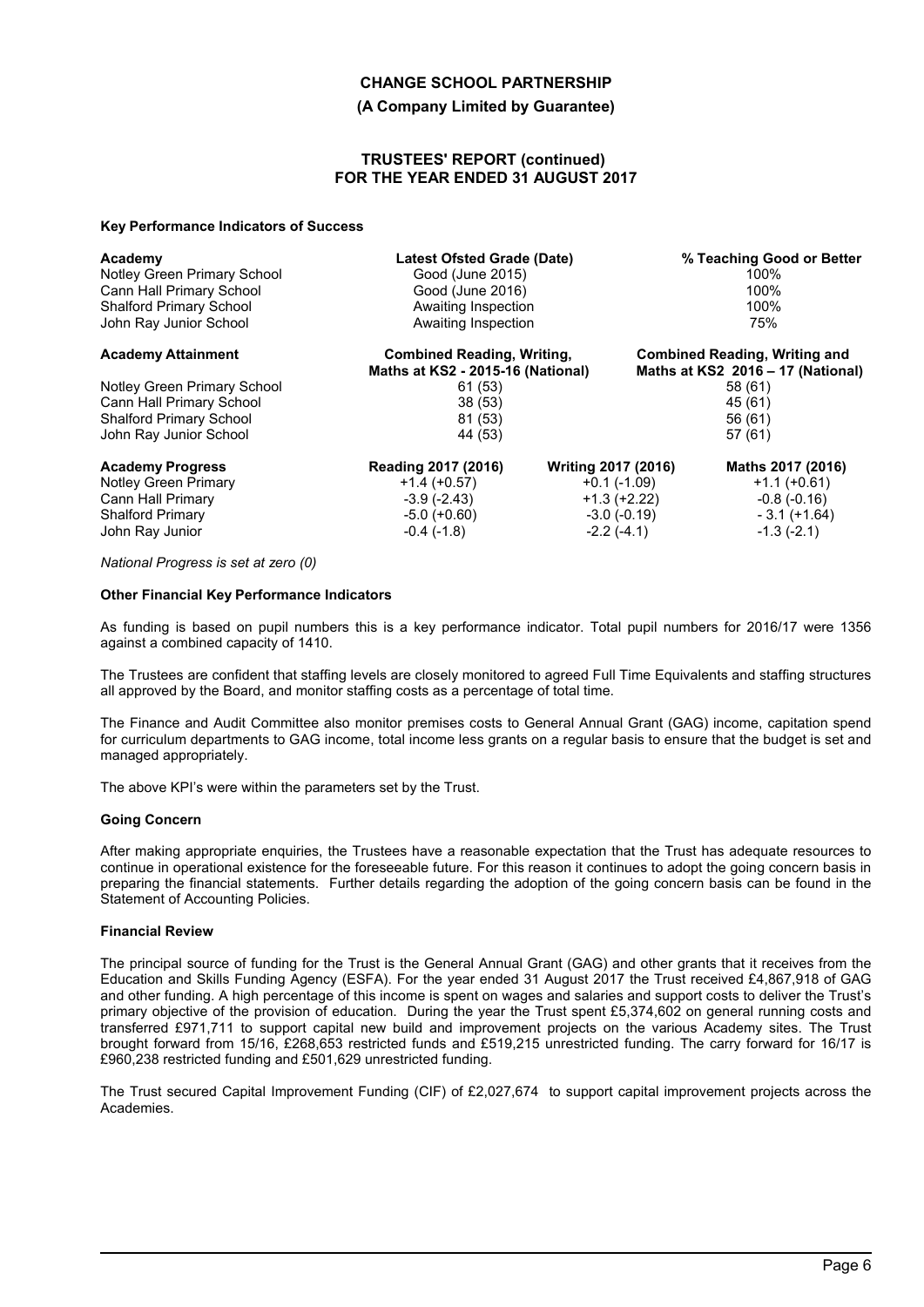**(A Company Limited by Guarantee)**

## **TRUSTEES' REPORT (continued) FOR THE YEAR ENDED 31 AUGUST 2017**

Due to the accounting rules for the Local Government Pension Scheme under FRS102, the Trust is recognising a significant pension fund deficit of £3,519,000. This does not mean that an immediate liability for this amount crystallises and such a deficit generally results in a cash flow effect in the form of increased employer contributions over a number of years.

#### **Reserves Policy**

The Trustees are aware of the requirement to balance current and future needs and always aim to set a balanced budget with annual income balancing annual expenditure. The Trustees monitor estimated year-end carry forward figures via the monthly reports from the COO and HR. The budget plan identifies how any carry forward will be allocated in the plan for the following academic year, including the identification of any funds earmarked for a specific project or purpose.

The Trust's current level of free reserves (total funds less the amount held in fixed assets and restricted funds) is £501,629. This has been built up from a mixture of locally raised income and balances transferred from the predecessor schools.

The Trustees have agreed to hold a total of one months expenditure in reserves which equated to approximately £400,000 at the year ended 31 August 2017.

The Trust's balance on restricted general funds (excluding pension reserve) plus the balance on unrestricted funds at 31 August 2017 was £1,461,867.

The cash balance of the Trust has been healthy all year, ending the year with a balance of £1,920,241. A significant proportion of this cash is held against specific projects and is not available to meet normal recurring expenditure. The Trustees monitor cash flow as part of the committee meeting reports.

#### **Investment Policy**

An Investment Policy was approved by the Board in Autumn 2016.

The aim of the policy is to ensure funds that the Trust does not immediately need to cover anticipated expenditure are invested to maximise its income but with minimal risk. The aim is to research where funds may be deposited applying prudency in ensuring there is minimum risk. The Trustees do not consider the investment of surplus funds as a primary activity, rather as good stewardship and as and when circumstances allow.

### **Principal Risks and Uncertainties**

The Trust maintains, and regularly reviews, a central risk register identifying the major risks, to which the Trust and each Academy is exposed, together with identifying actions and procedures to mitigate those risks. This register is approved and monitored by the Trust via the Finance and Audit Committee with a formal review of the process undertaken on an annual basis. The internal control systems are audited by an external provider - SBM Services, which is reported to the Finance and Audit Committee and the exposure to identified risks are monitored on behalf of the Trustees at each Finance and Audit Committee meeting. The principal risks facing the Trust are outlined below; those facing the Academies at an operational level are addressed by its systems and by internal financial and other controls.

The Trustees report that the Trust's financial and internal controls conform to guidelines issued by the EFA, and that improvements to the wider framework of systems dealing with business risk and risk management strategy continue to be made and formally documented.

It is recognised that systems can only provide reasonable but not absolute assurance that major risks have been adequately managed.

As a group of academy schools, the level of financial risk is low. Cash flows can be forecast, monitored and reported. Staff costs make up the majority of expenditure and are relatively stable with contingencies in place to cover such items as sickness and maternity.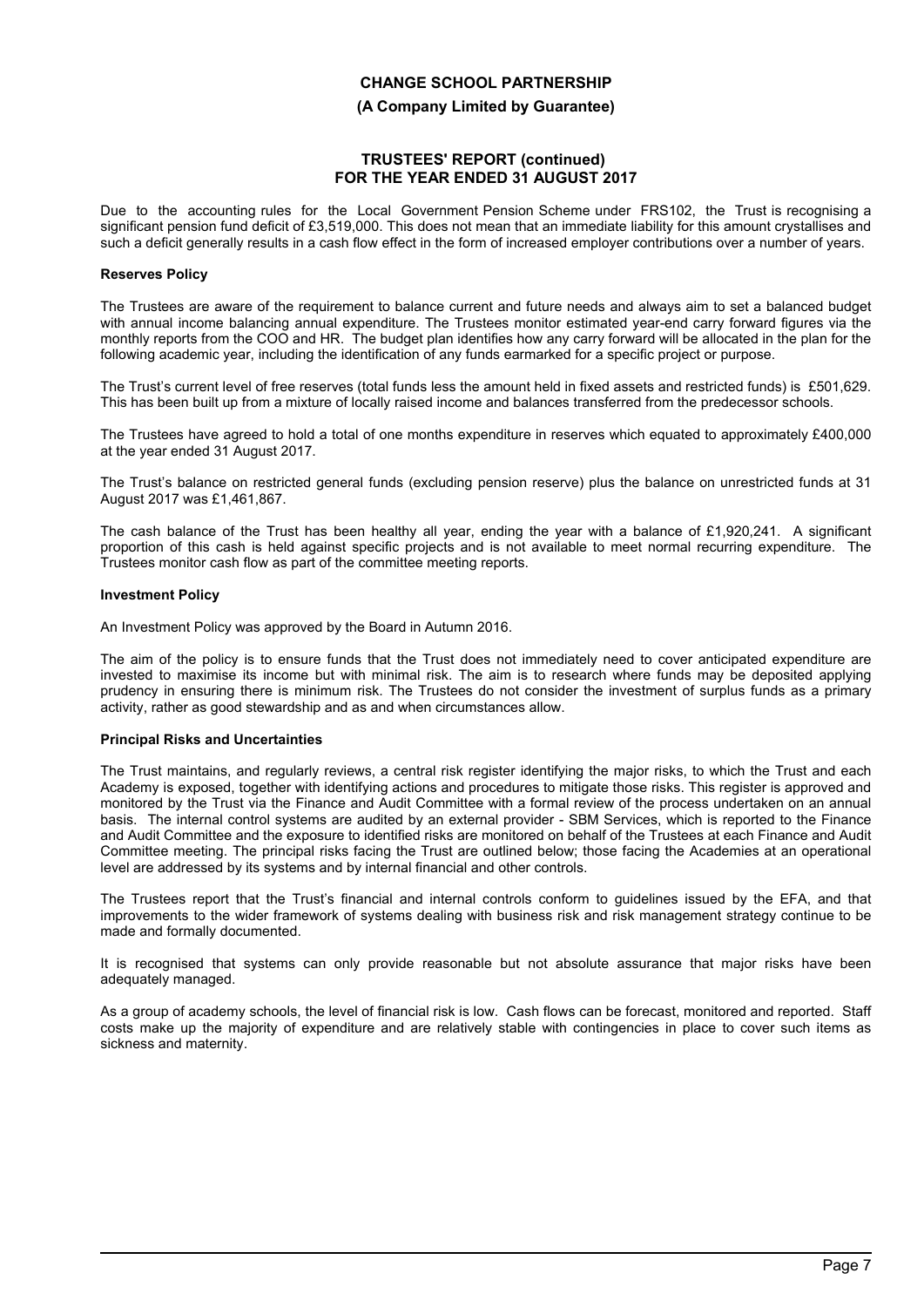## **(A Company Limited by Guarantee)**

## **TRUSTEES' REPORT (continued) FOR THE YEAR ENDED 31 AUGUST 2017**

The Trustees assess the other principal risks and uncertainties facing the Trust as follows:

- each Academy has considerable reliance on continued Government funding through the EFA and there is no assurance that Government policy or practice will remain the same or that public funding will continue at the same levels or on the same terms;
- failures in governance and/or management the risk in this area arises from potential failure to effectively manage the Trust's finances, internal controls, compliance with regulations and legislation, statutory returns, etc. The Trustees continue to review and ensure that appropriate measures are in place to mitigate these risks;
- reputational the continuing success of the Academies is dependent on continuing to attract applicants in sufficient numbers by maintaining the highest educational standards. To mitigate this risk Trustees ensure that pupil progress and outcomes are closely monitored and reviewed;
- safeguarding and Child Protection the Trustees continue to ensure that the highest standards are maintained in the areas of selection and monitoring of staff, the operation of child protection policies and procedures, health & safety and discipline;
- staffing the success of the Academies is reliant on the quality of its staff and the Trustees monitor and review policies and procedures and recruitment to ensure continued development and training of staff as well as ensuring there is clear succession planning;
- fraud and mismanagement of funds The Trust has appointed SBM Services Limited and Price Bailey Chartered Accountants to carry out independent and external checks on financial systems and records as required by the Academy Financial Handbook. All finance staff receive training to keep up to date with financial practice requirements and develop their skills in this area;
- financial instruments the Trust only deals with bank balances, cash and trade creditors, with limited trade (and other) debtors. The risk in this area is considered to be low; and
- defined benefit pension liability as the Government has agreed to meet the defined benefit pension liability of any Academy ceasing to exist the main risk to the Trust is an annual cash flow funding of part of the deficit. Trustees take these payments into account when setting the annual budget plan.

The Trust and each Academy have continued to strengthen its risk management process throughout the year by improving the process and ensuring staff awareness.

### **Plans for Future Periods**

### **Aims and Future Objectives 2017/2018**

### **1. Corporate Governance**

- Build the capacity of the Board and Governing Bodies further through skills-based recruitment and strategic development of governance.
- To quality assure a robust financial model based on the National Funding Formula and other income to ensure a sustainable future for the Trust.
- A risk management approach is embedded at team, Academy, Board levels.

### **2. School Improvement – Teaching & Learning; Quality Assurance; Pupil Outcomes**

- To develop the highest standards of distributed leadership that provides the bedrock of organisational excellence
- To develop and effect a robust recruitment and succession planning strategy through initial teacher training, talent management and tailored professional development opportunities.
- Ensure that all children are well-equipped to achieve age-related expectations or above each year and especially at the end of each Key Stage.
- Ensure that the funding for pupils who are disadvantaged or have SEND is well spent and has a positive impact on diminishing progress and attainment gaps.
- To develop a Trust-based ICT strategy and underpinning financial model to support children's engagement, digital literacy and learning outcomes.
- Increase the level of inter-Academy scrutiny and moderation, facilitated externally, to quality assure standards of teaching, learning and pupil outcomes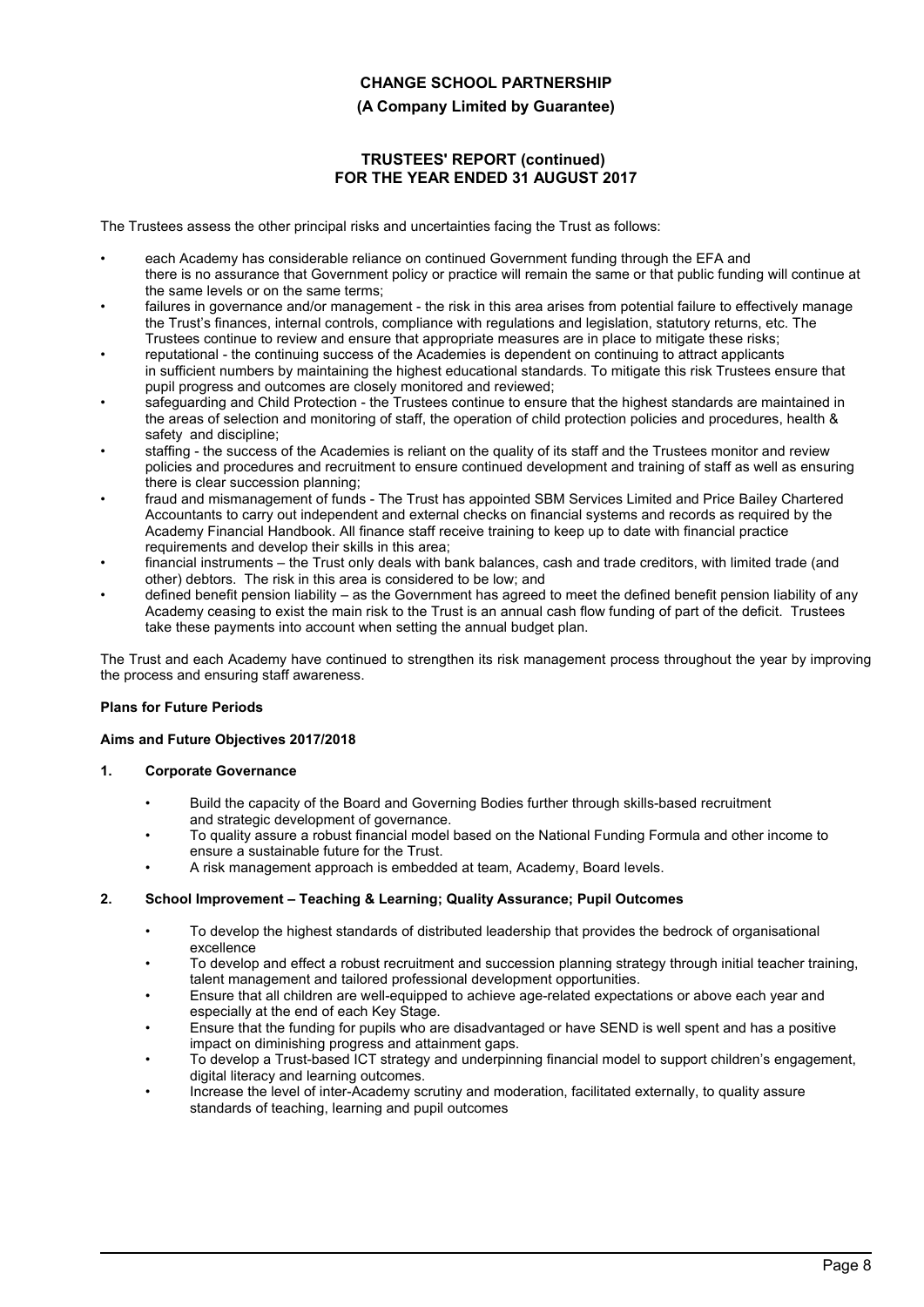## **(A Company Limited by Guarantee)**

## **TRUSTEES' REPORT (continued) FOR THE YEAR ENDED 31 AUGUST 2017**

### **3. Growth**

- Developing the growth of the multi-trust through the Board's proactive engagement with:
	- The Regional School Commissioner (DfE)
	- **The Local Authority**
	- Primary schools within the Braintree and Tendring/Colchester areas
- To recruit at least one further school into the Trust to achieve a target pupil capacity of at least 1500 (with Tendring/Colchester being a priority area)
- To continue to develop effective marketing, communication and PR strategies making our Academies the place of choice for parents; and our Trust is seen as an attractive partnership to join for maintained schools seeking to become academies.

#### **4. Integrated Finance & Business Services**

• Create and effect leadership structures that promote optimum efficiency and effectiveness through Trustwide responsibilities and economies of scale in relation to finance; human resources; marketing; business administration; premises & infrastructure (including IT), health & safety; and catering.

#### **Anticipated Outcomes to Secure Success**

#### **Corporate Governance**

- There will be no duplication between Board membership and Governing Body membership.
- Skills of Trustees will be optimised to support the aims and objectives of the Trust.
- Skills gap analysis will identify further recruitment needs.
- Effective communication mechanisms exist between Governing Bodies and the Board.
- Trust and Governing Bodies effectively fulfil their duties as given in the Scheme of Delegation
- A culture and practice of risk identification and mitigation planning is evident at Board, Governing Body and Academy levels.
- A 3 year rolling budget plan is produced and QA'd with variation models that take into account likely variances/key risks.
- A clear strategy of income generation is determined resulting in increased revenue. Income generation targets are met.
- Finance &Audit Committee and Board minutes demonstrate that key risks are identified, effective mitigating actions planned.
- Academies & Governing Bodies identify key risks in relation to their delegated responsibilities and plan mitigating actions.
- Qualitative evidence demonstrates a culture of effective risk management across the organisation.

### **Auditor**

Insofar as the Trustees are aware:

- there is no relevant audit information of which the Charitable Company's Auditor is unaware, and
- the Trustees have taken all steps that they ought to have taken to make themselves aware of any relevant audit information and to establish that the Auditor is aware of that information.

The Trustees' Report, incorporating a Strategic Report, was approved by the Board of Trustees on 20 December 2017 and signed on the Board's behalf by:

**Mr Bruce Hanley Chair of Trustees**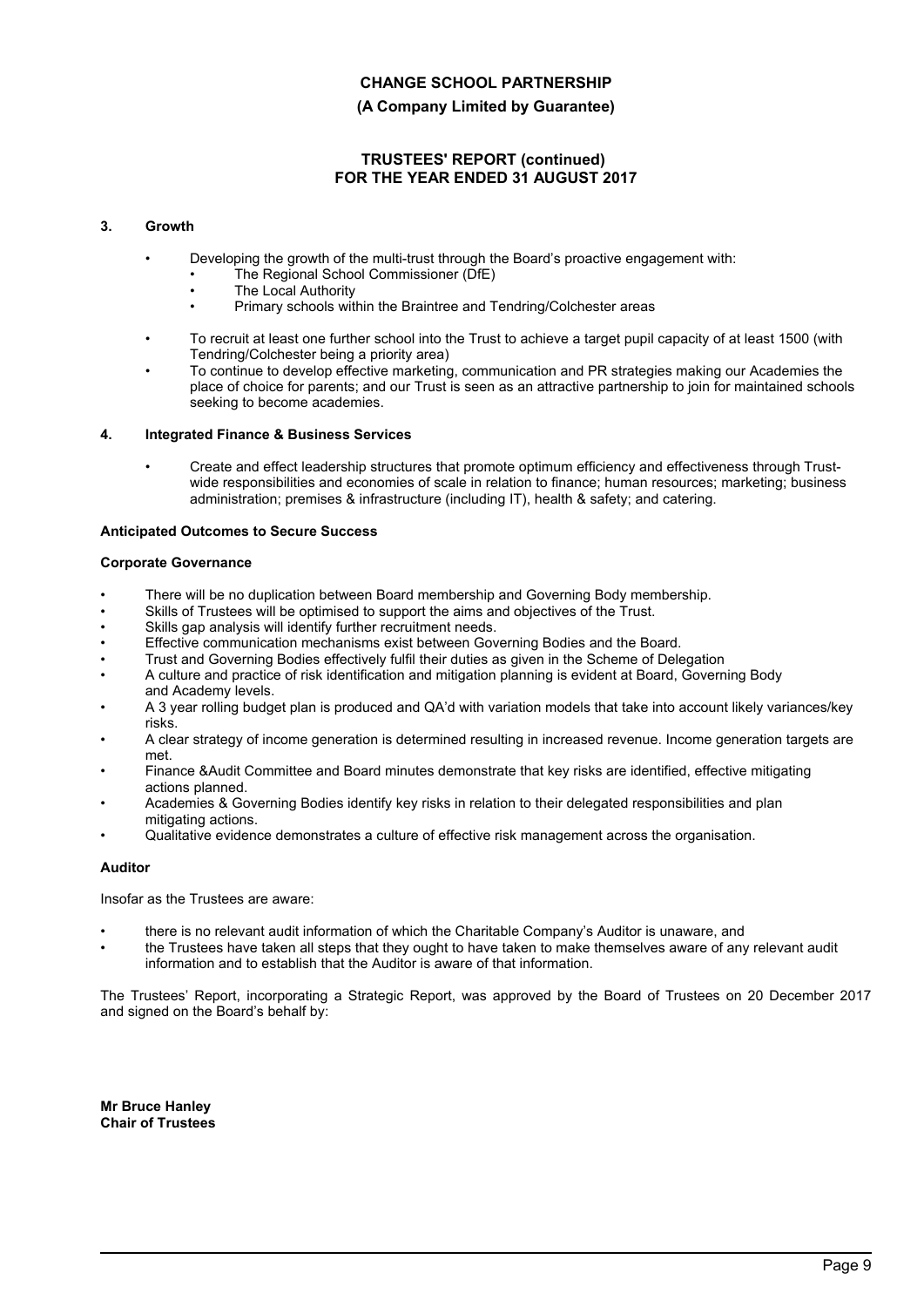# **CHANGE SCHOOL PARTNERSHIP (A Company Limited by Guarantee)**

## **GOVERNANCE STATEMENT**

## **SCOPE OF RESPONSIBILITY**

As Trustees, we acknowledge we have overall responsibility for ensuring that CHANGE School Partnership has an effective and appropriate system of control, financial and otherwise. However such a system is designed to manage rather than eliminate the risk of failure to achieve business objectives, and can provide only reasonable and not absolute assurance against material misstatement or loss.

The Board of Trustees has delegated the day-to-day responsibility to the CEO, as Accounting Officer, for ensuring financial controls conform with the requirements of both propriety and good financial management and in accordance with the requirements and responsibilities assigned to it in the funding agreement between CHANGE School Partnership and the Secretary of State for Education. They are also responsible for reporting to the Board of Trustees any material weaknesses or breakdowns in internal control.

## **GOVERNANCE**

The information on governance included here supplements that described in the Trustees' Report and in the Statement of Trustees' Responsibilities. The Board of Trustees has formally met 6 times during the year. Attendance during the year at meetings was as follows:

| Trustee            | Meetings attended | Out of a possible |
|--------------------|-------------------|-------------------|
| Mr Mike Baker      |                   | 6                 |
| Mrs Alison Fiala   |                   | 6                 |
| Mr Philip Heady    |                   |                   |
| Mr Stuart Ellis    |                   | հ                 |
| Mr Bruce Hanley    |                   | 6                 |
| Mrs Cris Edwards   |                   | 6                 |
| Mrs Sarah Garner   |                   |                   |
| Mrs Elizabeth Gask |                   | 6                 |
| Mr Allan John      |                   | 6                 |
| Mr Robin Whitworth |                   | 6                 |
| Mr Neil Trevains   |                   | ົ                 |
| Mr James Saunders  |                   |                   |

The Board of Trustees for CHANGE School Partnership has diversity, experience in a number of key areas such as finance, a depth of knowledge and understanding in the primary education sector and a balanced and strategic approach to the Trust's vision.

The current Board have been in post for some time with quite a few in office since conversion.

The Finance & Audit Committee is a sub-committee of the main Board of Trustees. Its purpose is to address financial matters.

Key challenges for the year have been:

1. Financial and operational due diligence for new schools converting to CHANGE Schools Partnership, where different systems, policies and procedures require adoption and adaptation.

2. Strategic development of a central finance operating system and the complexities of detailed reporting.

3. Risk Management – ensuring that the process suitably reflects the needs of the Trust and the Risk Register identifies all risks and demonstrates appropriate tools and techniques to manage risk, whilst displaying good value for money.

Attendance at meetings in the year was as follows:

| Trustee              | Meetings attended | Out of a possible |  |
|----------------------|-------------------|-------------------|--|
| Cris Edwards         |                   |                   |  |
| <b>Stuart Ellis</b>  |                   |                   |  |
| Sarah Garner         |                   |                   |  |
| <b>Neil Trevains</b> |                   |                   |  |
| Steven Vanderheide   |                   |                   |  |
| Robin Whitworth      |                   |                   |  |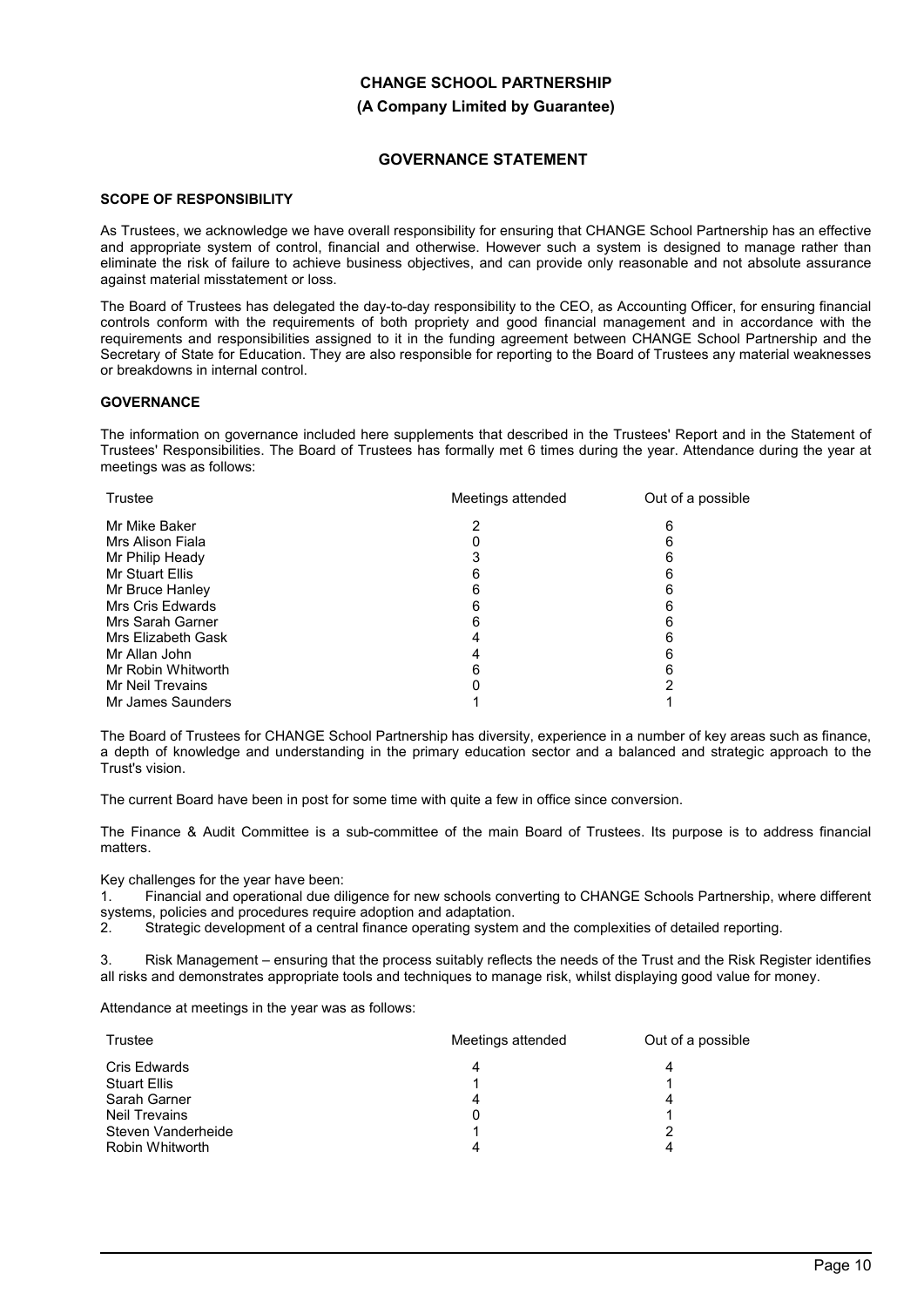**(A Company Limited by Guarantee)**

## **GOVERNANCE STATEMENT (continued)**

The Members Committee is also a sub-committee of the main Board of Trustees. Its purpose is to address operational matters.

Attendance at meetings in the year was as follows:

| Trustee             | Meetings attended | Out of a possible |
|---------------------|-------------------|-------------------|
| Mike Baker          |                   |                   |
| <b>Stuart Ellis</b> |                   |                   |
| Alison Fiala        |                   |                   |
| <b>Bruce Hanley</b> |                   |                   |
| Philip Heady        |                   |                   |

### **REVIEW OF VALUE FOR MONEY**

As Accounting Officer, the CEO has responsibility for ensuring that the Trust delivers good value in the use of public resources. The Accounting Officer understands that value for money refers to the educational and wider societal outcomes achieved in return for the taxpayer resources received.

The Accounting Officer considers how the Trust's use of its resources has provided good value for money during each academic year, and reports to the Board of Trustees where value for money can be improved, including the use of benchmarking data where appropriate. The Accounting Officer for the Trust has delivered improved value for money during the year by:

- centralising procurement across key suppliers and negotiating better rates. For example; Tucasi (income collection system), A – Z Curriculum resource supplier and Capita IT and systems support;
- improving the tender process for capital projects; and
- centralising the Finance and Business Services structure and thus achieving a reduction of duplication and working practices.

#### **THE PURPOSE OF THE SYSTEM OF INTERNAL CONTROL**

The system of internal control is designed to manage risk to a reasonable level rather than to eliminate all risk of failure to achieve policies, aims and objectives; it can therefore only provide reasonable and not absolute assurance of effectiveness. The system of internal control is based on an ongoing process designed to identify and prioritise the risks to the achievement of Trust policies, aims and objectives, to evaluate the likelihood of those risks being realised and the impact should they be realised, and to manage them efficiently, effectively and economically. The system of internal control has been in place in CHANGE School Partnership for the year 1 September 2016 to 31 August 2017 and up to the date of approval of the Annual Report and financial statements.

#### **CAPACITY TO HANDLE RISK**

The Board of Trustees has reviewed the key risks to which the Trust is exposed together with the operating, financial and compliance controls that have been implemented to mitigate those risks. The Board of Trustees is of the view that there is a formal ongoing process for identifying, evaluating and managing the Trust's significant risks, that has been in place for the year 1 September 2016 to 31 August 2017 and up to the date of approval of the Annual Report and financial statements. This process is regularly reviewed by the Board of Trustees.

#### **THE RISK AND CONTROL FRAMEWORK**

The Trust's system of internal financial control is based on a framework of regular management information and administrative procedures including the segregation of duties and a system of delegation and accountability. In particular, it includes:

- comprehensive budgeting and monitoring systems with an annual budget and periodic financial reports which are reviewed and agreed by the Board of Trustees;
- regular reviews by the SBM Services Limited of reports which indicate financial performance against the forecasts and of major purchase plans, capital works and expenditure programmes;
- setting targets to measure financial and other performance;
- clearly defined purchasing (asset purchase or capital investment) guidelines;
- delegation of authority and segregation of duties; and
- identification and management of risks.

The Board of Trustees has considered the need for a specific internal audit function and has decided to appoint SBM Services Limited as Internal Auditor.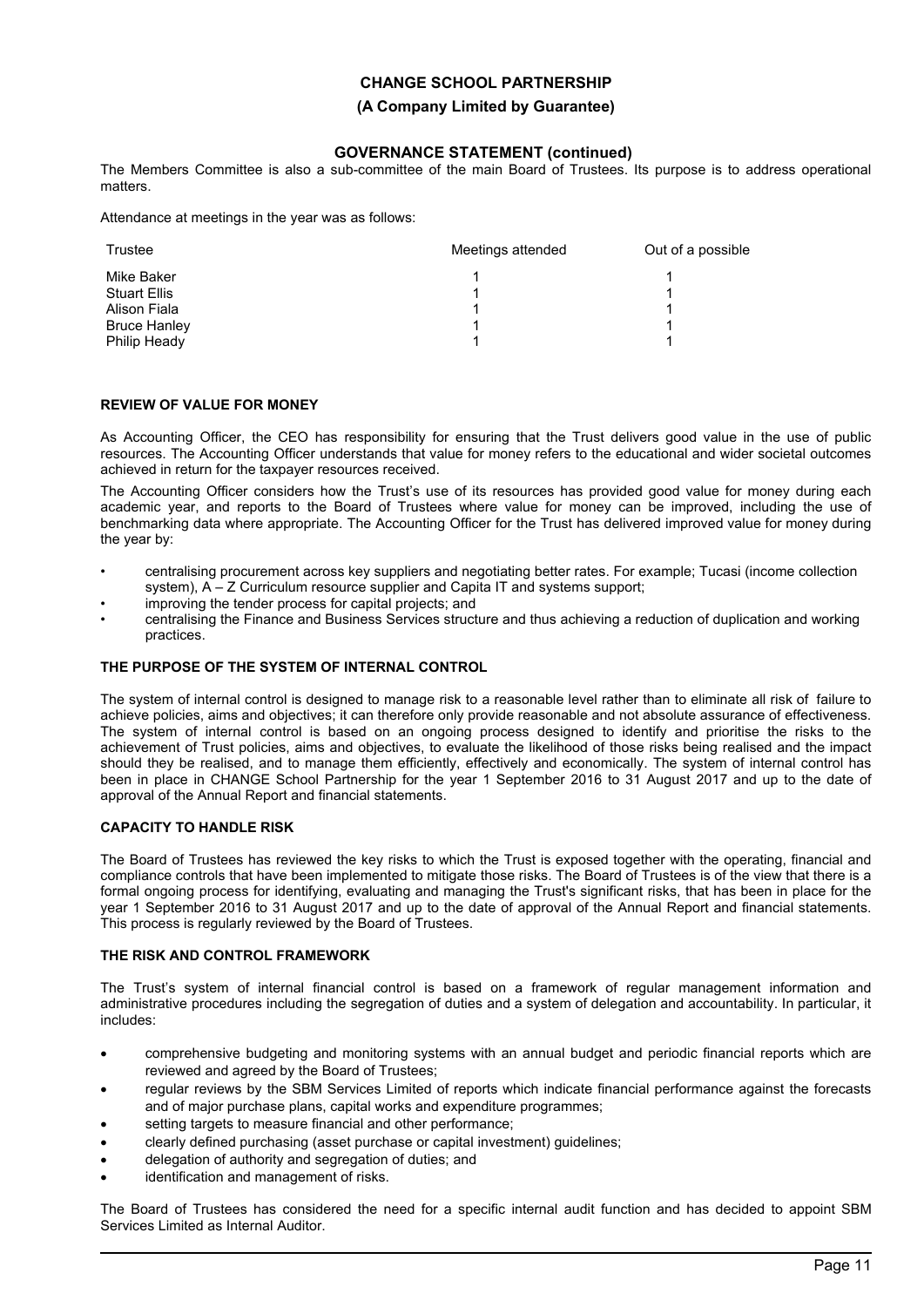### **(A Company Limited by Guarantee)**

## **GOVERNANCE STATEMENT (continued)**

The Internal Auditor's role includes giving advice on financial matters and performing a range of checks on the Trust's financial systems. In particular the checks carried out in the current period included:

- Review of governance and financial management
- Review of banking
- Review of payroll and expenses
- Review of fixed assets
- Review of income and expenditure

On a termly basis, the Internal Auditor reports to the Board of Trustees through the Financ and Audit Committee on the operation of the systems of control and on the discharge of the Board of Trustees' financial responsibilities.

The Internal Auditor delivered their schedule of work as planned and no material control issues were identified.

### **REVIEW OF EFFECTIVENESS**

As Accounting Officer, the CEO has responsibility for reviewing the effectiveness of the system of internal control. During the year in question the review has been informed by:

- the work of the Internal Auditor;
- the work of the external Auditors;
- the financial management and governance self-assessment process;
- the work of the executive managers within the Trust who have responsibility for the development and maintenance of the internal control framework.

The Accounting Officer has been advised of the implications of the result of their review of the system of internal control by the Board of Trustees and a plan to ensure continuous improvement of the system is in place.

Approved by the Board of Trustees on 20 December 2017 and signed by:

**Mr Bruce Hanley Chair of Trustees** **Mr Stuart Ellis Accounting Officer**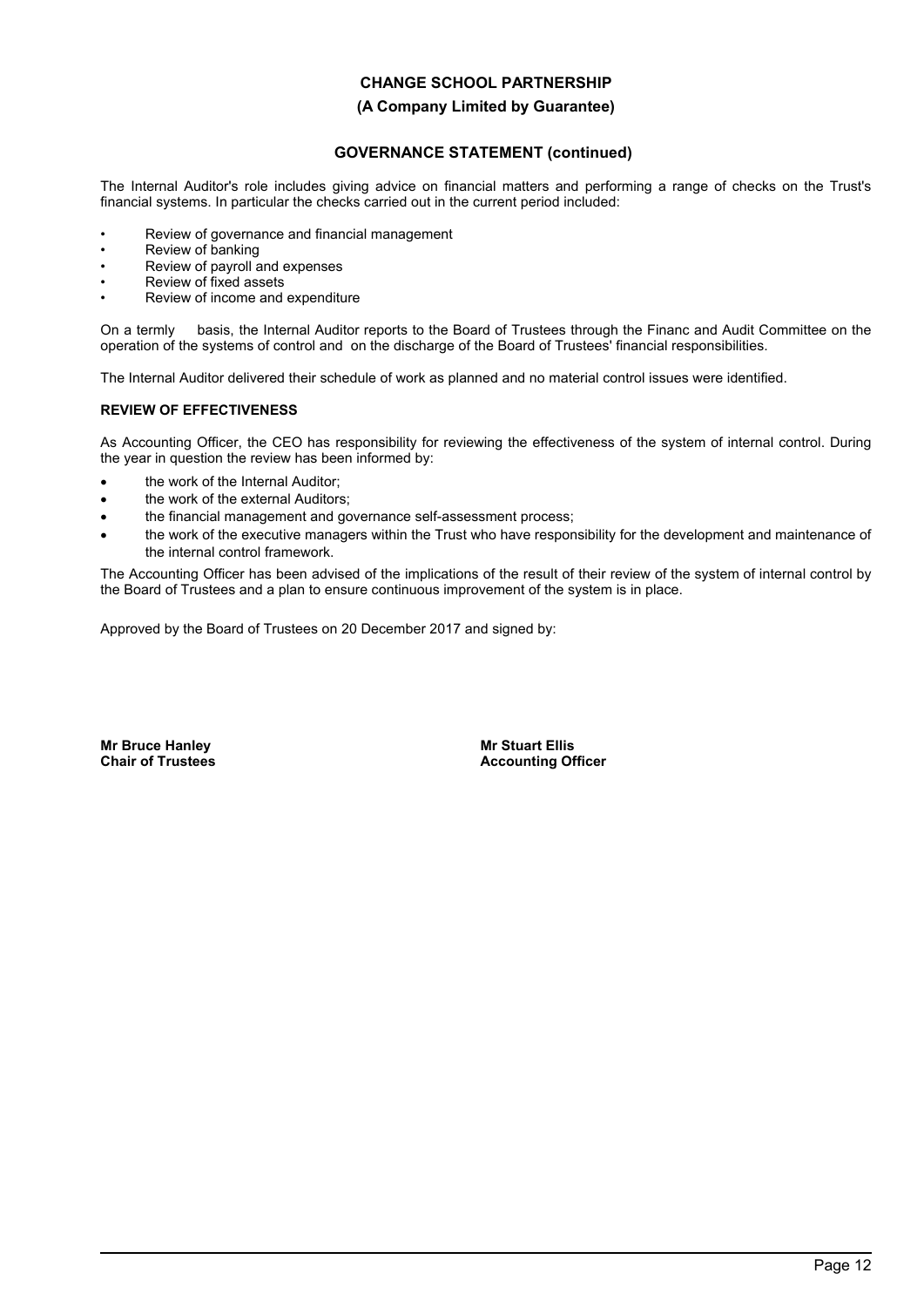## **(A Company Limited by Guarantee)**

## **STATEMENT ON REGULARITY, PROPRIETY AND COMPLIANCE**

As Accounting Officer of CHANGE School Partnership I have considered my responsibility to notify the Board of Trustees and the Education and Skills Funding Agency (ESFA) of material irregularity, impropriety and non-compliance with ESFA terms and conditions of funding, under the funding agreement in place between the Academy Trust and the Secretary of State for Education. As part of my consideration I have had due regard to the requirements of the Academies Financial Handbook 2016.

I confirm that I and the Board of Trustees are able to identify any material irregular or improper use of funds by the Academy Trust, or material non-compliance with the terms and conditions of funding under the Academy Trust's funding agreement and the Academies Financial Handbook 2016.

I confirm that no instances of material irregularity, impropriety or funding non-compliance have been discovered to date. If any instances are identified after the date of this statement, these will be notified to the Board of Trustees and ESFA.

**Mr Stuart Ellis Accounting Officer**

Date: 20 December 2017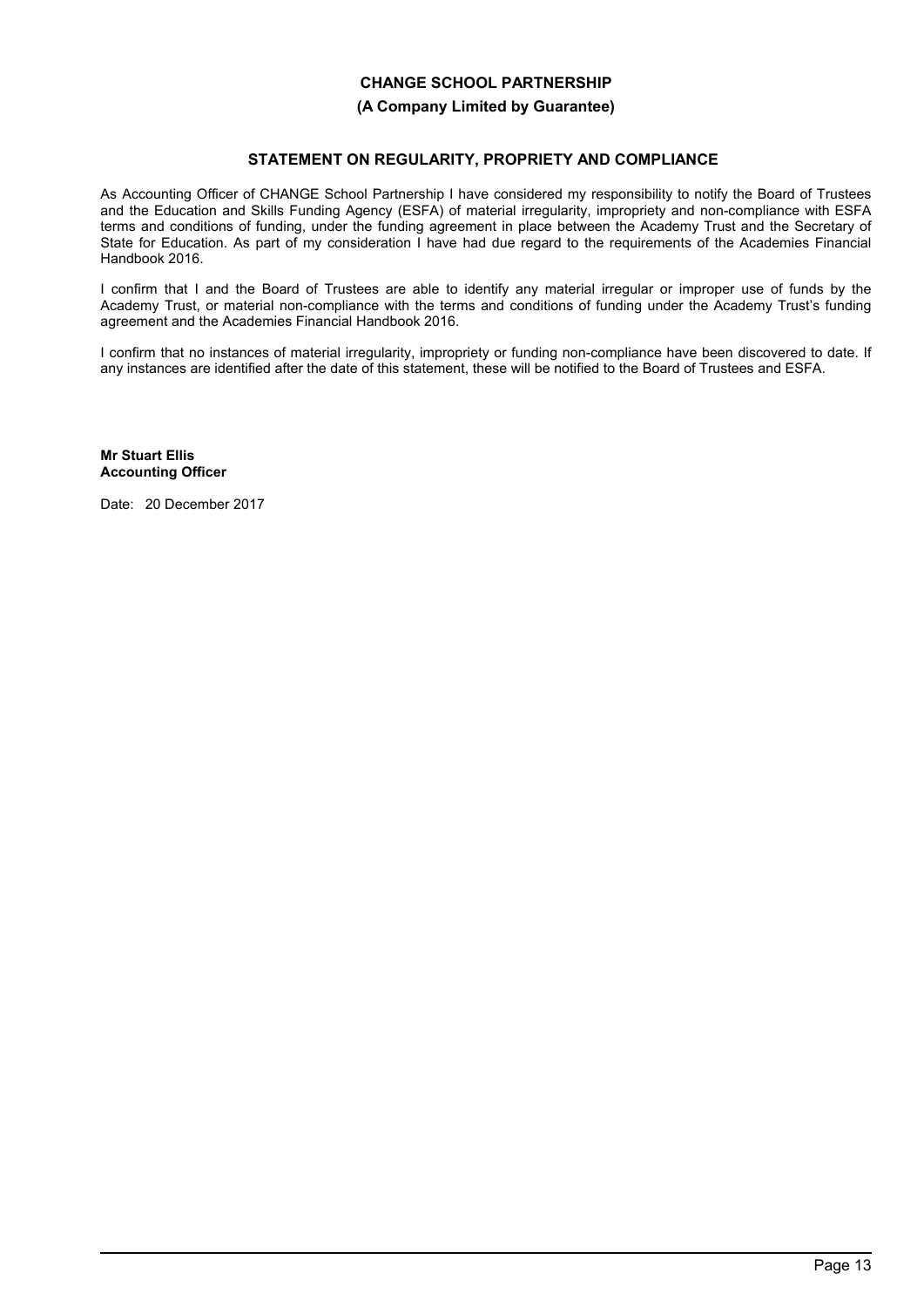## **(A Company Limited by Guarantee)**

## **STATEMENT OF TRUSTEES' RESPONSIBILITIES FOR THE YEAR ENDED 31 AUGUST 2017**

The Trustees (who are also the Directors of the Charitable company for the purposes of company law) are responsible for preparing the Strategic Report, the Trustees' Report and the financial statements in accordance with the Annual Accounts Direction issued by the Education and Skills Funding Agency, United Kingdom Accounting Standards (United Kingdom Generally Accepted Accounting Practice) and applicable law and regulations.

Company law requires the Trustees to prepare financial statements for each financial year. Under company law the Trustees must not approve the financial statements unless they are satisfied that they give a true and fair view of the state of affairs of the Charitable Company and of its incoming resources and application of resources, including its income and expenditure, for that period. In preparing these financial statements, the Trustees are required to:

- select suitable accounting policies and then apply them consistently;
- observe the methods and principles of the Charities SORP 2015 and the Academies Accounts Direction 2016 to 2017;
- make judgments and accounting estimates that are reasonable and prudent;
- state whether applicable UK Accounting Standards (FRS 102) have been followed, subject to any material departures disclosed and explained in the financial statements;
- prepare the financial statements on the going concern basis unless it is inappropriate to presume that the Charitable Company will continue in business.

The Trustees are responsible for keeping adequate accounting records that are sufficient to show and explain the Charitable Company's transactions and disclose with reasonable accuracy at any time the financial position of the Charitable Company and enable them to ensure that the financial statements comply with the Companies Act 2006. They are also responsible for safeguarding the assets of the Charitable Company and hence for taking reasonable steps for the prevention and detection of fraud and other irregularities.

The Trustees are responsible for ensuring that in its conduct and operation the Charitable Company applies financial and other controls, which conform with the requirements both of propriety and of good financial management. They are also responsible for ensuring grants received from ESFA/DfE have been applied for the purposes intended.

The Trustees are responsible for the maintenance and integrity of the corporate and financial information included on the Charitable Company's website. Legislation in the United Kingdom governing the preparation and dissemination of financial statements may differ from legislation in other jurisdictions.

Approved the Board of Trustees on 20 December 2017 and signed on its behalf by:

**Mr Bruce Hanley Chair of Trustees**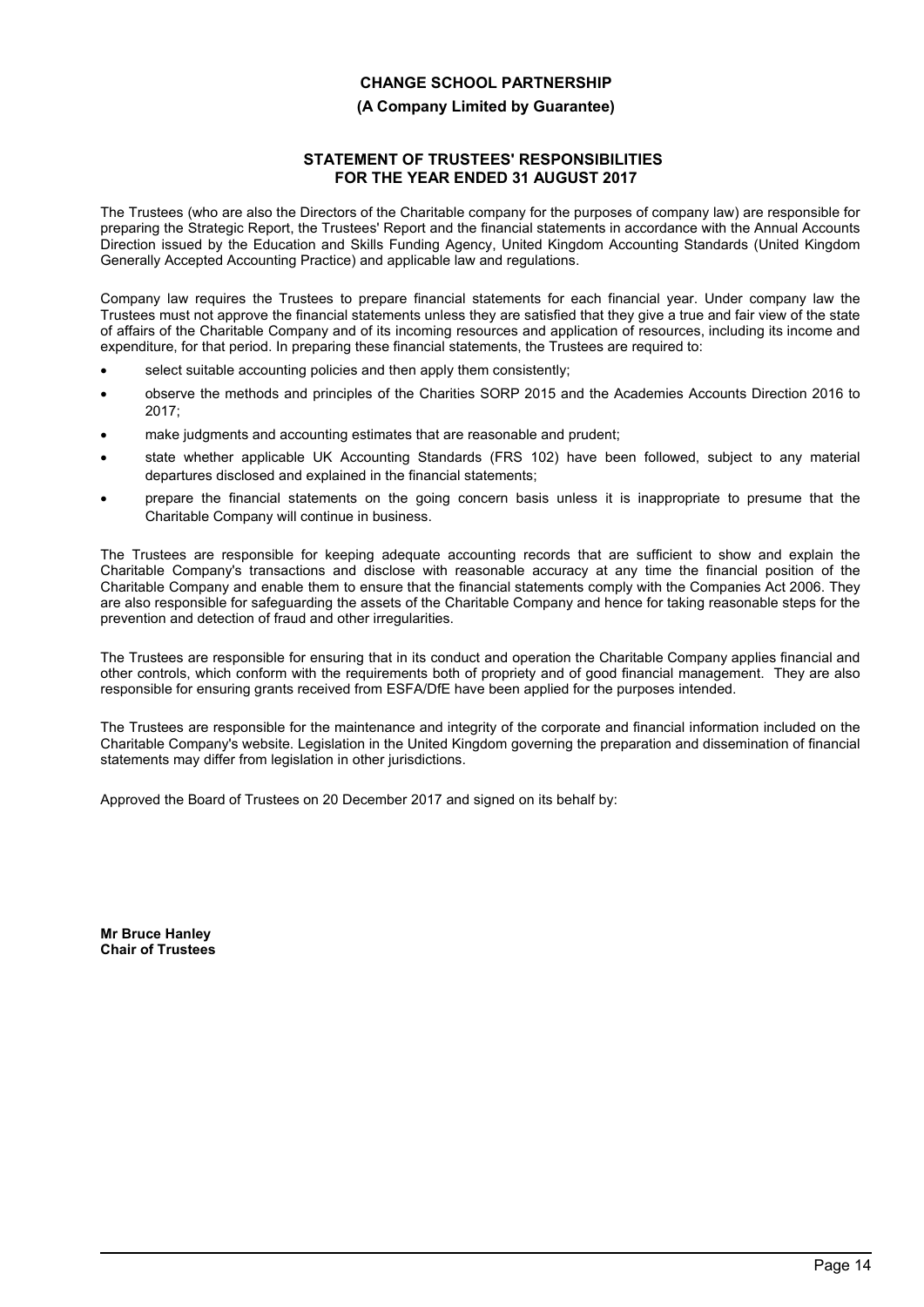### **(A Company Limited by Guarantee)**

### **INDEPENDENT AUDITORS' REPORT ON THE FINANCIAL STATEMENTS TO THE MEMBERS OF CHANGE SCHOOL PARTNERSHIP**

#### **OPINION**

We have audited the financial statements of CHANGE School Partnership (the 'Trust') for the year ended 31 August 2017 which comprise the Statement of Financial Activities incorporating Income and Expenditure Account, the Balance Sheet, the Statement of Cash Flows and the related notes, including a summary of significant accounting policies. The financial reporting framework that has been applied in their preparation is applicable law, United Kingdom Accounting Standards (United Kingdom Generally Accepted Accounting Practice), including Financial Reporting Standard 102 'The Financial Reporting Standard applicable in the UK and Republic of Ireland', the Charities SORP 2015 and the Academies Accounts Direction 2016 to 2017 issued by the Education and Skills Funding Agency.

This Report is made solely to the Trusts Members, as a body, in accordance with Chapter 3 of Part 16 of the Companies Act 2006. Our audit work has been undertaken so that we might state to the Trusts Members those matters we are required to state to them in an Auditors' Report and for no other purpose. To the fullest extent permitted by law, we do not accept or assume responsibility to anyone other than the Trusts and its Members, as a body, for our audit work, for this Report, or for the opinions we have formed.

In our opinion the financial statements:

- give a true and fair view of the state of the Trust's affairs as at 31 August 2017 and of its incoming resources and application of resources, including its income and expenditure for the year then ended;
- have been properly prepared in accordance with United Kingdom Generally Accepted Accounting Practice; and
- have been prepared in accordance with the requirements of the Companies Act 2006, the Charities SORP 2015 and the Academies Accounts Direction 2016 to 2017 issued by the Education and Skills Funding Agency.

#### **BASIS FOR OPINION**

We conducted our audit in accordance with International Standards on Auditing (UK) (ISAs (UK)) and applicable law. Our responsibilities under those standards are further described in the Auditors' responsibilities for the audit of the financial statements section of our Report. We are independent of the Trust in accordance with the ethical requirements that are relevant to our audit of the financial statements in the United Kingdom, including the Financial Reporting Council's Ethical Standard, and we have fulfilled our other ethical responsibilities in accordance with these requirements. We believe that the audit evidence we have obtained is sufficient and appropriate to provide a basis for our opinion.

#### **CONCLUSIONS RELATING TO GOING CONCERN**

We have nothing to report in respect of the following matters in relation to which the ISAs (UK) require us to report to you where:

- the Trustees' use of the going concern basis of accounting in the preparation of the financial statements is not appropriate; or
- the Trustees have not disclosed in the financial statements any identified material uncertainties that may cast significant doubt about the Trust's ability to continue to adopt the going concern basis of accounting for a period of at least twelve months from the date when the financial statements are authorised for issue.

#### **OTHER INFORMATION**

The Trustees are responsible for the other information. The other information comprises the information included in the Annual Report, other than the financial statements and our Auditors' Report thereon. Our opinion on the financial statements does not cover the other information and, except to the extent otherwise explicitly stated in our Report, we do not express any form of assurance conclusion thereon.

In connection with our audit of the financial statements, our responsibility is to read the other information and, in doing so, consider whether the other information is materially inconsistent with the financial statements or our knowledge obtained in the audit or otherwise appears to be materially misstated. If we identify such material inconsistencies or apparent material misstatements, we are required to determine whether there is a material misstatement in the financial statements or a material misstatement of the other information. If, based on the work we have performed, we conclude that there is a material misstatement of this other information, we are required to report that fact.

We have nothing to report in this regard.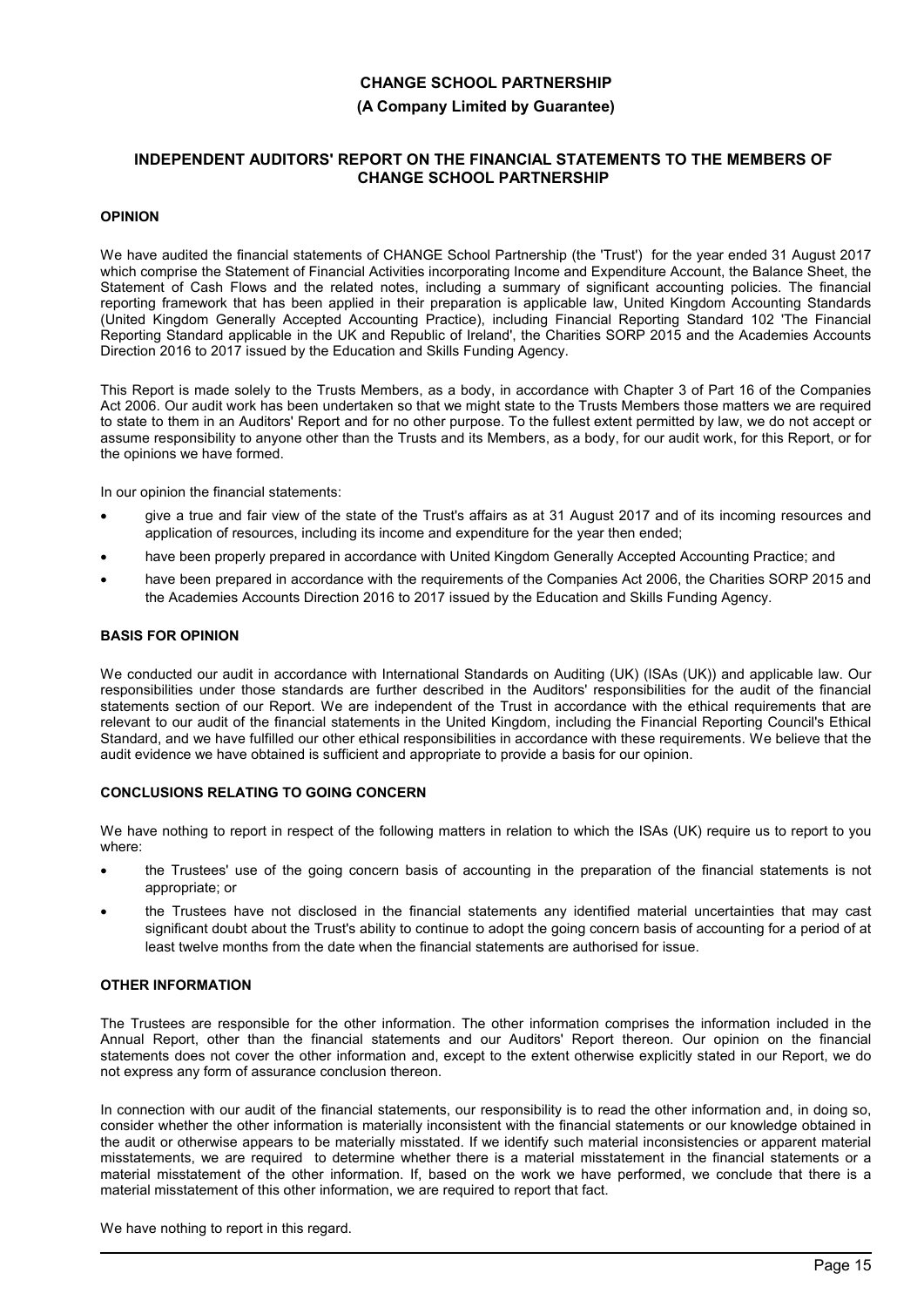## **(A Company Limited by Guarantee)**

## **INDEPENDENT AUDITORS' REPORT ON THE FINANCIAL STATEMENTS TO THE MEMBERS OF CHANGE SCHOOL PARTNERSHIP**

### **OPINION ON OTHER MATTERS PRESCRIBED BY THE COMPANIES ACT 2006**

In our opinion, based on the work undertaken in the course of the audit:

- the information given in the Trustees' Report including the Strategic Report for which the financial statements are prepared is consistent with the financial statements.
- the Trustees' Report and the Strategic Report have been prepared in accordance with applicable legal requirements.

### **MATTERS ON WHICH WE ARE REQUIRED TO REPORT BY EXCEPTION**

In the light of our knowledge and understanding of the Trust and its environment obtained in the course of the audit, we have not identified material misstatements in the Trustees' Report including the Strategic Report.

We have nothing to report in respect of the following matters in relation to which the Companies Act 2006 requires us to report to you if, in our opinion:

- adequate accounting records have not been kept, or returns adequate for our audit have not been received from branches not visited by us; or
- the financial statements are not in agreement with the accounting records and returns; or
- certain disclosures of Trustees' remuneration specified by law not made; or
- we have not received all the information and explanations we require for our audit.

## **RESPONSIBILITIES OF TRUSTEES**

As explained more fully in the Statement of Trustees' Responsibilities, the Trustees (who are also the Directors of the Charitable Company for the purposes of company law) are responsible for the preparation of the financial statements and for being satisfied that they give a true and fair view, and for such internal control as the Trustees determine is necessary to enable the preparation of financial statements that are free from material misstatement, whether due to fraud or error.

In preparing the financial statements, the Trustees are responsible for assessing the Trust's ability to continue as a going concern, disclosing, as applicable, matters related to going concern and using the going concern basis of accounting unless the Trustees either intend to liquidate the Trust or to cease operations, or have no realistic alternative but to do so.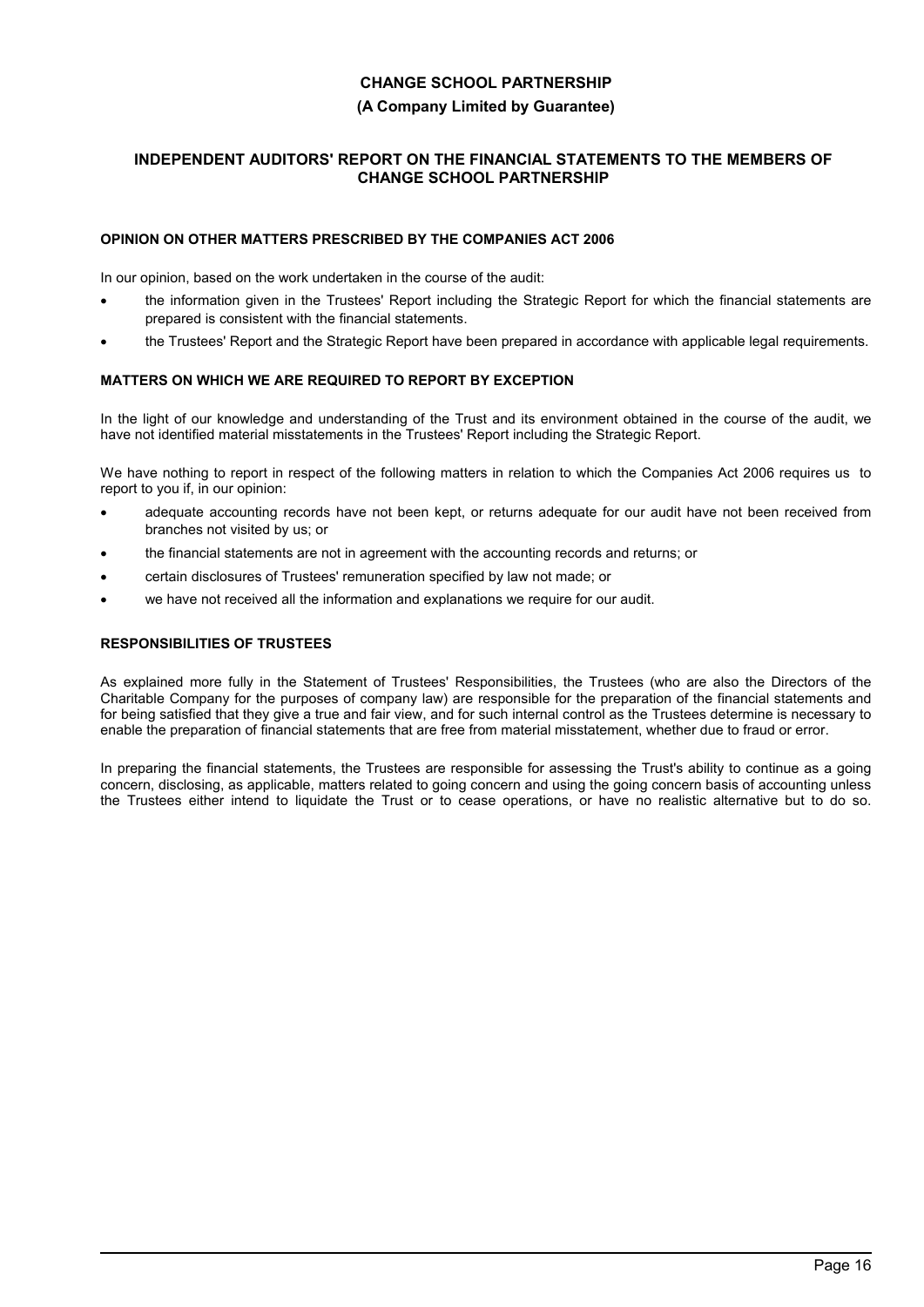### **(A Company Limited by Guarantee)**

## **INDEPENDENT AUDITORS' REPORT ON THE FINANCIAL STATEMENTS TO THE MEMBERS OF CHANGE SCHOOL PARTNERSHIP**

## **AUDITORS' RESPONSIBILITIES FOR THE AUDIT OF THE FINANCIAL STATEMENTS**

Our objectives are to obtain reasonable assurance about whether the financial statements as a whole are free from material misstatement, whether due to fraud or error, and to issue an Auditors' Report that includes our opinion. Reasonable assurance is a high level of assurance, but is not a guarantee that an audit conducted in accordance with ISAs (UK) will always detect a material misstatement when it exists. Misstatements can arise from fraud or error and are considered material if, individually or in the aggregate, they could reasonably be expected to influence the economic decisions of users taken on the basis of these financial statements.

A further description of our responsibilities for the audit of the financial statements is located on the Financial Reporting Council's website at: www.frc.org.uk/auditorsresponsibilities. This description forms part of our Auditors' Report.

Gary Miller (Senior Statutory Auditor) for and on behalf of **Price Bailey LLP (Chartered Accountants and Statuatory Auditors)** 

1 Dane Street Bishop's Stortford CM23 3BT

Date: 21 December 2017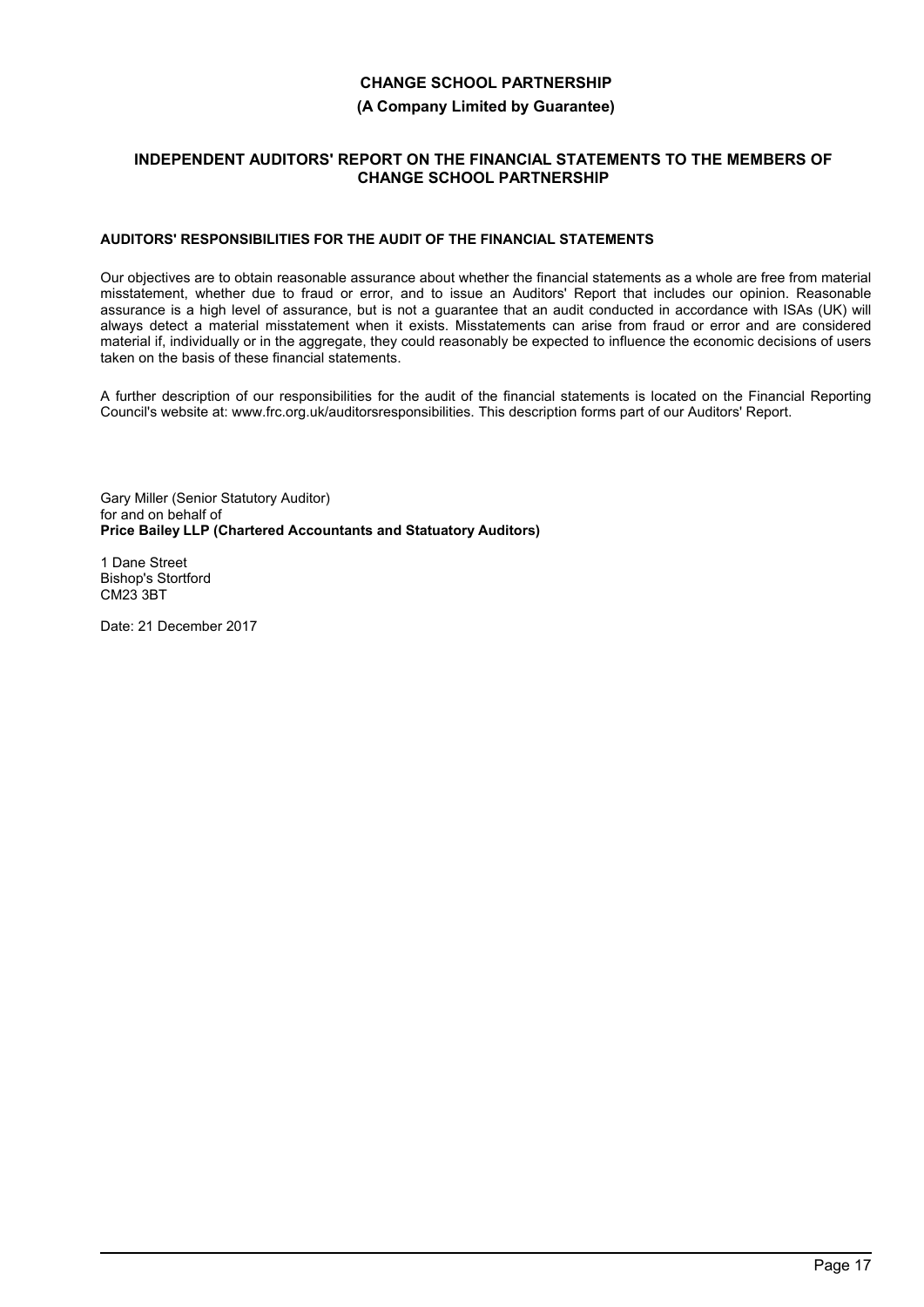## **(A Company Limited by Guarantee)**

#### **INDEPENDENT REPORTING ACCOUNTANTS' ASSURANCE REPORT ON REGULARITY TO CHANGE SCHOOL PARTNERSHIP AND THE EDUCATION AND SKILLS FUNDING AGENCY**

In accordance with the terms of our engagement letter dated 20 October 2017 and further to the requirements of the Education and Skills Funding Agency (ESFA) as included in the Academies Accounts Direction 2016 to 2017, we have carried out an engagement to obtain limited assurance about whether the expenditure disbursed and income received by CHANGE School Partnership during the year 1 September 2016 to 31 August 2017 have been applied to the purposes identified by Parliament and the financial transactions conform to the authorities which govern them.

This Report is made solely to CHANGE School Partnership and the ESFA in accordance with the terms of our engagement letter. Our work has been undertaken so that we might state to CHANGE School Partnership and the ESFA those matters we are required to state in a Report and for no other purpose. To the fullest extent permitted by law, we do not accept or assume responsibility to anyone other than CHANGE School Partnership and the ESFA, for our work, for this Report, or for the conclusion we have formed.

#### **RESPECTIVE RESPONSIBILITIES OF CHANGE SCHOOL PARTNERSHIP'S ACCOUNTING OFFICER AND THE REPORTING ACCOUNTANT**

The Accounting Officer is responsible, under the requirements of CHANGE School Partnership's funding agreement with the Secretary of State for Education dated 2 February 2012, and the Academies Financial Handbook extant from 1 September 2016, for ensuring that expenditure disbursed and income received is applied for the purposes intended by Parliament and the financial transactions conform to the authorities which govern them.

Our responsibilities for this engagement are established in the United Kingdom by our profession's ethical guidance and are to obtain limited assurance and report in accordance with our engagement letter and the requirements of the Academies Accounts Direction 2016 to 2017. We report to you whether anything has come to our attention in carrying out our work which suggests that in all material respects, expenditure disbursed and income received during the year 1 September 2016 to 31 August 2017 have not been applied to purposes intended by Parliament or that the financial transactions do not conform to the authorities which govern them.

### **APPROACH**

We conducted our engagement in accordance with the Academies Accounts Direction 2016 to 2017 issued by the ESFA. We performed a limited assurance engagement as defined in our engagement letter.

The objective of a limited assurance engagement is to perform such procedures as to obtain information and explanations in order to provide us with sufficient appropriate evidence to express a negative conclusion on regularity.

A limited assurance engagement is more limited in scope than a reasonable assurance engagement and consequently does not enable us to obtain assurance that we would become aware of all significant matters that might be identified in a reasonable assurance engagement. Accordingly, we do not express a positive opinion.

Our engagement includes examination, on a test basis, of evidence relevant to the regularity and propriety of the Trust's income and expenditure.

The work undertaken to draw to our conclusion includes:

- Consideration and corroboration of the evidence supporting the Accounting Officers statement on regularity, propriety and compliance.
- Evaluation of the general control environment of the Trust, extending the procedures required for financial statements to include regularity.
- Discussions with and representations from the Accounting Officer and other key management personnel.
- An extension of substantive testing from our audit of the financial statements to cover matters pertaining to regularity, propriety and compliance in particular checking that selected items were appropriately authorised, and appropriate.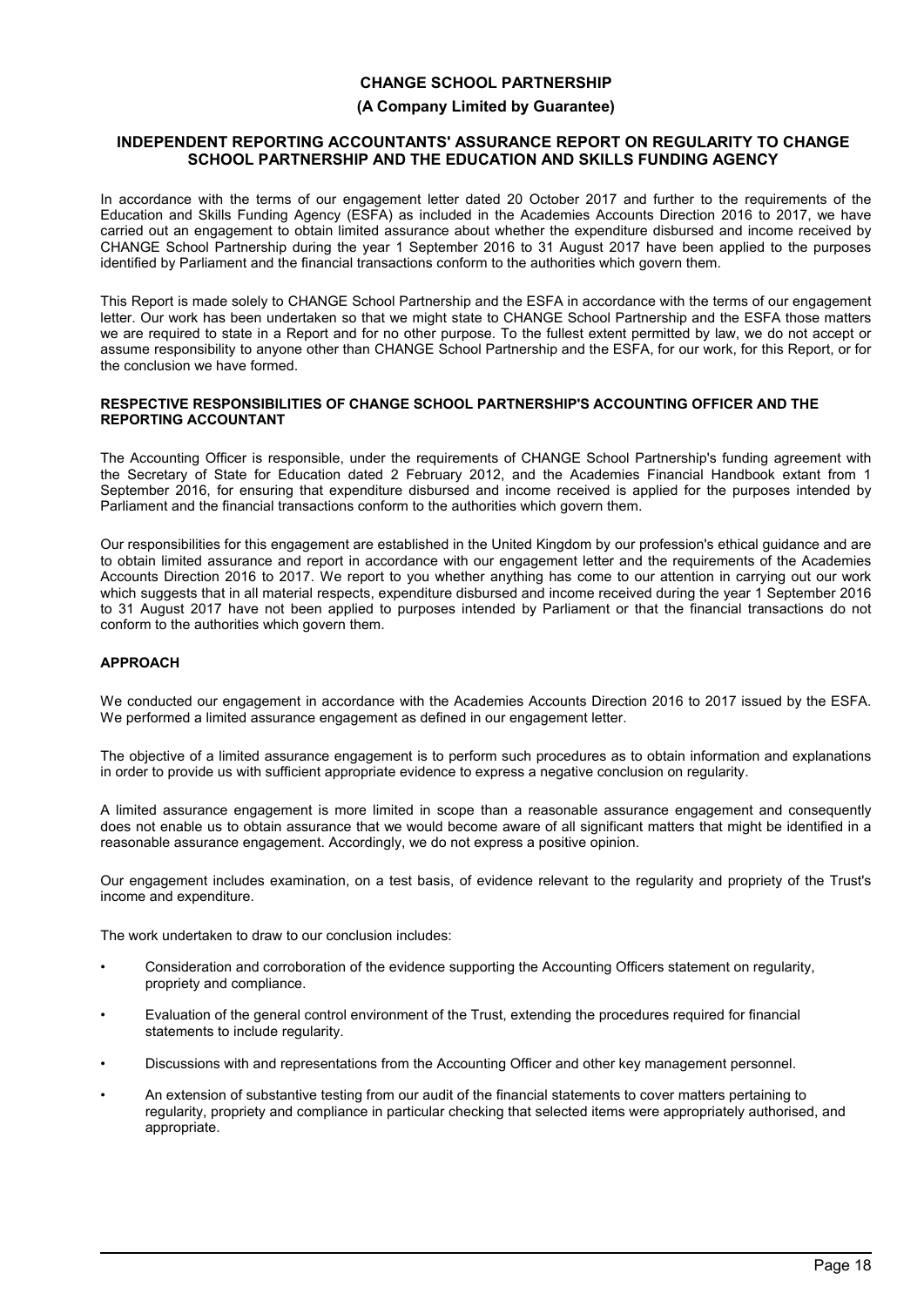## **(A Company Limited by Guarantee)**

## **INDEPENDENT REPORTING ACCOUNTANTS' ASSURANCE REPORT ON REGULARITY TO CHANGE SCHOOL PARTNERSHIP AND THE EDUCATION AND SKILLS FUNDING AGENCY (continued)**

# **CONCLUSION**

In the course of our work, nothing has come to our attention which suggests that in all material respects the expenditure disbursed and income received during the year 1 September 2016 to 31 August 2017 have not been applied to purposes intended by Parliament and the financial transactions do not conform to the authorities which govern them.

Reporting Accountant

**Price Bailey LLP**

21 December 2017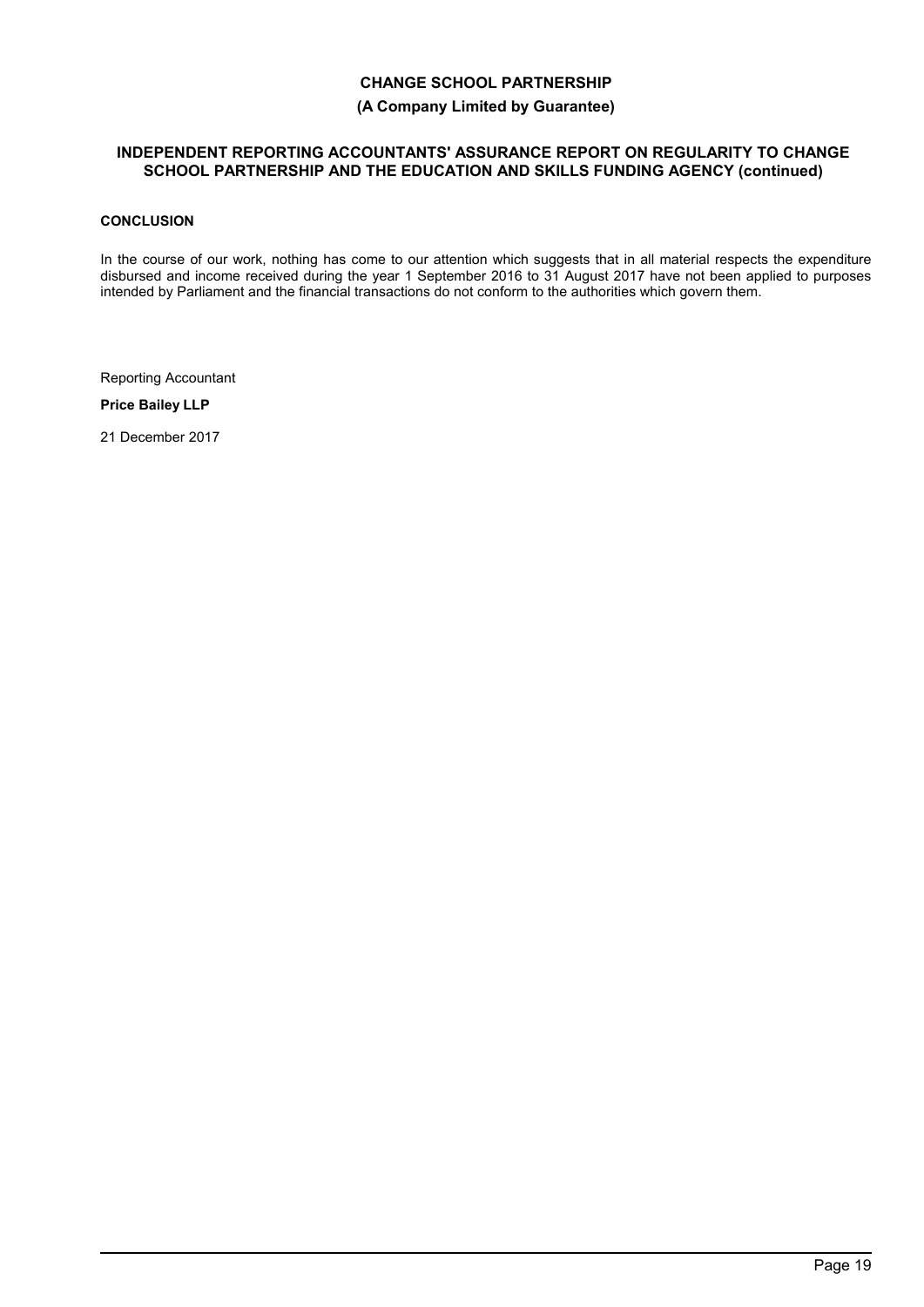## **(A Company Limited by Guarantee)**

### **STATEMENT OF FINANCIAL ACTIVITIES INCORPORATING INCOME AND EXPENDITURE ACCOUNT FOR THE YEAR ENDED 31 AUGUST 2017**

|                                                                                                |             |                             | Restricted                   |                               |                        |                        |
|------------------------------------------------------------------------------------------------|-------------|-----------------------------|------------------------------|-------------------------------|------------------------|------------------------|
|                                                                                                |             | Restricted<br>funds<br>2017 | fixed asset<br>funds<br>2017 | Unrestricted<br>funds<br>2017 | Total<br>funds<br>2017 | Total<br>funds<br>2016 |
|                                                                                                | <b>Note</b> | £                           | £                            | £                             | £                      | £                      |
| <b>INCOME FROM:</b>                                                                            |             |                             |                              |                               |                        |                        |
| Donations and capital grants                                                                   | 2           | (921, 834)                  | 7,798,659                    |                               | 6,876,825              | 407,493                |
| Charitable activities                                                                          | 3           | 4,867,918                   |                              | 73,153                        | 4,941,071              | 3,692,059              |
| Other trading activities                                                                       | 4           | 11,171                      |                              | 44,489                        | 55,660                 | 77,494                 |
| Investments                                                                                    | 5           |                             |                              | 1,809                         | 1,809                  | 3,405                  |
| <b>TOTAL INCOME</b>                                                                            |             | 3,957,255                   | 7,798,659                    | 119,451                       | 11,875,365             | 4,180,451              |
| <b>EXPENDITURE ON:</b>                                                                         |             |                             |                              |                               |                        |                        |
| Charitable activities                                                                          |             | 4,644,972                   | 633,262                      | 137,038                       | 5,415,272              | 4,073,970              |
| <b>TOTAL EXPENDITURE</b>                                                                       | 6           | 4,644,972                   | 633,262                      | 137,038                       | 5,415,272              | 4,073,970              |
| <b>NET INCOME / (EXPENDITURE)</b><br><b>BEFORE TRANSFERS</b><br>Transfers between funds        | 17          | (687, 717)                  | 7,165,397                    | (17, 587)                     | 6,460,093              | 106,481                |
|                                                                                                |             | (84, 698)                   | 84,698                       |                               |                        |                        |
| <b>NET INCOME / (EXPENDITURE)</b><br><b>BEFORE OTHER RECOGNISED</b><br><b>GAINS AND LOSSES</b> |             | (772, 415)                  | 7,250,095                    | (17, 587)                     | 6,460,093              | 106,481                |
| Actuarial gains/(losses) on defined<br>benefit pension schemes                                 | 24          | 323,000                     |                              |                               | 323,000                | (933,000)              |
| <b>NET MOVEMENT IN FUNDS</b>                                                                   |             | (449, 415)                  | 7,250,095                    | (17, 587)                     | 6,783,093              | (826, 519)             |
| <b>RECONCILIATION OF FUNDS:</b>                                                                |             |                             |                              |                               |                        |                        |
| Total funds brought forward                                                                    |             | (2, 109, 347)               | 7,016,458                    | 519,215                       | 5,426,326              | 6,252,845              |
| <b>TOTAL FUNDS CARRIED</b><br><b>FORWARD</b>                                                   |             | (2,558,762)                 | 14,266,553                   | 501,628                       | 12,209,419             | 5,426,326              |
|                                                                                                |             |                             |                              |                               |                        |                        |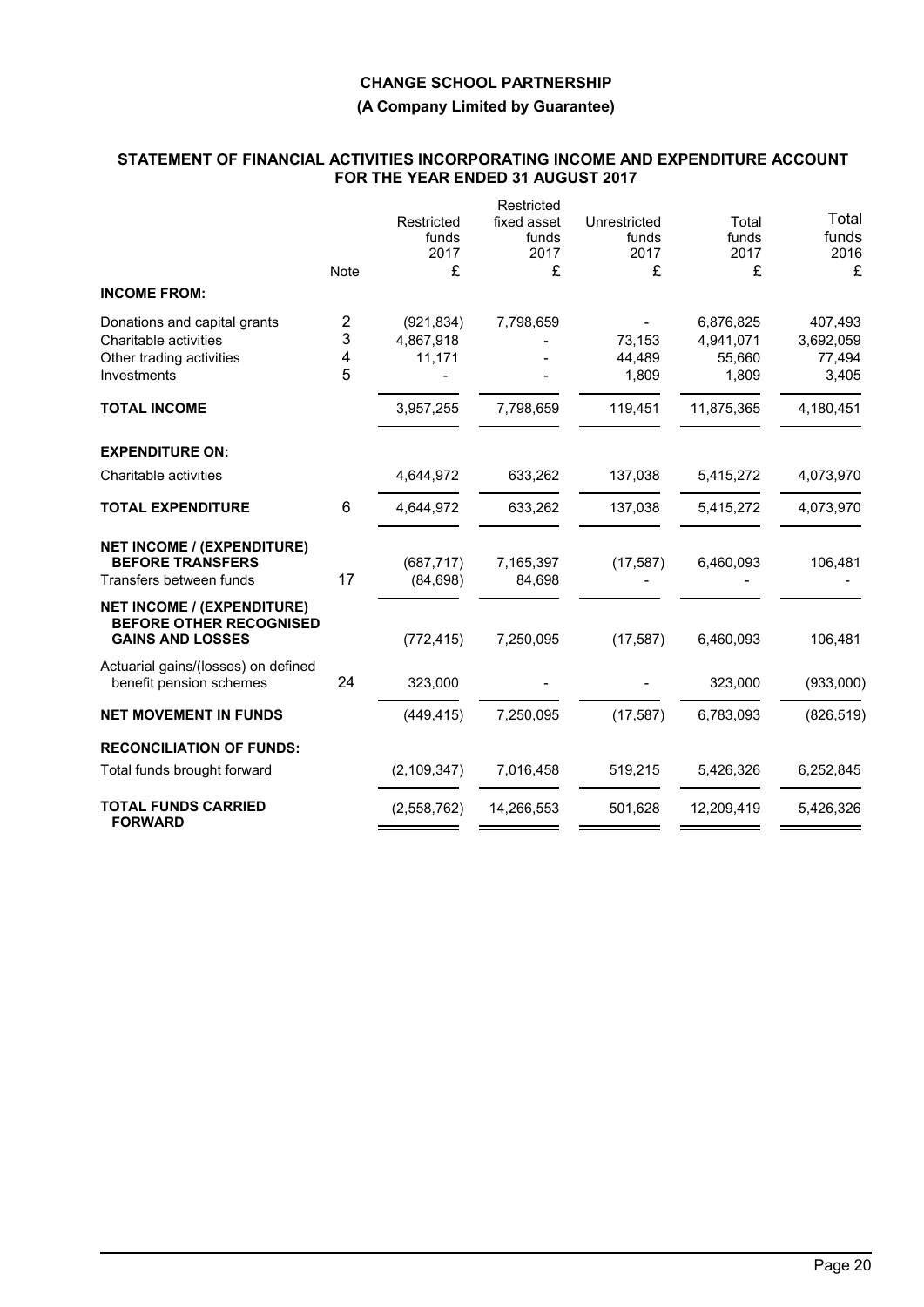#### **(A Company Limited by Guarantee) REGISTERED NUMBER: 08182064**

## **BALANCE SHEET AS AT 31 AUGUST 2017**

|                                                                  |             |             | 2017        |             | 2016        |
|------------------------------------------------------------------|-------------|-------------|-------------|-------------|-------------|
|                                                                  | <b>Note</b> | £           | £           | £           | £           |
| <b>FIXED ASSETS</b>                                              |             |             |             |             |             |
| Tangible assets                                                  | 13          |             | 13,428,771  |             | 7,016,458   |
| <b>CURRENT ASSETS</b>                                            |             |             |             |             |             |
| <b>Stocks</b>                                                    | 14          | 3,464       |             | 2,968       |             |
| Debtors                                                          | 15          | 1,135,624   |             | 122,666     |             |
| Cash at bank and in hand                                         |             | 1,920,241   |             | 1,201,100   |             |
|                                                                  |             | 3,059,329   |             | 1,326,734   |             |
| <b>CREDITORS:</b> amounts falling due within one                 |             |             |             |             |             |
| year                                                             | 16          | (759, 681)  |             | (538, 866)  |             |
| <b>NET CURRENT ASSETS</b>                                        |             |             | 2,299,648   |             | 787,868     |
| TOTAL ASSETS LESS CURRENT LIABILITIES                            |             |             | 15,728,419  |             | 7,804,326   |
| Defined benefit pension scheme liability                         | 24          |             | (3,519,000) |             | (2,378,000) |
| <b>NET ASSETS INCLUDING PENSION SCHEME</b><br><b>LIABILITIES</b> |             |             | 12,209,419  |             | 5,426,326   |
| <b>FUNDS OF THE ACADEMY</b>                                      |             |             |             |             |             |
| Restricted income funds:                                         |             |             |             |             |             |
| Restricted income funds                                          | 17          | 960,238     |             | 268,653     |             |
| Restricted fixed asset funds                                     | 17          | 14,266,553  |             | 7,016,458   |             |
| Restricted income funds excluding pension<br>liability           |             | 15,226,791  |             | 7,285,111   |             |
| Pension reserve                                                  |             | (3,519,000) |             | (2,378,000) |             |
|                                                                  |             |             |             |             |             |
| Total restricted income funds                                    |             |             | 11,707,791  |             | 4,907,111   |
| Unrestricted funds                                               | 17          |             | 501,628     |             | 519,215     |
| <b>TOTAL FUNDS</b>                                               |             |             | 12,209,419  |             | 5,426,326   |
|                                                                  |             |             |             |             |             |

The financial statements on pages 20 to 42 were approved by the Trustees, and authorised for issue, on 20 December 2017 and are signed on their behalf, by:

**Mr Bruce Hanley Chair of Trustees**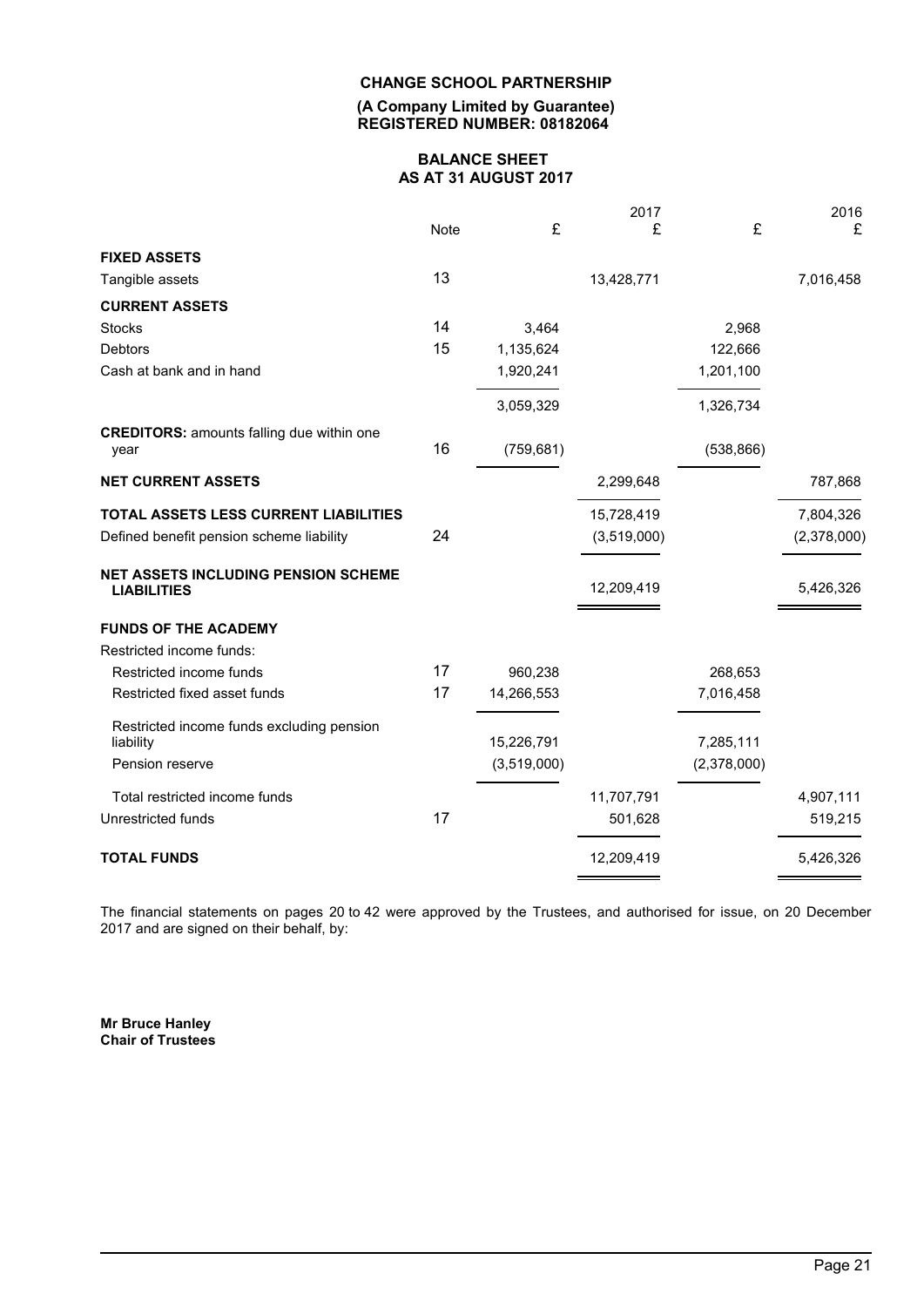# **(A Company Limited by Guarantee)**

## **STATEMENT OF CASH FLOWS FOR THE YEAR ENDED 31 AUGUST 2017**

|      | 2017       | 2016               |
|------|------------|--------------------|
| Note | £          | £                  |
|      |            |                    |
| 19   | 1,618,558  | 669,659            |
|      |            |                    |
|      | 1.809      | 3.405<br>(358,026) |
|      |            |                    |
|      | (899, 417) | (354, 621)         |
|      | 719.141    | 315,038            |
|      | 1,201,100  | 886,062            |
| 20   | 1.920.241  | 1.201.100          |
|      |            | (901,226)          |

 $\overline{\phantom{0}}$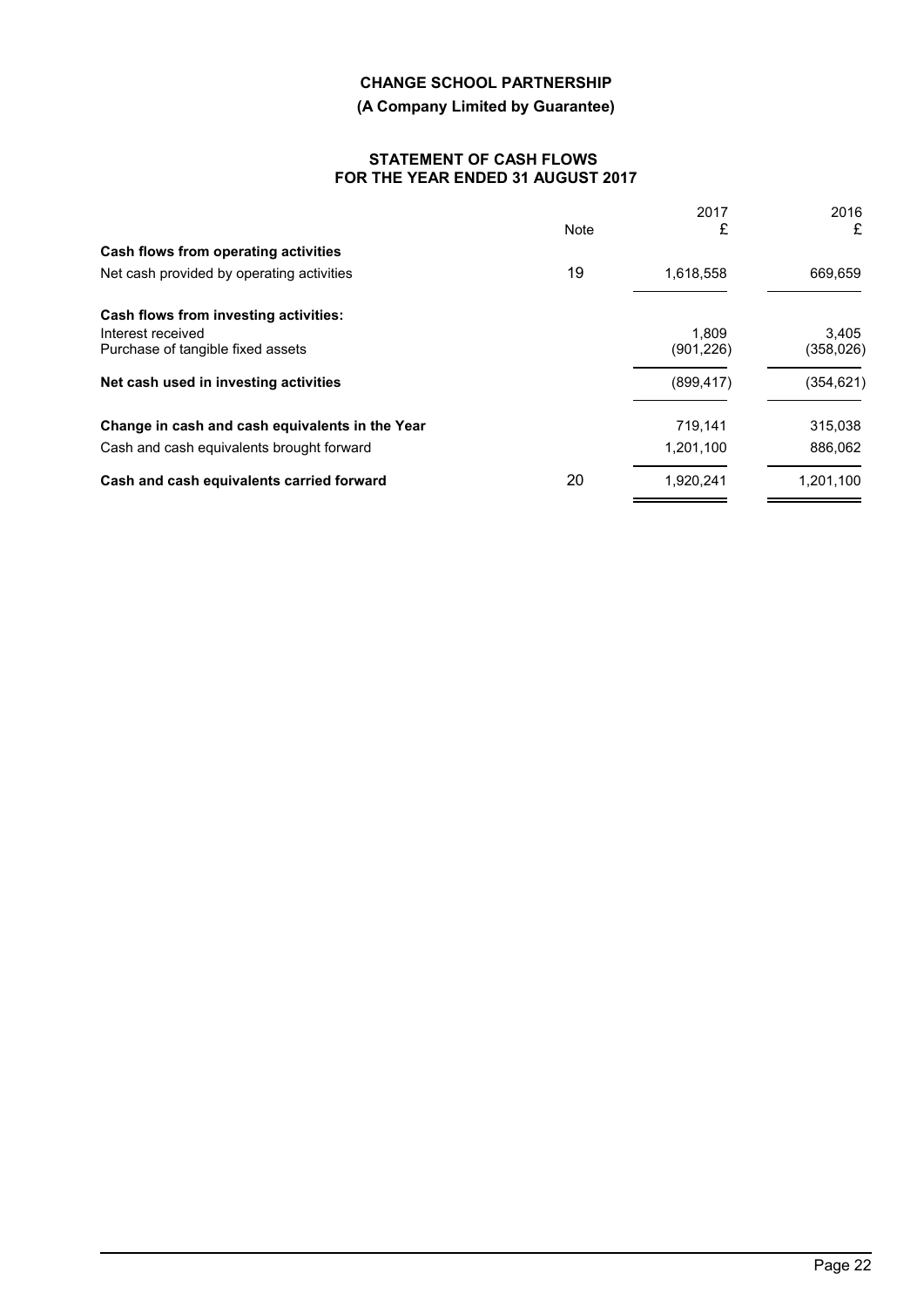#### **(A Company Limited by Guarantee)**

#### **NOTES TO THE FINANCIAL STATEMENTS FOR THE YEAR ENDED 31 AUGUST 2017**

### **1. ACCOUNTING POLICIES**

A summary of the principal accounting policies adopted (which have been applied consistently, except where noted), judgments and key sources of estimation uncertainty, is set out below.

#### **1.1 Basis of preparation of financial statements**

The financial statements of the Trust, which is a public benefit entity under FRS 102, have been prepared under the historical cost convention in accordance with the Financial Reporting Standard Applicable in the UK and Republic of Ireland (FRS 102), the Accounting and Reporting by Charities: Statement of Recommended Practice applicable to charities preparing their accounts in accordance with the Financial Reporting Standard applicable in the UK and Republic of Ireland (FRS 102) (Charities SORP (FRS 102)), the Academies Accounts Direction 2016 to 2017 issued by ESFA, the Charities Act 2011 and the Companies Act 2006.

CHANGE School Partnership constitutes a public benefit entity as defined by FRS 102.

The Academy Trust's functional and presentational currency is Pounds Sterling.

#### **1.2 Company status**

The Trust is a company limited by guarantee. The Members of the Company named on page 1. In the event of the Trust being wound up, the liability in respect of the guarantee is limited to £10 per Member. The registered office of the Trust is Bickling Road, Great Notley, Braintree, Essex, CM77 7ZL.

#### **1.3 Fund accounting**

Unrestricted income funds represent those resources which may be used towards meeting any of the charitable objects of the Trust at the discretion of the Trustees.

Restricted fixed asset funds are resources which are to be applied to specific capital purposes imposed by the Department for Education where the asset acquired or created is held for a specific purpose.

Restricted general funds comprise all other restricted funds received with restrictions imposed by the funder and include grants from the Department for Education.

#### **1.4 Income**

All income is recognised once the Trust has entitlement to the income, it is probable that the income will be received and the amount of income receivable can be measured reliably.

Grants are included in the Statement of Financial Activities incorporating Income and Expenditure Account on a receivable basis. The balance of income received for specific purposes but not expended during the period is shown in the relevant funds on the Balance Sheet. Where income is received in advance of entitlement of receipt, its recognition is deferred and included in creditors as deferred income. Where entitlement occurs before income is received, the income is accrued.

General Annual Grant is recognised in full in the Statement of Financial Activities incorporating Income and Expenditure Account in the year for which it is receivable and any abatement in respect of the period is deducted from income and recognised as a liability.

Capital grants are recognised when there is entitlement and are not deferred over the life of the asset on which they are expended. Unspent amounts of capital grant are reflected in the balance in the restricted fixed asset fund.

Donations are recognised on a receivable basis where receipt is probable and the amount can be reliably measured.

Other income, including the hire of facilities, is recognised in the period in which it is receivable and to the extent the goods have been provided or on completion of the service.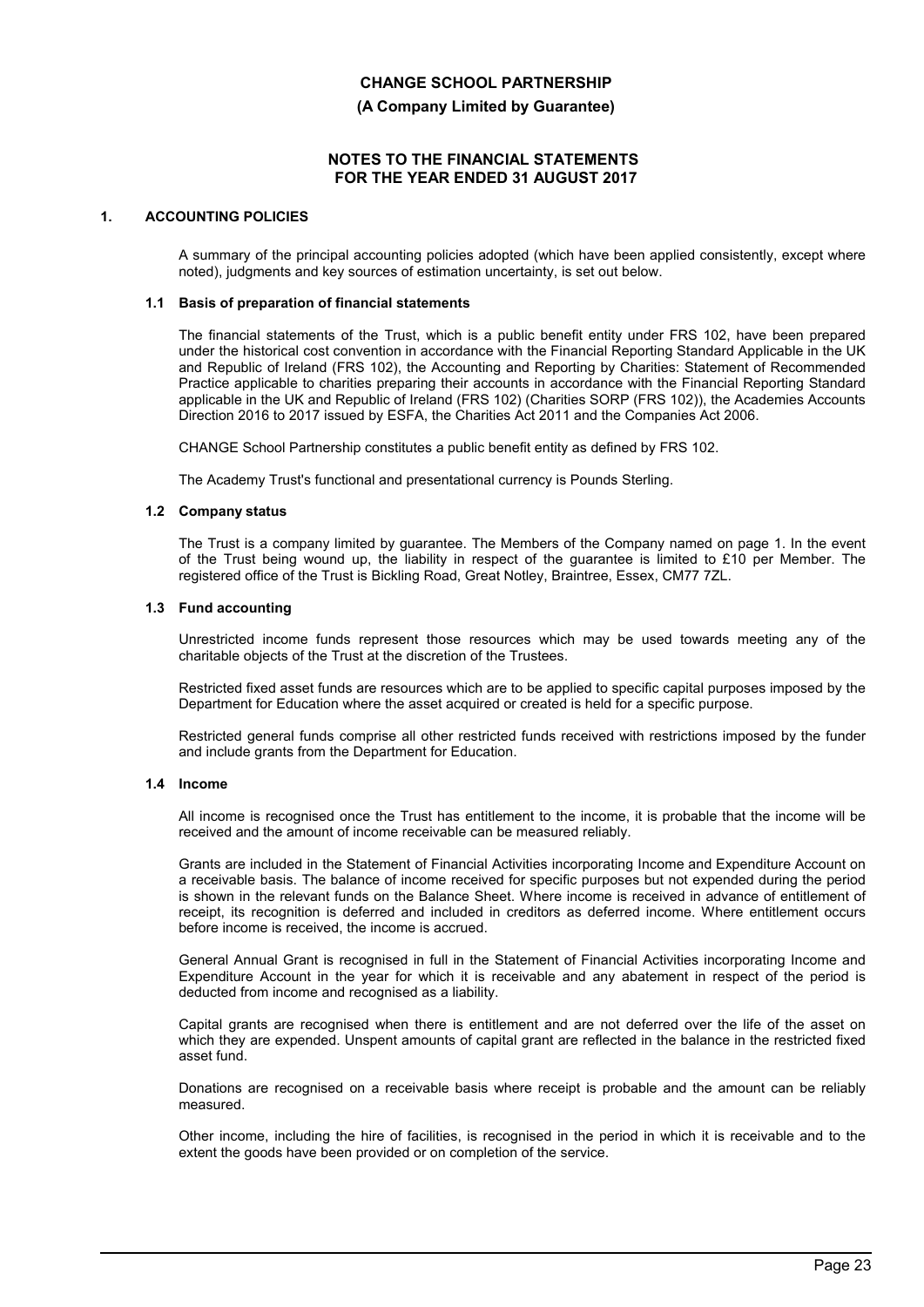**(A Company Limited by Guarantee)**

## **NOTES TO THE FINANCIAL STATEMENTS FOR THE YEAR ENDED 31 AUGUST 2017**

#### **1. ACCOUNTING POLICIES (continued)**

#### **1.5 Expenditure**

Expenditure is recognised once there is a legal or constructive obligation to transfer economic benefit to a third party, it is probable that a transfer of economic benefits will be required in settlement and the amount of the obligation can be measured reliably. Expenditure is classified by activity. The costs of each activity are made up of the total of direct costs and shared costs, including support costs involved in undertaking each activity. Direct costs attributable to a single activity are allocated directly to that activity. Shared costs which contribute to more than one activity and support costs which are not attributable to a single activity are apportioned between those activities on a basis consistent with the use of resources. Central staff costs are allocated on the basis of time spent, and depreciation charges allocated on the portion of the asset's use.

Expenditure on charitable activities are costs incurred on the Trusts educational operations, including support costs and those costs relating to the governance of the Trust apportioned to charitable activites.

#### **1.6 Going concern**

The Trustees assess whether the use of going concern is appropriate, i.e. whether there are any material uncertainties related to events or conditions that may cast significant doubt on the ability of the Trust to continue as a going concern. The Trustees make this assessment in respect of a period of at least one year from the date of authorisation for issue of the financial statements and have concluded that the Trust has adequate resources to continue in operational existence for the foreseeable future and there are no material uncertainties about the Trust's ability to continue as a going concern, thus they continue to adopt the going concern basis of accounting in preparing the financial statements.

#### **1.7 Tangible fixed assets and depreciation**

All assets costing more than £2,500 are capitalised and are carried at cost, net of depreciation and any provision for impairment.

Where tangible fixed assets have been acquired with the aid of specific grants, either from the Government or from the private sector, they are included in the Balance Sheet at cost and depreciated over their expected useful economic life. Where there are specific conditions attached to the funding requiring the continued use of the asset, the related grants are credited to a restricted fixed asset fund in the Statement of Financial Activities incorporating Income and Expenditure Account and carried forward in the Balance Sheet. Depreciation on the relevant assets is charged directly to the restricted fixed asset fund in the Statement of Financial Activities incorporating Income and Expenditure Account. Where tangible fixed assets have been acquired with unrestricted funds, depreciation on such assets is charged to the unrestricted fund.

Depreciation is provided on all tangible fixed assets other than freehold land, at rates calculated to write off the cost of these assets, less their estimated residual value, over their expected useful lives on the following bases:

| $\overline{\phantom{0}}$ | 30-60 years straight line |
|--------------------------|---------------------------|
| $\sim$                   | 10% straight line         |
| $\overline{\phantom{0}}$ | 20% straight line         |
|                          |                           |

A review for impairment of a fixed asset is carried out if events or changes in circumstances indicate that the carrying value of any fixed asset may not be recoverable. Shortfalls between the carrying value of fixed assets and their recoverable amounts are recognised as impairments. Impairment losses are recognised in the Statement of Financial Activities incorporating Income and Expenditure Account.

#### **1.8 Operating leases**

Rentals under operating leases are charged to the Statement of Financial Activities incorporating Income and Expenditure Account on a straight line basis over the lease term.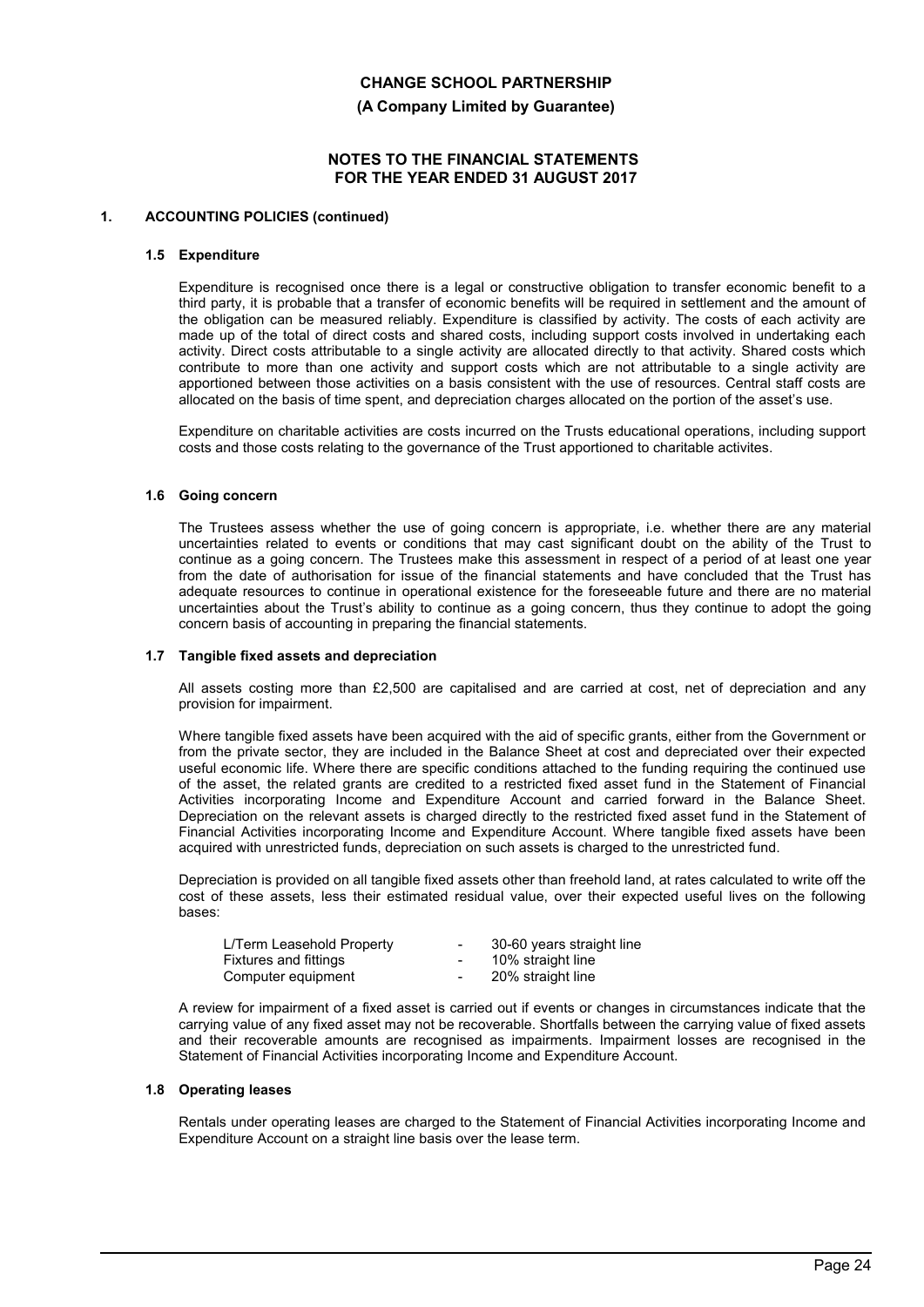**(A Company Limited by Guarantee)**

## **NOTES TO THE FINANCIAL STATEMENTS FOR THE YEAR ENDED 31 AUGUST 2017**

#### **1. ACCOUNTING POLICIES (continued)**

#### **1.9 Taxation**

The Trust is considered to pass the tests set out in Paragraph 1 Schedule 6 of the Finance Act 2010 and therefore it meets the definition of a charitable company for UK corporation tax purposes. Accordingly, the Trust is potentially exempt from taxation in respect of income or capital gains received within categories covered by Chapter 3 Part 11 of the Corporation Tax Act 2010 or Section 256 of the Taxation of Chargeable Gains Act 1992, to the extent that such income or gains are applied exclusively to charitable purposes.

#### **1.10 Stocks**

Stocks are valued at the lower of cost and net realisable value after making due allowance for obsolete and slow-moving stocks. Cost includes all direct costs and an appropriate proportion of fixed and variable overheads.

#### **1.11 Debtors**

Trade and other debtors are recognised at the settlement amount after any trade discount offered. Prepayments are valued at the amount prepaid net of any trade discounts due.

#### **1.12 Cash at Bank and in hand**

Cash at bank and in hand includes cash and short term highly liquid investments with a short maturity of three months or less from the date of acquisition or opening of the deposit or similar account.

#### **1.13 Liabilities and provisions**

Liabilities and provisions are recognised when there is an obligation at the balance sheet date as a result of a past event, it is probable that a transfer of economic benefit will be required in settlement, and the amount of the settlement can be estimated reliably. Liabilities are recognised at the amount that the Trust anticipates it will pay to settle the debt or the amount it has received as advanced payments for the goods or services it must provide. Provisions are measured at the best estimate of the amounts required to settle the obligation. Where the effect of the time value of money is material, the provision is based on the present value of those amounts, discounted at the pre-tax discount rate that reflects the risks specific to the liability. The unwinding of the discount is recognised within interest payable and similar charges.

#### **1.14 Financial instruments**

The Trust only holds basic financial instruments as defined in FRS 102. The financial assets and financial liabilities of the Trust and their measurement basis are as follows:

Financial assets - trade and other debtors are basic financial instruments and are debt instruments measured at amortised cost as detailed in note 15. Prepayments are not financial instruments. Cash at bank is classified as a basic financial instrument and is measured at face value.

Financial liabilities - trade creditors, accruals and other creditors are financial instruments, and are measured at amortised costs as detailed in note 16. Taxation and social security are not included in the financial instruments disclosure definition. Deferred income is not deemed to be a financial liability, as the cash settlement has already taken place and there is an obligation to deliver services rather than cash or another financial instruments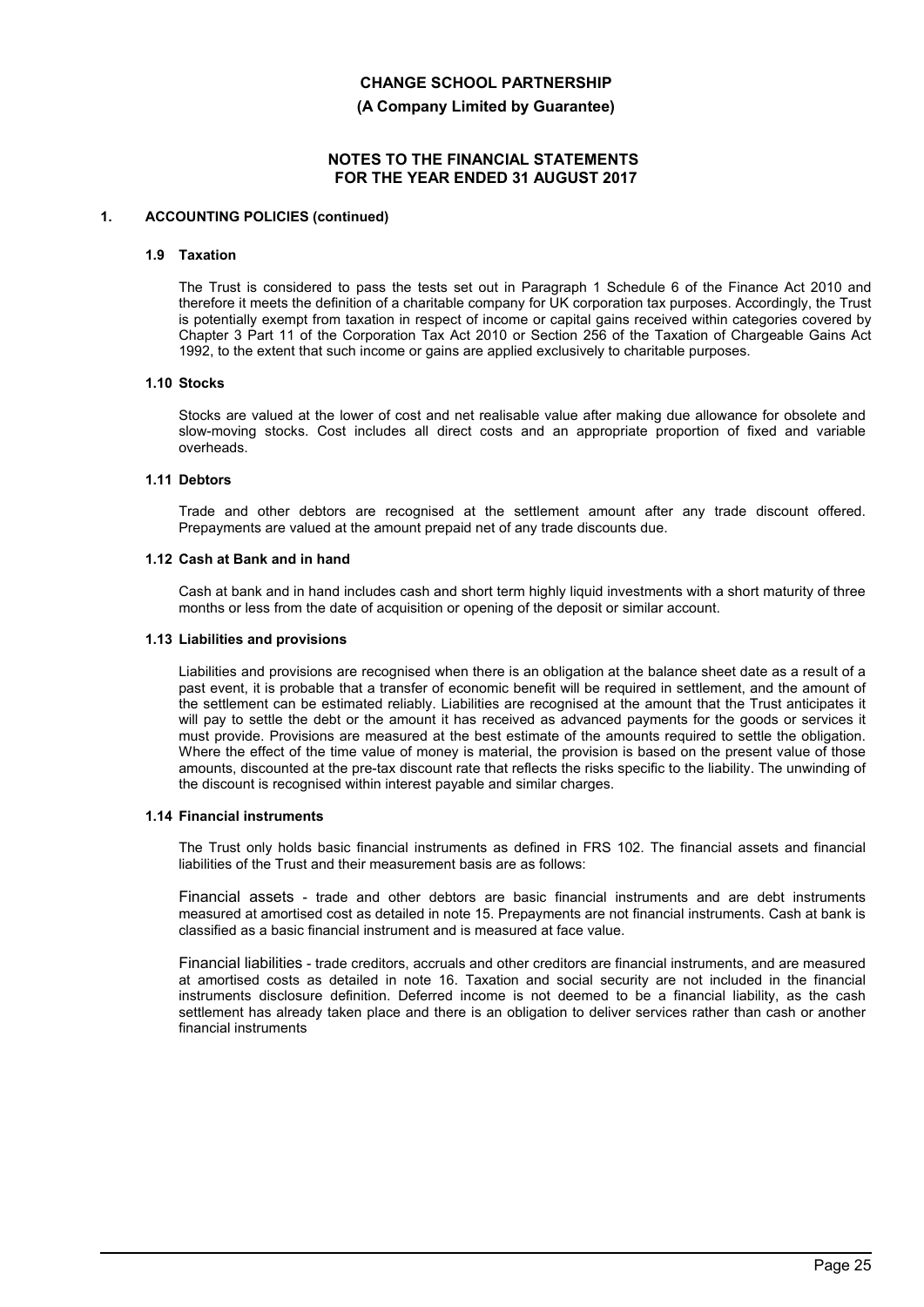**(A Company Limited by Guarantee)**

## **NOTES TO THE FINANCIAL STATEMENTS FOR THE YEAR ENDED 31 AUGUST 2017**

#### **1. ACCOUNTING POLICIES (continued)**

#### **1.15 Pensions**

Retirement benefits to employees of the Trust are provided by the Teachers' Pension Scheme ("TPS") and the Local Governments Pension Scheme ("LGPS"). These are defined benefit schemes.

The TPS is an unfunded scheme and contributions are calculated so as to spread the cost of pensions over employees' working lives with the Trust in such a way that the pension cost is a substantially level percentage of current and future pensionable payroll. The contributions are determined by the Government Actuary on the basis of quadrennial valuations using a prospective unit credit method. As stated in note 24, the TPS is a multi-employer scheme and there is insufficient information available to use defined benefit accounting. The TPS is therefore treated as a defined contribution scheme for accounting purposes and the contributions recognised in the period to which they relate.

The LGPS is a funded scheme and the assets are held separately from those of the Trust in separate trustee administered funds. Pension scheme assets are measured at fair value and liabilities are measured on an actuarial basis using the projected unit credit method and discounted at a rate equivalent to the current rate of return on a high quality corporate bond of equivalent term and currency to the liabilities. The actuarial valuations are obtained at least triennially and are updated at each balance sheet date. The amounts charged to operating surplus are the current service costs and the costs of scheme introductions, benefit changes, settlements and curtailments. They are included as part of staff costs as incurred. Net interest on the net defined benefit liability/asset is also recognised in the Statement of Financial Activities incorporating Income and Expenditure Account and comprises the interest cost on the defined benefit obligation and interest income on the scheme assets, calculated by multiplying the fair value of the scheme assets at the beginning of the period by the rate used to discount the benefit obligations. The difference between the interest income on the scheme assets and the actual return on the scheme assets is recognised in other recognised gains and losses.

Actuarial gains and losses are recognised immediately in other recognised gains and losses.

#### **1.16 Critical accounting estimates and areas of judgment**

Estimates and judgments are continually evaluated and are based on historical experience and other factors, including expectations of future events that are believed to be reasonable under the circumstances.

Critical accounting estimates and assumptions:

The Trustees estimates and assumptions concerning the future. The resulting accounting estimates and assumptions will, by definition, seldom equal the related actual results. The estimates and assumptions that have a significant risk of causing a material adjustment to the carrying amounts of assets and liabilities within the next financial year are discussed below.

The present value of the Local Government Pension Scheme defined benefit liability depends on a number of factors that are determined on an actuarial basis using a variety of assumptions. The assumptions used in determining the net cost (income) for pensions include the discount rate. Any changes in these assumptions, which are disclosed in note 24, will impact the carrying amount of the pension liability. Furthermore a roll forward approach which projects results from the latest full actuarial valuation performed at 31 March 2016 has been used by the actuary in valuing the pensions liability at 31 August 2017. Any differences between the figures derived from the roll forward approach and a full actuarial valuation would impact on the carrying amount of the pension liability.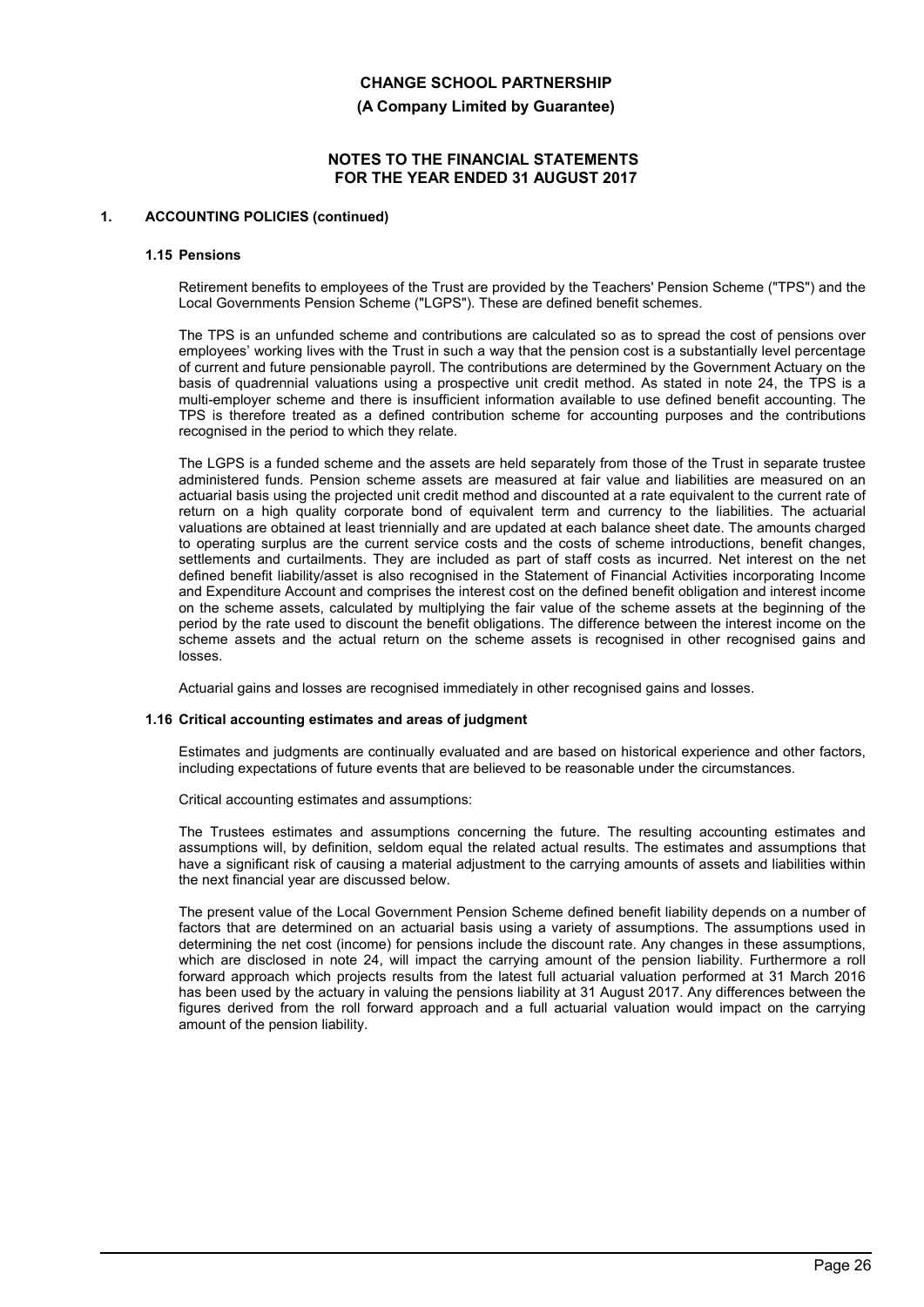## **(A Company Limited by Guarantee)**

## **NOTES TO THE FINANCIAL STATEMENTS FOR THE YEAR ENDED 31 AUGUST 2017**

# **2. INCOME FROM DONATIONS AND CAPITAL GRANTS**

|                             | Restricted<br>funds<br>2017<br>£ | Restricted<br>fixed asset<br>funds<br>2017<br>£ | Unrestricted<br>funds<br>2017<br>£ | Total<br>funds<br>2017<br>£ | Total<br>funds<br>2016<br>£ |
|-----------------------------|----------------------------------|-------------------------------------------------|------------------------------------|-----------------------------|-----------------------------|
| Donations<br>Capital grants | (921, 834)<br>-                  | 5,740,000<br>2,058,659                          | $\overline{\phantom{a}}$           | 4,818,166<br>2,058,659      | 60,494<br>346,999           |
|                             | (921, 834)                       | 7,798,659                                       | $\overline{\phantom{a}}$           | 6,876,825                   | 407,493                     |
| <b>Total 2016</b>           | 60,494                           | 346,999                                         |                                    | 407,493                     |                             |

# **3. FUNDING FOR ACADEMY'S EDUCATIONAL OPERATIONS**

|                                                                    | Restricted<br>funds<br>2017<br>£ | Unrestricted<br>funds<br>2017<br>£ | Total<br>funds<br>2017<br>£     | Total<br>funds<br>2016<br>£     |
|--------------------------------------------------------------------|----------------------------------|------------------------------------|---------------------------------|---------------------------------|
| DfE/ESFA grants                                                    |                                  |                                    |                                 |                                 |
| General Annual Grant (GAG<br>Other DfE/EFA grants<br>Pupil premium | 4,002,039<br>480,895<br>333,100  |                                    | 4,002,039<br>480,895<br>333,100 | 3,023,868<br>262,017<br>255,052 |
|                                                                    | 4,816,034                        |                                    | 4,816,034                       | 3,540,937                       |
| Other government grants                                            |                                  |                                    |                                 |                                 |
| <b>SEN funding</b><br>Other Government grants                      | 51,884                           |                                    | 51,884                          | 48,897<br>41,712                |
|                                                                    | 51,884                           |                                    | 51,884                          | 90,609                          |
| <b>Other funding</b>                                               |                                  |                                    |                                 |                                 |
| Catering income                                                    |                                  | 73,154                             | 73,154                          | 60,513                          |
|                                                                    |                                  | 73,154                             | 73,154                          | 60,513                          |
|                                                                    | 4,867,918                        | 73,154                             | 4,941,072                       | 3,692,059                       |
| <b>Total 2016</b>                                                  | 3,631,546                        | 60,513                             | 3,692,059                       |                                 |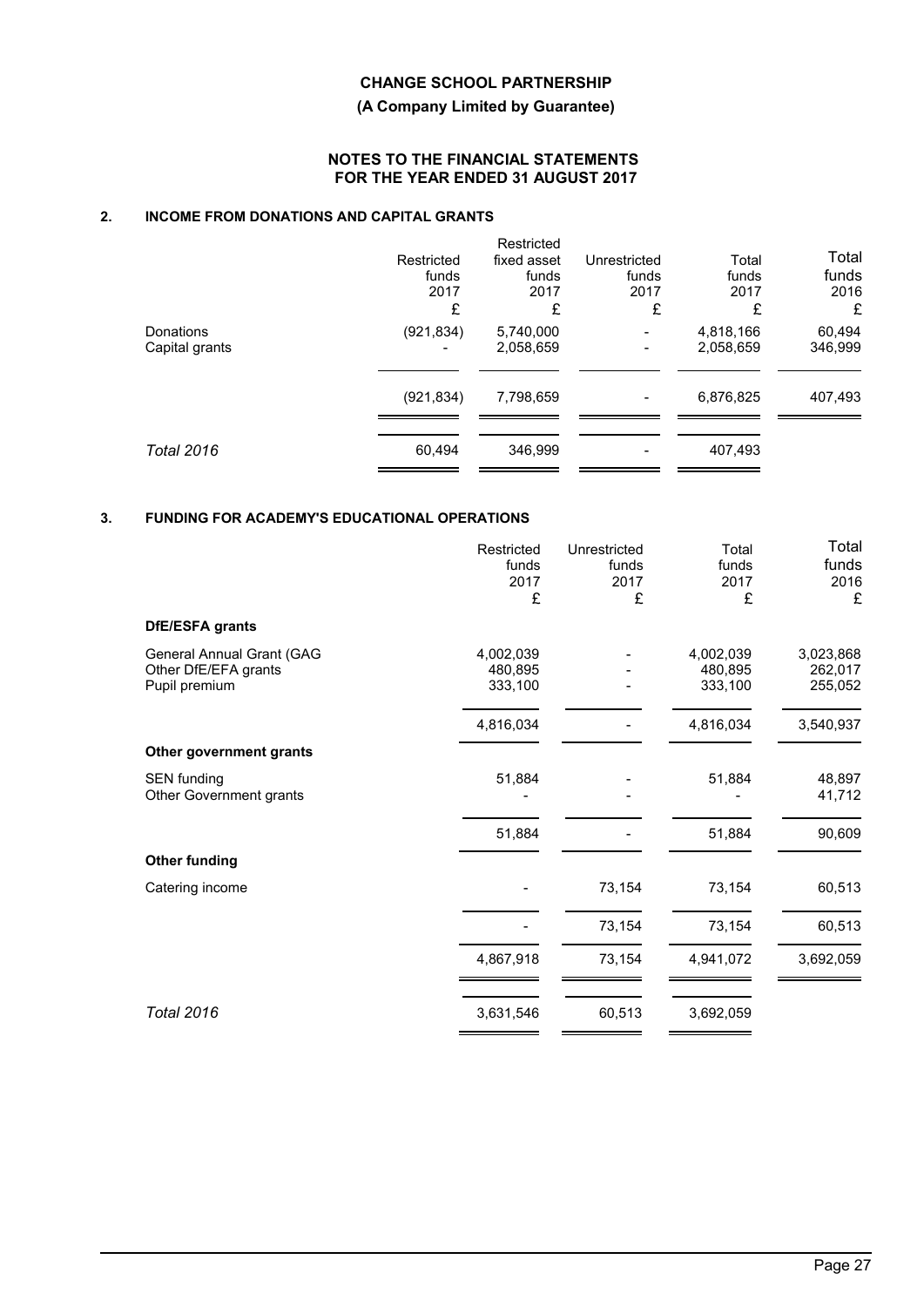## **(A Company Limited by Guarantee)**

#### **NOTES TO THE FINANCIAL STATEMENTS FOR THE YEAR ENDED 31 AUGUST 2017**

# **4. OTHER TRADING ACTIVITIES**

|                   | Restricted | Unrestricted | Total  | Total  |
|-------------------|------------|--------------|--------|--------|
|                   | funds      | funds        | funds  | funds  |
|                   | 2017       | 2017         | 2017   | 2016   |
|                   | £          | £            | £      | £      |
| Other income      | 11,171     | 42,700       | 53,871 | 75,107 |
| Lettings income   |            | 1,789        | 1,789  | 2,387  |
|                   | 11,171     | 44,489       | 55,660 | 77,494 |
| <b>Total 2016</b> | 25,783     | 51,711       | 77,494 |        |

# **5. INVESTMENT INCOME**

|                      | Restricted<br>funds<br>2017<br>£ | Unrestricted<br>funds<br>2017<br>£ | Total<br>funds<br>2017<br>£ | Total<br>funds<br>2016<br>£ |
|----------------------|----------------------------------|------------------------------------|-----------------------------|-----------------------------|
| <b>Bank interest</b> | $\overline{\phantom{0}}$         | 1,809                              | 1,809                       | 3,405                       |
| <b>Total 2016</b>    |                                  | 3,405                              | 3,405                       |                             |

# **6. EXPENDITURE**

|                                                          | Staff costs<br>2017<br>£ | Premises<br>2017<br>£ | Other costs<br>2017<br>£ | Total<br>2017<br>£     | Total<br>2016<br>£     |
|----------------------------------------------------------|--------------------------|-----------------------|--------------------------|------------------------|------------------------|
| Provision of education:<br>Direct costs<br>Support costs | 3,124,775<br>837,519     | 287,767               | 239.441<br>925,770       | 3,364,216<br>2,051,056 | 2,535,440<br>1,538,530 |
|                                                          | 3,962,294                | 287,767               | 1,165,211                | 5,415,272              | 4,073,970              |
| Total 2016                                               | 2,924,691                | 257,124               | 892,155                  | 4,073,970              |                        |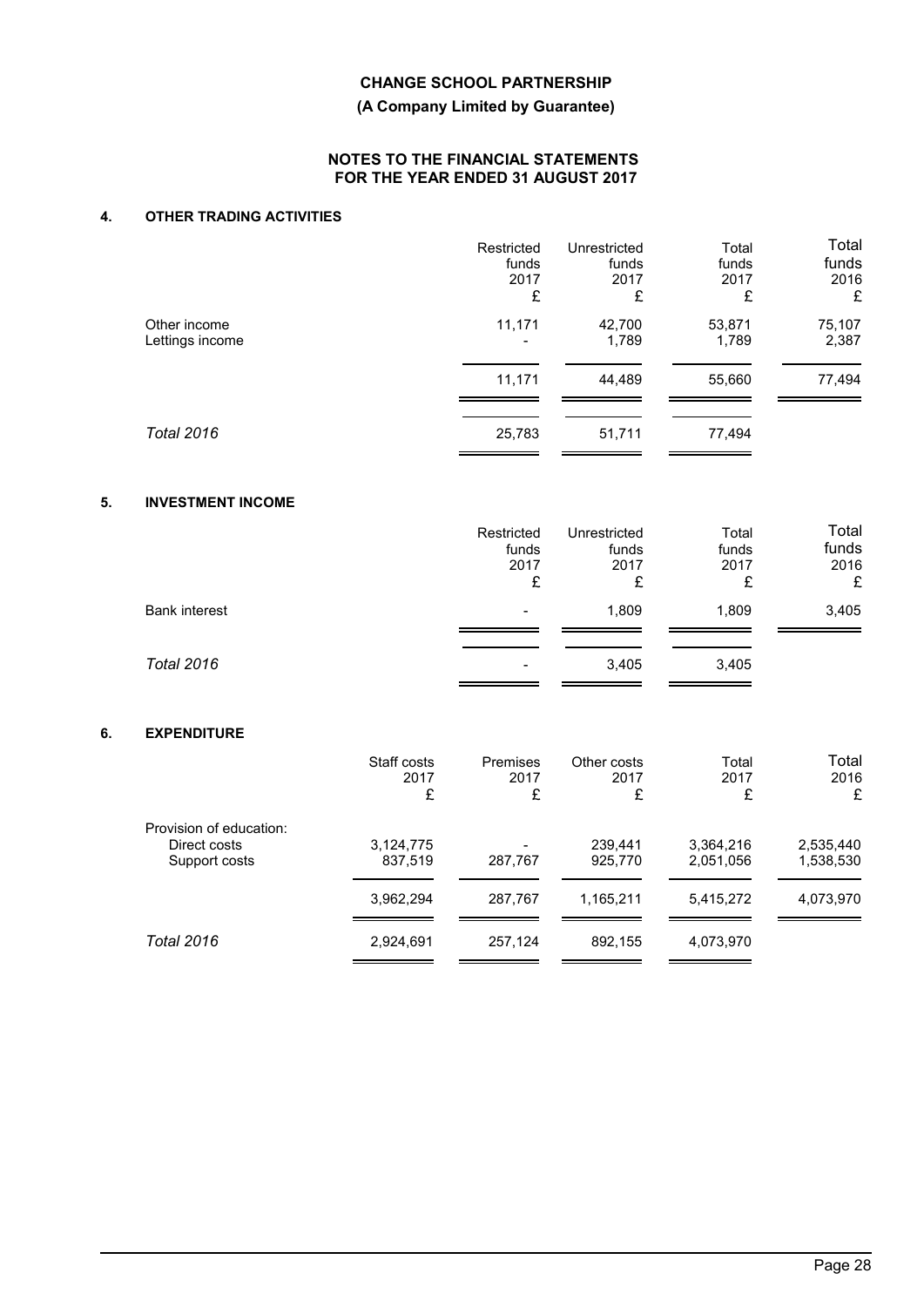## **(A Company Limited by Guarantee)**

#### **NOTES TO THE FINANCIAL STATEMENTS FOR THE YEAR ENDED 31 AUGUST 2017**

# **7. CHARITABLE ACTIVITIES**

|                                                                                                      | 2017<br>£                                         | 2016<br>£                                         |
|------------------------------------------------------------------------------------------------------|---------------------------------------------------|---------------------------------------------------|
| Direct costs<br>Support costs                                                                        | 3,387,926<br>2,004,224                            | 2,535,440<br>1,538,530                            |
| Total                                                                                                | 5,392,150                                         | 4,073,970                                         |
| Analysis of support costs                                                                            | 2017<br>£                                         | 2016<br>£                                         |
| Support staff costs<br>Premises costs<br>Technology costs<br>Governance costs<br>Other support costs | 820,804<br>316,468<br>20,581<br>48,029<br>798,342 | 826,264<br>257,124<br>17,318<br>14,592<br>423,232 |
| Total                                                                                                | 2,004,224                                         | 1,538,530                                         |

# **8. NET INCOME/(EXPENDITURE)**

This is stated after charging:

|                                         | 2017    | 2016    |
|-----------------------------------------|---------|---------|
|                                         |         | £       |
| Depreciation of tangible fixed assets:  |         |         |
| - owned or leased by the Trust          | 299.455 | 196.034 |
| Operating lease rentals                 | 13.112  | 13.112  |
| Auditors' remuneration - audit          | 9.000   | 7.250   |
| Auditors' remuneration - other services | 5.350   | 4.750   |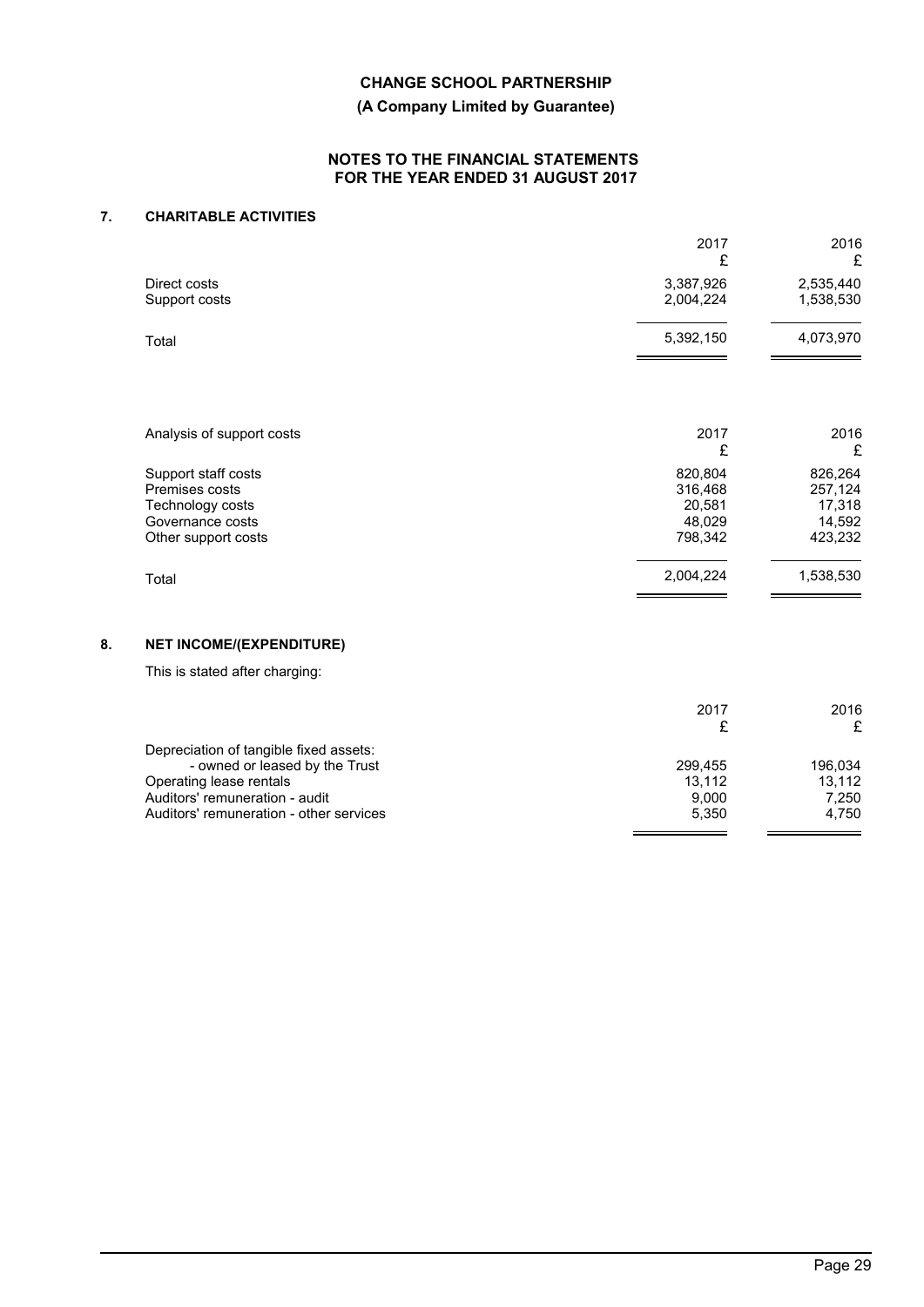### **(A Company Limited by Guarantee)**

#### **NOTES TO THE FINANCIAL STATEMENTS FOR THE YEAR ENDED 31 AUGUST 2017**

### **9. STAFF COSTS**

Staff costs were as follows:

|                           | 2017      | 2016      |
|---------------------------|-----------|-----------|
|                           | £         | £         |
| Wages and salaries        | 3,051,365 | 2,260,483 |
| Social security costs     | 232,473   | 207,849   |
| Pension costs             | 659,032   | 433,523   |
|                           | 3,942,870 | 2,901,855 |
| Supply teacher costs      |           | 8,486     |
| Staff restructuring costs | 17,344    | 14,350    |
| Apprenticeship levy       | 2,080     |           |
|                           | 3,962,294 | 2,924,691 |
|                           |           |           |

Staff severance payments:

Included within staff restructuring costs are non-statutory/non-contractual severance payments totalling £17,344 (2016 - £14,350). Individually, the payments were: £294, £440, £875, £3,914, £5,000, £996, £746 and £5,079.

The average number of persons employed by the Trust during the year was as follows:

|                                                        | 2017<br>No.     | 2016<br>No.     |
|--------------------------------------------------------|-----------------|-----------------|
| Teaching<br>Administration and support<br>Management   | 47<br>139<br>12 | 36<br>107<br>10 |
|                                                        | 198             | 153             |
| Average headcount expressed as a full time equivalent: |                 |                 |
|                                                        | 2017<br>No.     | 2016<br>No.     |
| Teaching<br>Administration and support<br>Management   | 47<br>91<br>11  | 31<br>50<br>8   |
|                                                        | 149             | 89              |

The number of employees whose employee benefits (excluding employer pension costs) exceeded £60,000 was:

|                                   | 2017<br>No. | 2016<br>No. |
|-----------------------------------|-------------|-------------|
| In the band $£ 70,001 - £ 80,000$ |             |             |

The key management personnel of the Trust comprise the Trustees and the Senior Executive Team as listed on page 3. The total amount of employee benefits (including employer pension contributions) received by key management personnel for their services to the Academy Trust was £416,386 (2016: £230,553).

The prior year did not include Shalford Primary School and John Ray Junior Schools Senior Executive Team.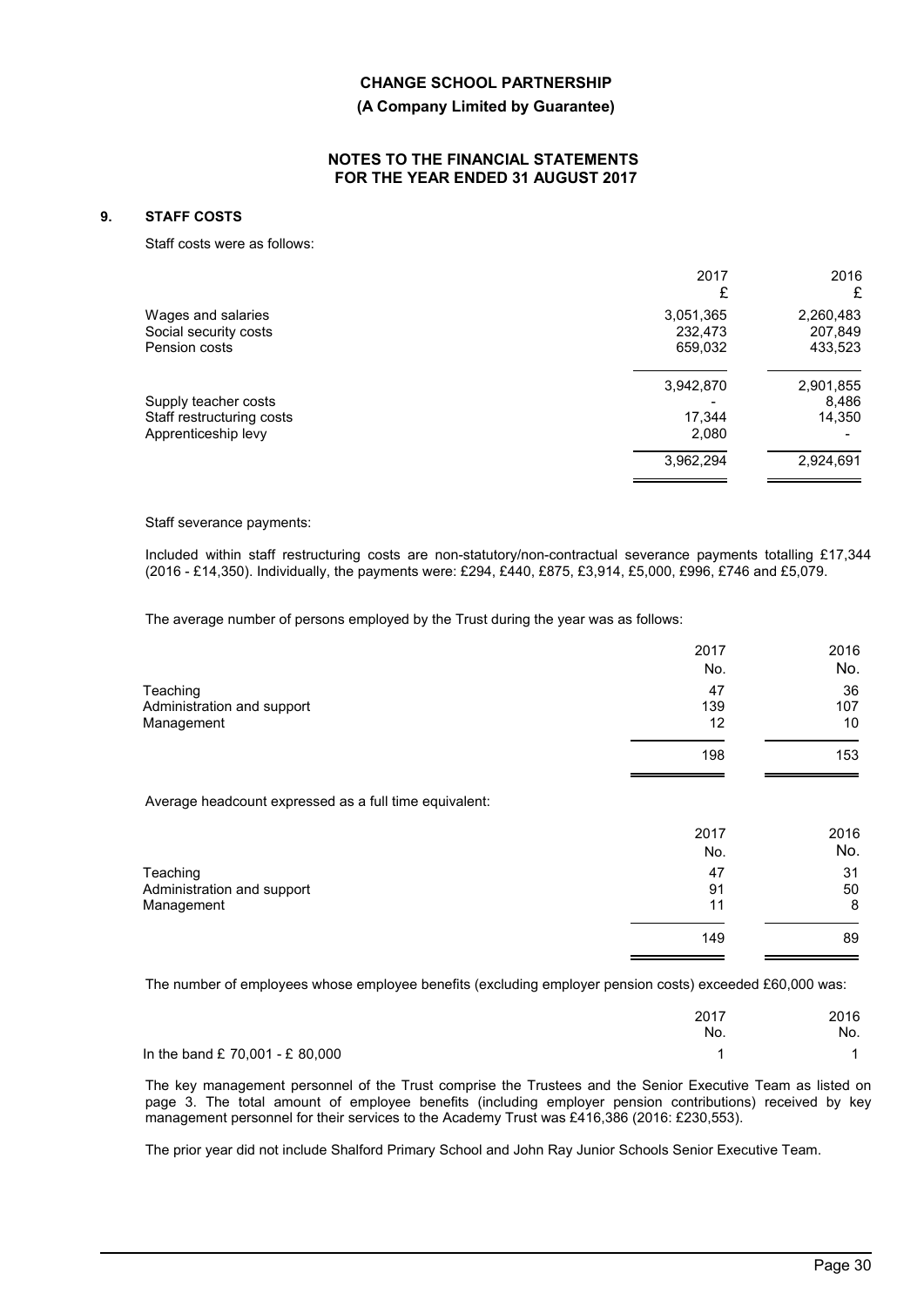**(A Company Limited by Guarantee)**

## **NOTES TO THE FINANCIAL STATEMENTS FOR THE YEAR ENDED 31 AUGUST 2017**

## **10. CENTRAL SERVICES**

The Trust has provided the following central services to its academies during the year:

- A proportion of the CEO's salary.
- A proportion of the COO's salary.
- A proportion of the Lead Finance and HR officers salary.
- A proportion of the Facilities Managers salary.
- A proportion of the Catering Managers salary.
- Audit and accountancy fees.
- Hire of meeting rooms for Trustees and Governors meetings.
- Clearking services for Trustees and Governors meetings.
- Cross academy training.

The Trust charges for these services on the following basis:

2% of total GAG funding.

The actual amounts charged during the year were as follows:

|                                | 2017   | 2016   |
|--------------------------------|--------|--------|
|                                |        |        |
| Cann Hall Primary School       | 28.370 | 26,849 |
| Notley Green Primary School    | 28,370 | 26.848 |
| <b>Shalford Primary School</b> | 12.969 |        |
| John Ray Junior School         | 8.106  |        |
|                                | 77.815 | 53.697 |
| Total                          |        |        |

#### **11. TRUSTEES' REMUNERATION AND EXPENSES**

One or more Trustees has been paid remuneration or has received other benefits from an employment with the trust. The CEO and other staff Trustees only receive remuneration in respect of services they provide undertaking the roles of CEO and other staff members under their contracts of employment, and not in respect of their role as Trustees. The value of Trustees' remuneration and other benefits was as follows:

|           |                            | 2017          | 2016          |
|-----------|----------------------------|---------------|---------------|
| S Ellis   | Remuneration               | 70.000-75.000 | 70,000-75,000 |
|           | Pension contributions paid | 10,000-15,000 | 10,000-15,000 |
| C Edwards | Remuneration               | 45.000-50.000 | 40,000-45,000 |
|           | Pension contributions paid | 5,000-10,000  | 5,000-10,000  |

During the Year ended 31 August 2017, travel a subsistance expenses totalling £4,149 (2016 - £4,702) were reimbursed or paid directly to 2 Trustees (2 Trustees) in relation to their role as employees.

#### **12. TRUSTEES' AND OFFICERS' INSURANCE**

The Trust has opted into the Department for Education's risk protection arrangement (RPA), an alternative to insurance where UK Government funds cover losses that arise. This scheme protects Trustees, Governors and Officers from claims arising from negligent acts, errors or omissions occurring whilst on Trust business, and provides cover up to £10,000,000. It is not possible to quantify the Trustees, Governors and Officers indemnity element from the overall cost of the RPA scheme.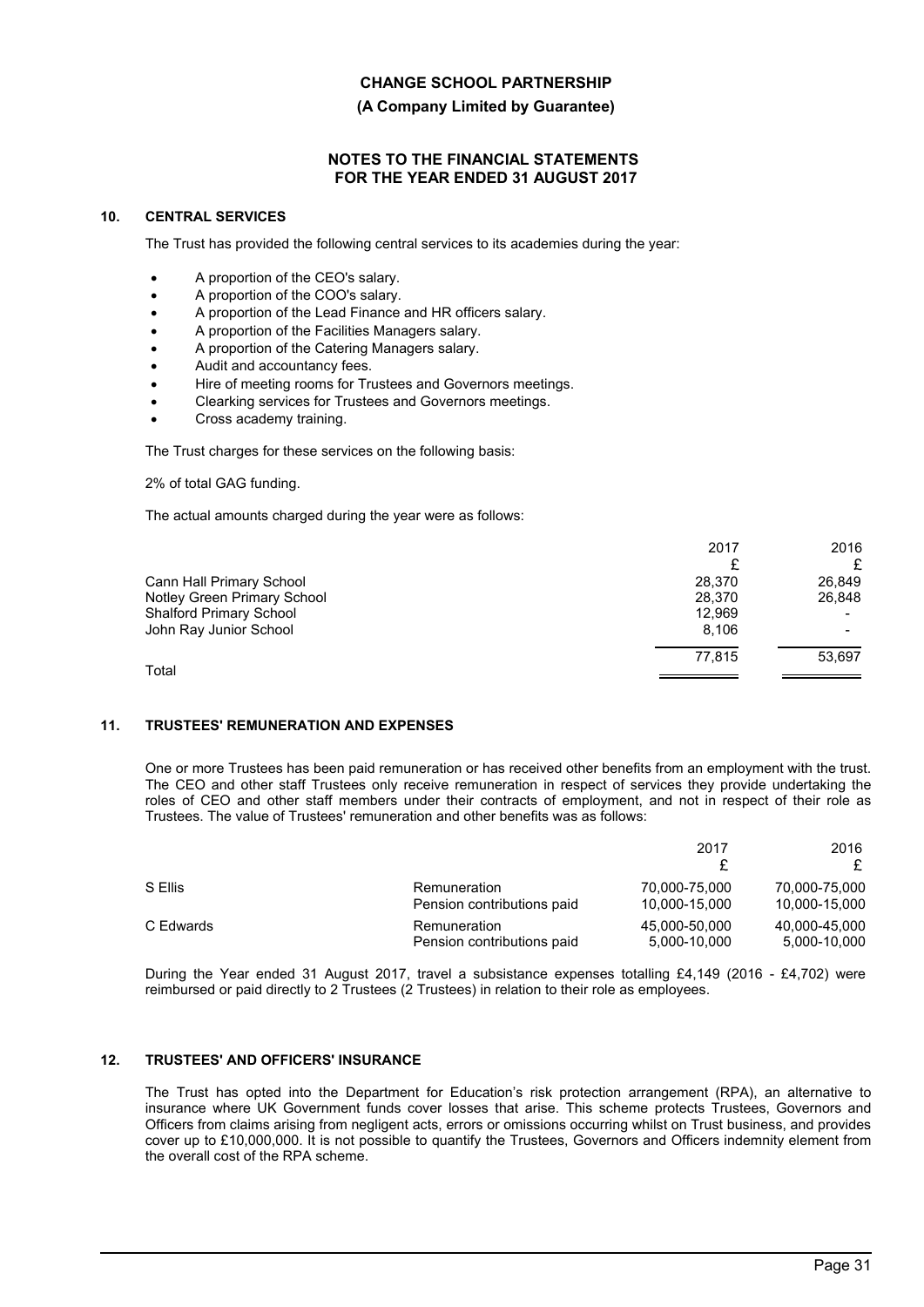**(A Company Limited by Guarantee)**

## **NOTES TO THE FINANCIAL STATEMENTS FOR THE YEAR ENDED 31 AUGUST 2017**

# **13. TANGIBLE FIXED ASSETS**

| $L$ /term<br>leasehold<br>property<br>£ | <b>Fixtures and</b><br>fittings<br>£ | Computer<br>equipment<br>£   | Total<br>£                        |
|-----------------------------------------|--------------------------------------|------------------------------|-----------------------------------|
|                                         |                                      |                              |                                   |
| 7,431,791<br>774,724<br>5,740,000       | 174,373<br>15,994                    | 182,833<br>126,502<br>54,549 | 7,788,997<br>901,226<br>5,810,543 |
| 13,946,515                              | 190,367                              | 363,884                      | 14,500,766                        |
|                                         |                                      |                              |                                   |
| 517,402<br>227,834                      | 116,249<br>18,223                    | 138,888<br>53,399            | 772,539<br>299,456                |
| 745,236                                 | 134,472                              | 192,287                      | 1,071,995                         |
|                                         |                                      |                              |                                   |
| 13,201,279                              | 55,895                               | 171,597                      | 13,428,771                        |
| 6,914,389                               | 58,124                               | 43,945                       | 7,016,458                         |
|                                         |                                      |                              |                                   |

## **14. STOCKS**

|                            | 2017  | 2016  |
|----------------------------|-------|-------|
|                            | -     | c     |
| Uniform and catering stock | 3.464 | 2,968 |
|                            |       |       |

## **15. DEBTORS**

|                                | 2017<br>£ | 2016<br>£ |
|--------------------------------|-----------|-----------|
| Trade debtors                  | 288       | -         |
| VAT recoverable                | 140,755   | -         |
| Other debtors                  | 847,222   | 15,754    |
| Prepayments and accrued income | 147,359   | 106,912   |
|                                | 1,135,624 | 122,666   |
|                                |           |           |

# **16. CREDITORS: Amounts falling due within one year**

|                                    | 2017    | 2016<br>£ |
|------------------------------------|---------|-----------|
| Trade creditors                    |         | 3,269     |
| Other taxation and social security | 88,173  | 49,199    |
| Other creditors                    | 4.176   |           |
| Accruals and deferred income       | 667,332 | 486,398   |
|                                    | 759,681 | 538,866   |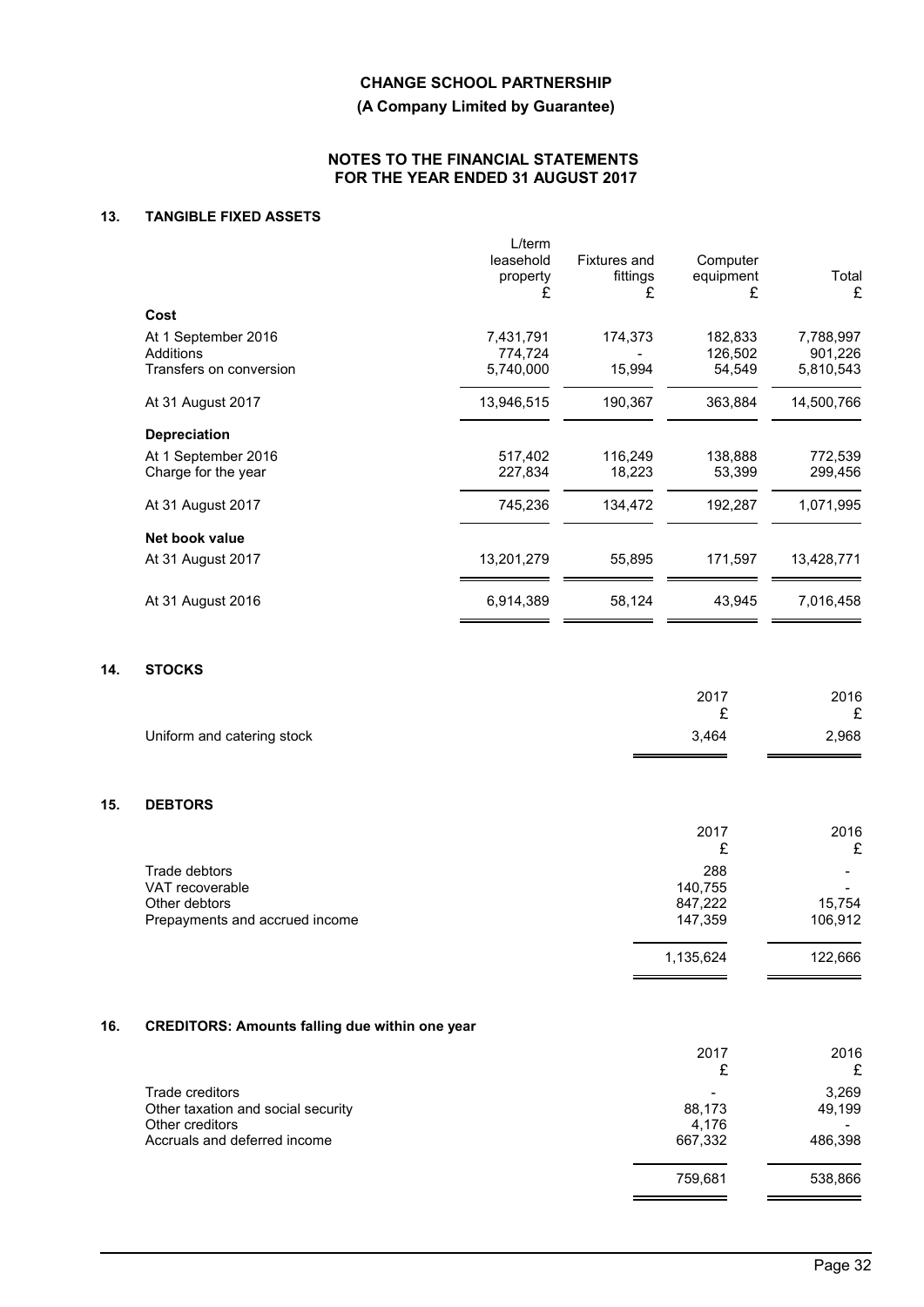**(A Company Limited by Guarantee)**

## **NOTES TO THE FINANCIAL STATEMENTS FOR THE YEAR ENDED 31 AUGUST 2017**

# **16. CREDITORS: Amounts falling due within one year (continued)**

|                                      | 2017   | 2016       |
|--------------------------------------|--------|------------|
| Deferred income                      |        |            |
| Deferred income at 1 September 2016  | 86.104 |            |
| Resources deferred during the year   |        | 86.104     |
| Amounts released from previous years |        | (116, 101) |

Deferred income relates to Universal Free School Meals and school trips.

# **17. STATEMENT OF FUNDS**

|                                                                                  | <b>Brought</b><br>foward<br>£ | Income<br>£                     | Expenditure<br>£                      | <b>Transfers</b><br>in/out<br>£ | Gains/<br>(losses)<br>£ | Balance at 31<br>August 2017<br>£ |
|----------------------------------------------------------------------------------|-------------------------------|---------------------------------|---------------------------------------|---------------------------------|-------------------------|-----------------------------------|
| <b>Unrestricted funds</b>                                                        |                               |                                 |                                       |                                 |                         |                                   |
| Unrestricted funds                                                               | 519,215                       | 119,451                         | (137, 038)                            |                                 |                         | 501,628                           |
| <b>Restricted funds</b>                                                          |                               |                                 |                                       |                                 |                         |                                   |
| General Annual Grant (GAG)<br>Other DfE / ESFA grants<br>Other government grants | 268,653                       | 4,002,039<br>580,694<br>285,099 | (3,225,756)<br>(580,694)<br>(285,099) | (84, 698)                       |                         | 960,238                           |
| Other restricted income<br>Trip donations                                        |                               | 242,263<br>38,160               | (242, 263)<br>(38, 160)               |                                 |                         |                                   |
| Pension reserve                                                                  | (2,378,000)                   | (1, 191, 000)                   | (273,000)                             |                                 | 323,000                 | (3,519,000)                       |
|                                                                                  | (2, 109, 347)                 | 3,957,255                       | (4,644,972)                           | (84, 698)                       | 323,000                 | (2,558,762)                       |
| <b>Restricted fixed asset funds</b>                                              |                               |                                 |                                       |                                 |                         |                                   |
| Restricted fixed asset fund<br><b>Condition Improvement Fund</b>                 | 7,016,458                     | 5,740,000                       | (299, 456)                            | 971,771                         |                         | 13,428,773                        |
| (CIF)                                                                            |                               | 2,027,674                       | (333, 806)                            | (861, 134)                      |                         | 832,734                           |
| Devolved Formula Capital<br>(DFC)                                                |                               | 30,985                          |                                       | (25, 939)                       |                         | 5,046                             |
|                                                                                  | 7,016,458                     | 7,798,659                       | (633, 262)                            | 84,698                          |                         | 14,266,553                        |
| <b>Total restricted funds</b>                                                    | 4,907,111                     | 11,755,914                      | (5,278,234)                           |                                 | 323,000                 | 11,707,791                        |
| Total of funds                                                                   | 5,426,326                     | 11,875,365                      | (5,415,272)                           |                                 | 323,000                 | 12,209,419                        |
|                                                                                  |                               |                                 |                                       |                                 |                         |                                   |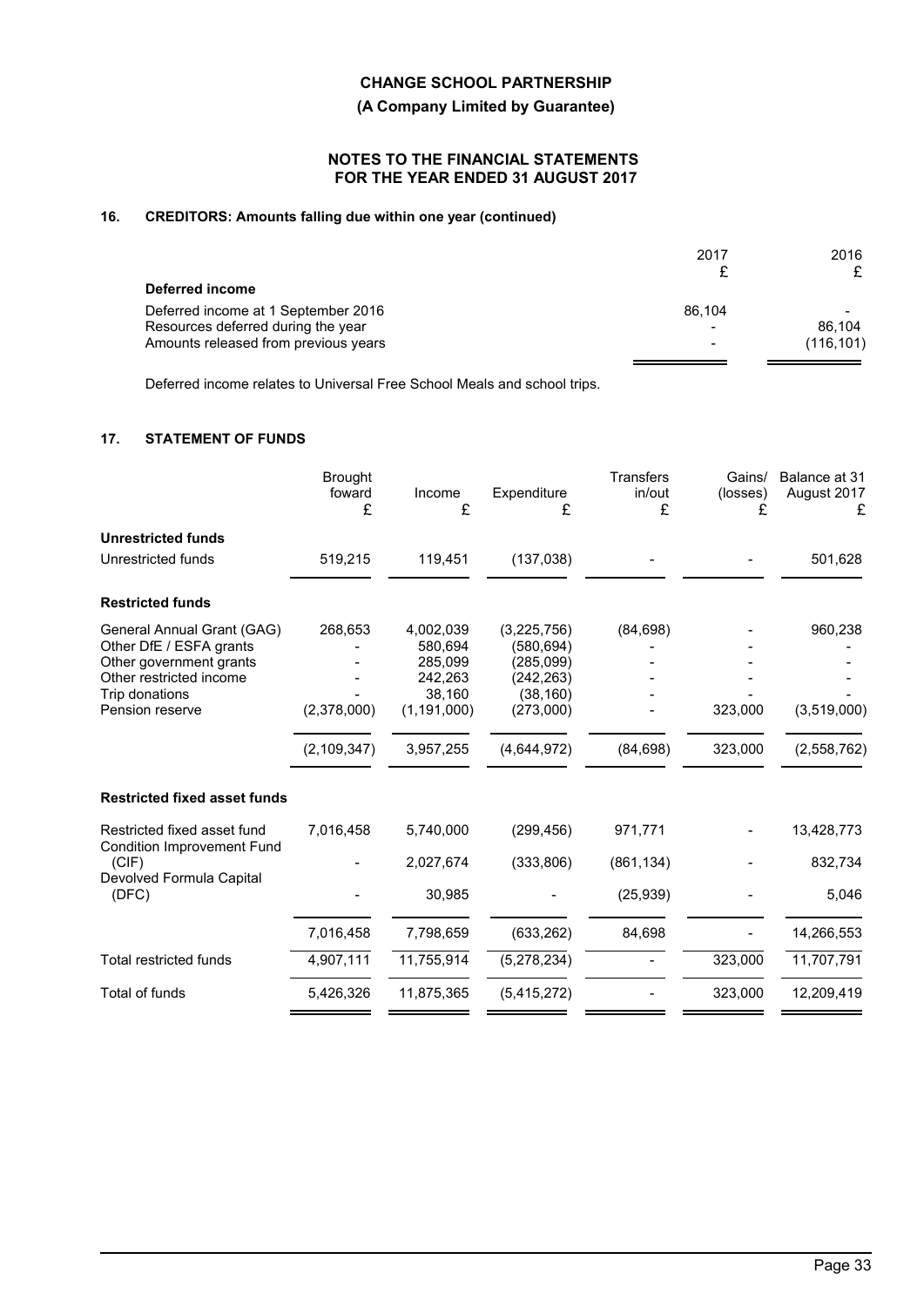**(A Company Limited by Guarantee)**

### **NOTES TO THE FINANCIAL STATEMENTS FOR THE YEAR ENDED 31 AUGUST 2017**

# **17. STATEMENT OF FUNDS (continued)**

## **STATEMENT OF FUNDS - PRIOR YEAR**

| <b>Restricted funds</b><br>201,562<br>3,023,868<br>General Annual Grant (GAG)<br>(2,956,777)<br><b>Pupil Premium</b><br>255,052<br>(255, 052)<br>Other DfE/ ESFA<br>303,729<br>(303, 729)<br>Catering income<br>60,513<br>(60, 513)<br>Trip income<br>49,696<br>(49, 696)<br><b>Restricted donations</b><br>10,798<br>(10, 798)<br>Other restricted income<br>75,107<br>(75, 107)<br><b>SEN</b> funding<br>48,897<br>(48, 897)<br>(1,330,000)<br>(933,000)<br>Pension reserve<br>(115,000)<br>3,827,660<br>(933,000)<br>(1, 128, 438)<br>(3,875,569)<br><b>Restricted fixed asset funds</b><br>(196, 034)<br>Restricted fixed asset fund<br>6,854,466<br>358,026 | 268,653       |
|------------------------------------------------------------------------------------------------------------------------------------------------------------------------------------------------------------------------------------------------------------------------------------------------------------------------------------------------------------------------------------------------------------------------------------------------------------------------------------------------------------------------------------------------------------------------------------------------------------------------------------------------------------------|---------------|
|                                                                                                                                                                                                                                                                                                                                                                                                                                                                                                                                                                                                                                                                  |               |
|                                                                                                                                                                                                                                                                                                                                                                                                                                                                                                                                                                                                                                                                  |               |
|                                                                                                                                                                                                                                                                                                                                                                                                                                                                                                                                                                                                                                                                  |               |
|                                                                                                                                                                                                                                                                                                                                                                                                                                                                                                                                                                                                                                                                  |               |
|                                                                                                                                                                                                                                                                                                                                                                                                                                                                                                                                                                                                                                                                  |               |
|                                                                                                                                                                                                                                                                                                                                                                                                                                                                                                                                                                                                                                                                  |               |
|                                                                                                                                                                                                                                                                                                                                                                                                                                                                                                                                                                                                                                                                  |               |
|                                                                                                                                                                                                                                                                                                                                                                                                                                                                                                                                                                                                                                                                  | (2,378,000)   |
|                                                                                                                                                                                                                                                                                                                                                                                                                                                                                                                                                                                                                                                                  | (2, 109, 347) |
|                                                                                                                                                                                                                                                                                                                                                                                                                                                                                                                                                                                                                                                                  |               |
| <b>Condition Improvement Fund</b>                                                                                                                                                                                                                                                                                                                                                                                                                                                                                                                                                                                                                                | 7,016,458     |
| (CIF)<br>346,999<br>(346,999)                                                                                                                                                                                                                                                                                                                                                                                                                                                                                                                                                                                                                                    |               |
| 6,854,466<br>346,999<br>(196, 034)<br>11,027                                                                                                                                                                                                                                                                                                                                                                                                                                                                                                                                                                                                                     | 7,016,458     |
| (4,071,603)<br><b>Total restricted funds</b><br>5,726,028<br>4,174,659<br>11,027<br>(933,000)                                                                                                                                                                                                                                                                                                                                                                                                                                                                                                                                                                    | 4,907,111     |
| Total of funds<br>4,180,451<br>(4,073,970)<br>(933,000)<br>6,252,845<br>5,426,326                                                                                                                                                                                                                                                                                                                                                                                                                                                                                                                                                                                |               |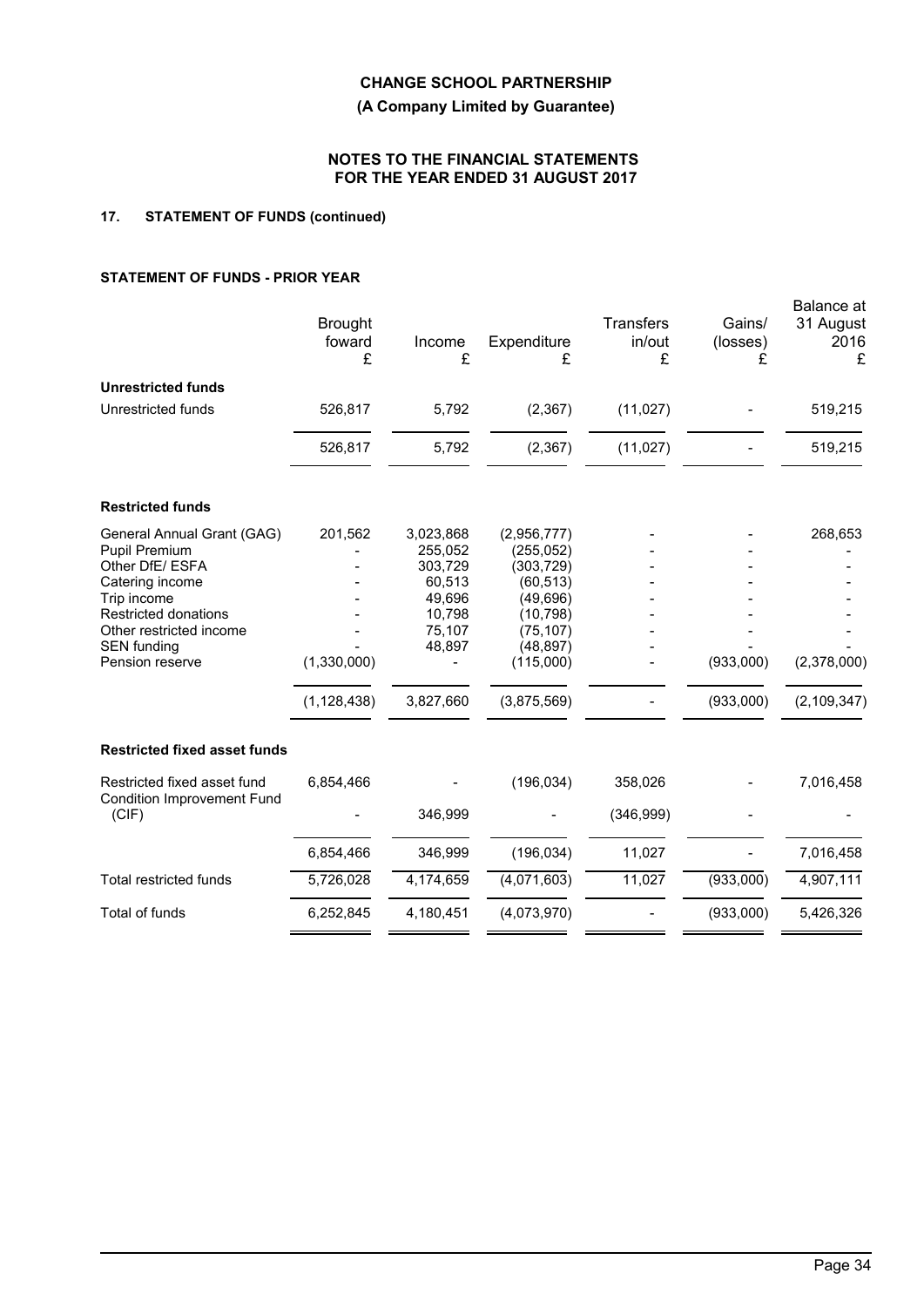**(A Company Limited by Guarantee)**

## **NOTES TO THE FINANCIAL STATEMENTS FOR THE YEAR ENDED 31 AUGUST 2017**

## **17. STATEMENT OF FUNDS (continued)**

The specific purposes for which the funds are to be applied are as follows:

#### **Unrestricted funds**

This represents income received which holds no restrictions.

#### **Pupil Premium**

This represents funding received to help raise attainment of disadvantaged pupils of all abilities.

#### **Other DfE/EFA grants**

This represents funding received from the DfE/EFA which is restricted in nature.

#### **Trip income**

This represents contributions made by parents towards the running costs of trup for the pupils of the Schools and the associated costs.

### **Restricted donations**

This represents small donations received in the year for specific purposes.

#### **Other restricted income**

This represents other income received which is restricted in nature.

#### **SEN funding**

This represents funding received to support individuals with special educational needs.

#### **Pension reserve**

This reserve represents the Trust's share of the deficit on the Local Government Pension Scheme (LGPS).

## **Restricted fixed asset fund**

The restricted fixed asset fund represents the value of fixed assets held in line with the charitable objectives of the Trust.

### **General Annual Grant (GAG)**

This represents funding from the EFA to cover the costs of recurrent expenditure.

Under the funding agreement with the Secretary of State, the Trust was not subject to a limit on the amount of GAG that it could carry forward at 31 August 2017.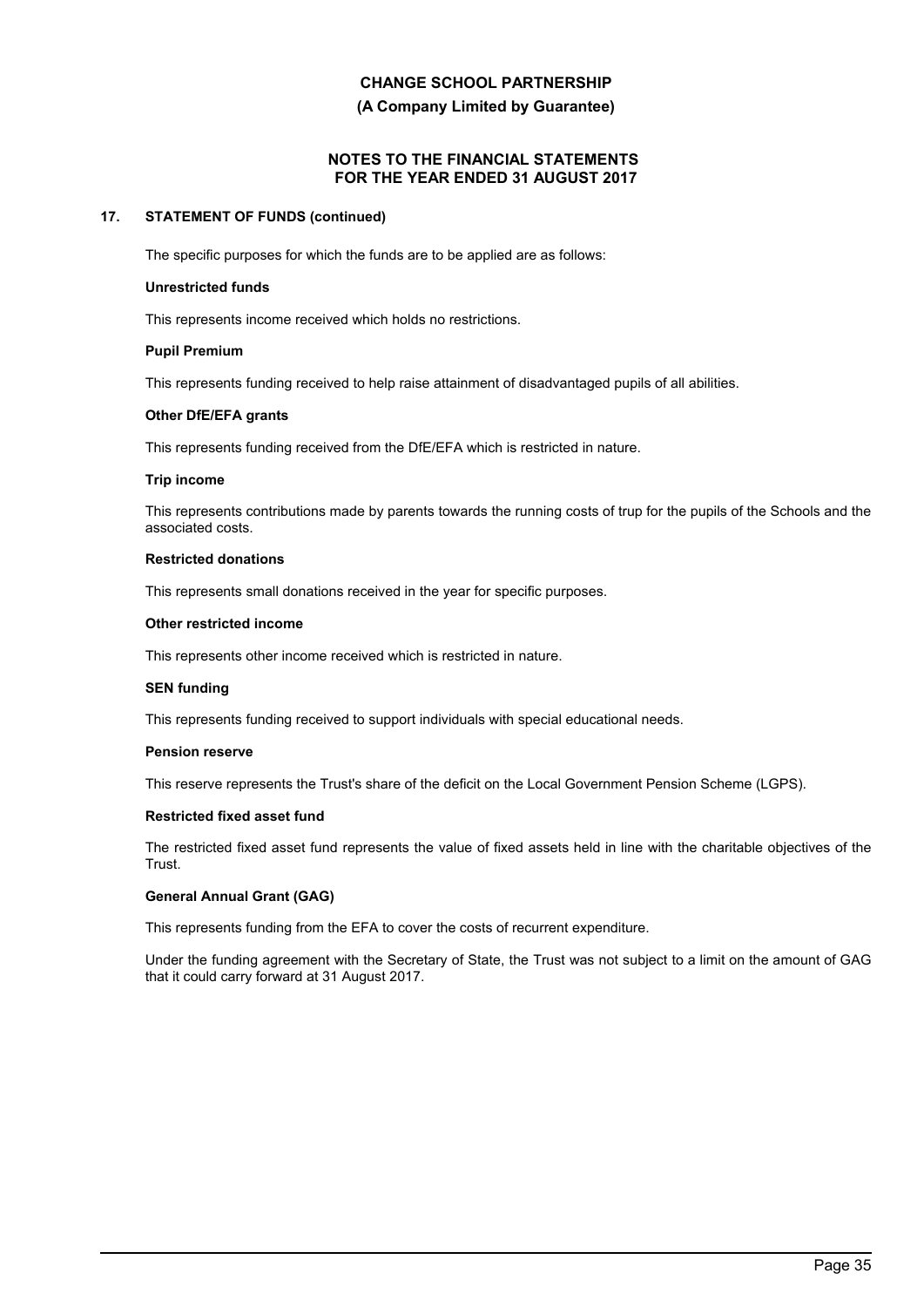## **(A Company Limited by Guarantee)**

## **NOTES TO THE FINANCIAL STATEMENTS FOR THE YEAR ENDED 31 AUGUST 2017**

# **17. STATEMENT OF FUNDS (continued)**

# **ANALYSIS OF ACADEMIES BY FUND BALANCE**

Fund balances at 31 August 2017 were allocated as follows:

|                                                   | Total       | Total       |
|---------------------------------------------------|-------------|-------------|
|                                                   | 2017        | 2016        |
|                                                   | £           | £           |
| Cann Hall Primary School                          | 999,352     | 568,024     |
| Notley Green Primary School                       | 80,895      | 219,782     |
| <b>Shalford Primary School</b>                    | 21.350      |             |
| John Ray Junior School                            | 227.704     |             |
| <b>Central Fund</b>                               | 132,566     | 62          |
| Total before fixed asset fund and pension reserve | 1,461,867   | 787,868     |
| Restricted fixed asset fund                       | 14,266,553  | 7,016,458   |
| Pension reserve                                   | (3,519,000) | (2,378,000) |
| Total                                             | 12,209,420  | 5.426.326   |

# **ANALYSIS OF ACADEMIES BY COST**

Expenditure incurred by each Academy during the year was as follows:

| Teaching and<br>educational<br>support staff<br>costs<br>£ | Other support<br>staff costs<br>£ | Educational<br>supplies<br>£ | Other costs<br>excluding<br>depreciation<br>£ | Total<br>2017<br>£ | Total<br>2016<br>£ |
|------------------------------------------------------------|-----------------------------------|------------------------------|-----------------------------------------------|--------------------|--------------------|
|                                                            |                                   |                              |                                               |                    |                    |
| 1.062.744                                                  | 414.623                           | 96.733                       | 556.422                                       | 2.130.522          | 1,996,825          |
| Notley Green Primary                                       |                                   |                              |                                               |                    |                    |
| 1,080,780                                                  | 280.540                           | 213.177                      | 415.758                                       | 1.990.255          | 1,827,226          |
|                                                            |                                   |                              |                                               |                    |                    |
| 293.125                                                    | 68.251                            | 30.777                       | 87.672                                        | 479.825            |                    |
|                                                            |                                   |                              |                                               |                    |                    |
|                                                            |                                   |                              |                                               |                    |                    |
|                                                            |                                   | 6.601                        | 88.087                                        | 94.688             | 53,697             |
| 2,912,351                                                  | 820.804                           | 378.065                      | 1,280,930                                     | 5.392.150          | 3,877,748          |
|                                                            | 475,702                           | 57,390                       | 30,777                                        | 132.991            | 696,860            |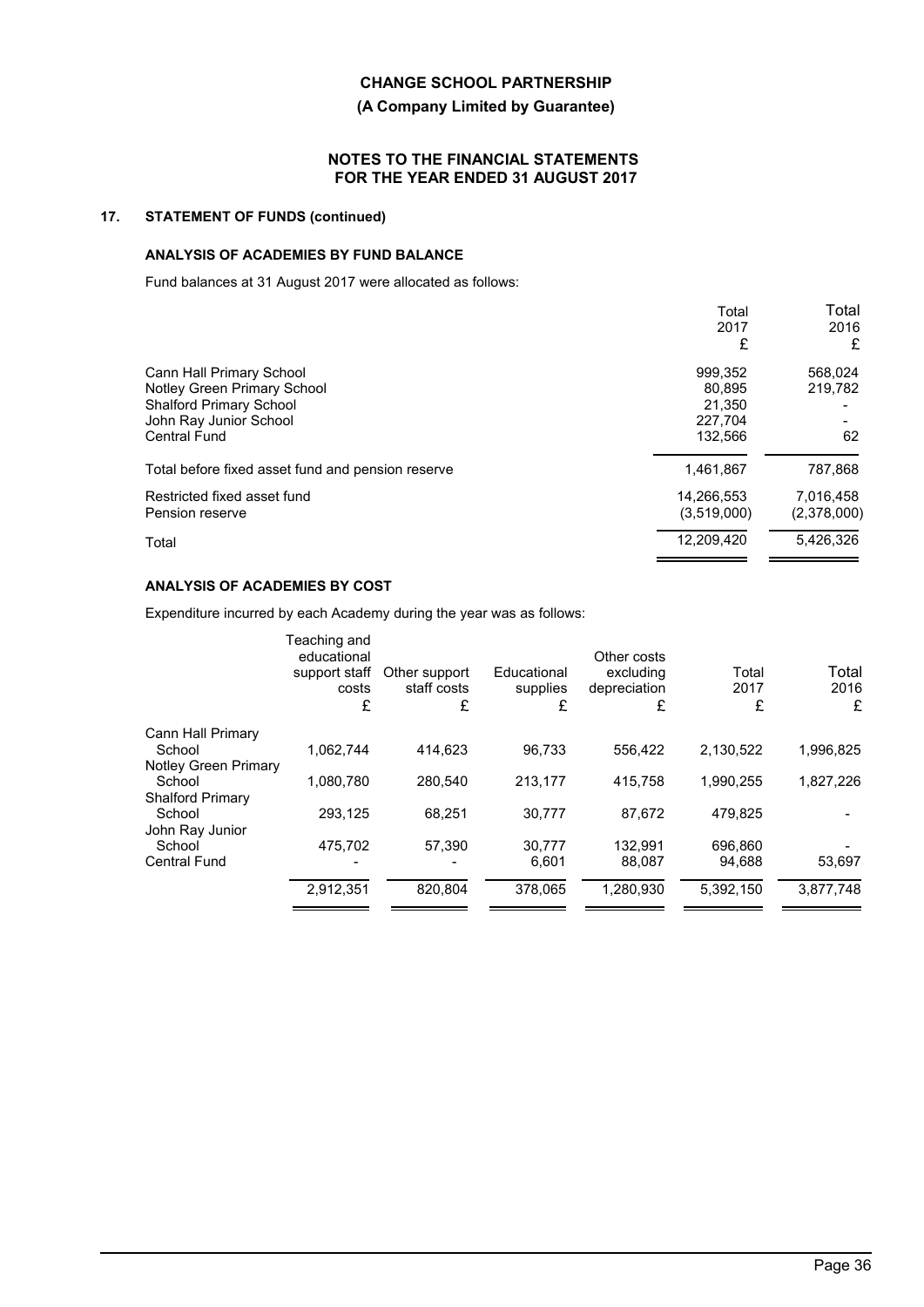## **(A Company Limited by Guarantee)**

## **NOTES TO THE FINANCIAL STATEMENTS FOR THE YEAR ENDED 31 AUGUST 2017**

# **18. ANALYSIS OF NET ASSETS BETWEEN FUNDS**

|                                                                                                                    | Restricted<br>funds<br>2017<br>£       | Restricted<br>fixed asset<br>funds<br>2017<br>£   | Unrestricted<br>funds<br>2017<br>£ | Total<br>funds<br>2017<br>£                          |
|--------------------------------------------------------------------------------------------------------------------|----------------------------------------|---------------------------------------------------|------------------------------------|------------------------------------------------------|
| Tangible fixed assets<br>Current assets<br>Creditors due within one year<br>Provisions for liabilities and charges | 1,719,919<br>(759, 681)<br>(3,519,000) | 13,428,773<br>837.780<br>$\overline{\phantom{a}}$ | 501,628                            | 13,428,773<br>3,059,327<br>(759, 681)<br>(3,519,000) |
|                                                                                                                    | (2,558,762)                            | 14,266,553                                        | 501,628                            | 12,209,419                                           |

# **ANALYSIS OF NET ASSETS BETWEEN FUNDS - PRIOR YEAR**

|                                                                                                                    | Restricted<br>funds                 | Restricted<br>fixed asset<br>funds    | Unrestricted<br>funds | Total<br>funds                                      |
|--------------------------------------------------------------------------------------------------------------------|-------------------------------------|---------------------------------------|-----------------------|-----------------------------------------------------|
|                                                                                                                    | 2016<br>£                           | 2016<br>£                             | 2016<br>£             | 2016<br>£                                           |
| Tangible fixed assets<br>Current assets<br>Creditors due within one year<br>Provisions for liabilities and charges | 807,518<br>(538,865)<br>(2,378,000) | 7,016,458<br>$\overline{\phantom{0}}$ | 519,215               | 7,016,458<br>1,326,733<br>(538, 865)<br>(2,378,000) |
|                                                                                                                    | (2, 109, 347)                       | 7,016,458                             | 519.215               | 5,426,326                                           |

## **19. RECONCILIATION OF NET MOVEMENT IN FUNDS TO NET CASH FLOW FROM OPERATING ACTIVITIES**

|                                                                    | 2017<br>£   | 2016<br>£ |
|--------------------------------------------------------------------|-------------|-----------|
| Net income for the year (as per Statement of Financial Activities) | 6,460,093   | 106,481   |
| <b>Adjustment for:</b>                                             |             |           |
| Depreciation charges                                               | 299,456     | 196,034   |
| Losses on investments                                              | (1,809)     | (3,405)   |
| Increase in stocks                                                 | (496)       | (208)     |
| Increase/(decrease) in creditors                                   | 220,815     | 281,840   |
| Decrease in creditors                                              | (1,012,958) | (26,083)  |
| Defined benefit pension scheme obligation inherited                | 1,191,000   |           |
| Pension adjustment                                                 | 273,000     | 115,000   |
| Donated assets on conversion                                       | (5,810,543) |           |
| Net cash provided by operating activities                          | 1,618,558   | 669,659   |
| <b>ANALYSIS OF CASH AND CASH EQUIVALENTS</b>                       |             |           |
|                                                                    | 2017        | 2016      |
|                                                                    | £           | £         |

|              | ~         | ┶         |
|--------------|-----------|-----------|
| Cash in hand | 1,920,241 | 1,201,100 |
| Total        | 1,920,241 | 1,201,100 |
|              |           |           |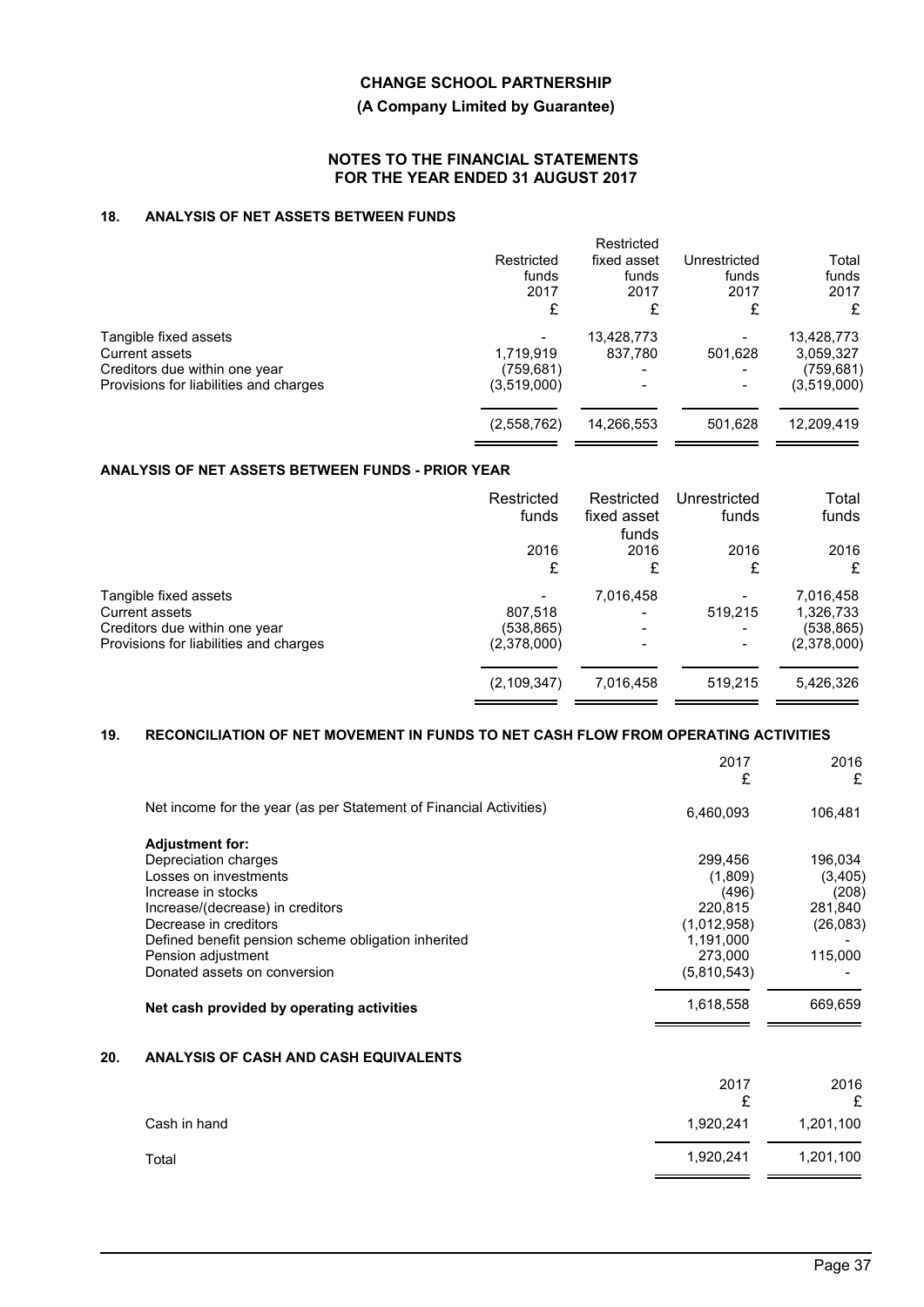**(A Company Limited by Guarantee)**

## **NOTES TO THE FINANCIAL STATEMENTS FOR THE YEAR ENDED 31 AUGUST 2017**

## **21. MEMBERS' LIABILITY**

Each Member of the Charitable Company undertakes to contribute to the assets of the Company in the event of it being wound up while he/she is a Member, or within one year after he/she ceases to be a Member, such amount as may be required, not exceeding £10 for the debts and liabilities contracted before he/she ceases to be a Member.

## **22. CONTINGENT LIABILITIES**

During the period of the funding agreement, should any asset for which a capital grant was received be sold or otherwise disposed of, in the event of the Trust not reinvesting the proceeds, it will be required to pay the grant related proportion of the proceeds to the ESFA.

Should the funding agreement be terminated for any reason, the Trust shall repay to the ESFA the current value of the Trust's land, buildings and other assets, to the extent that such assets were funded by sums received from the ESFA.

## **23. CAPITAL COMMITMENTS**

| At 31 August 2017 the Trust had capital commitments as follows: |      |        |
|-----------------------------------------------------------------|------|--------|
|                                                                 | 2017 | 2016   |
|                                                                 |      |        |
| Contracted for but not provided in these financial statements   | -    | 34.448 |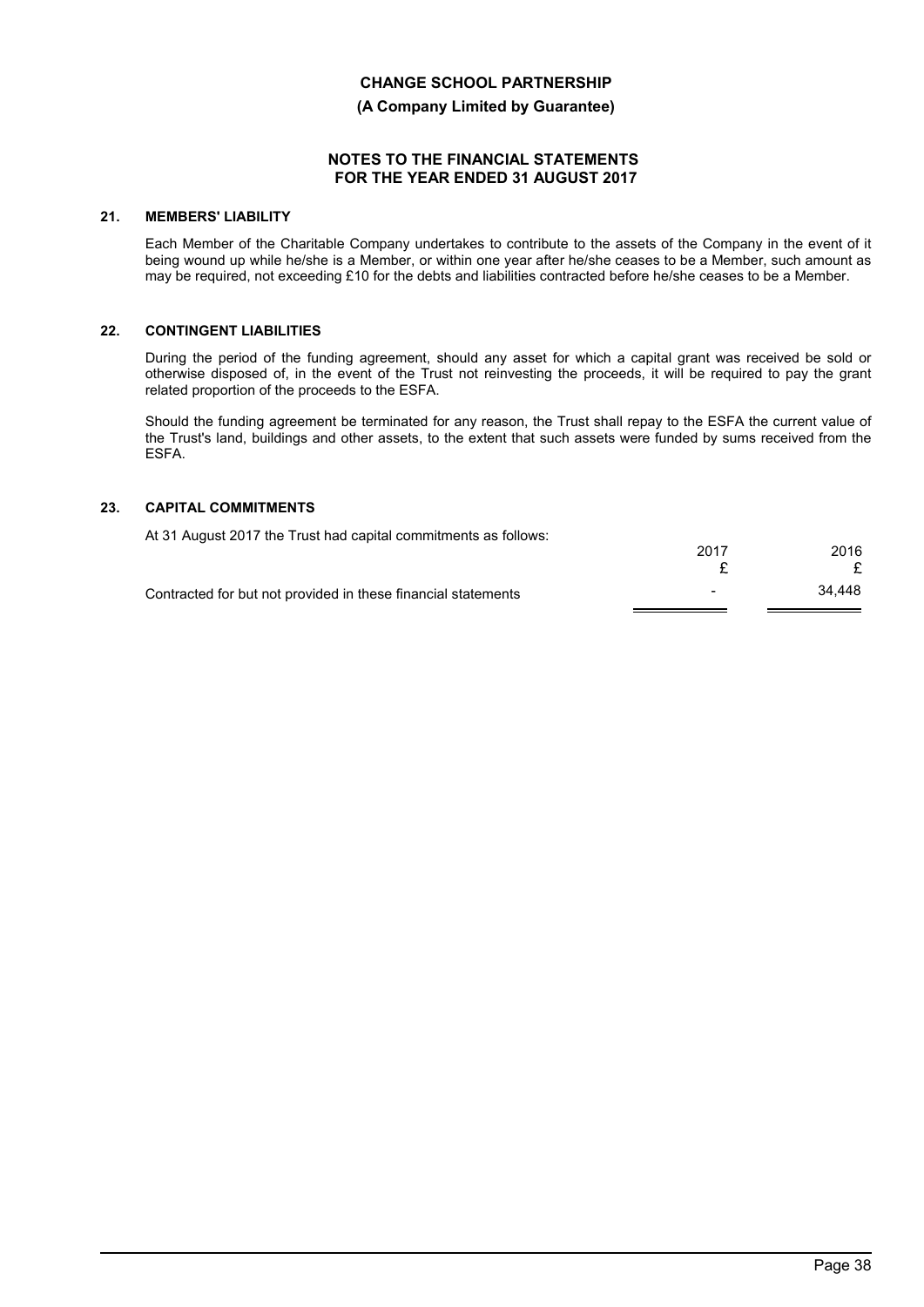**(A Company Limited by Guarantee)**

## **NOTES TO THE FINANCIAL STATEMENTS FOR THE YEAR ENDED 31 AUGUST 2017**

#### **24. PENSION COMMITMENTS**

The Trust's employees belong to two principal pension schemes: the Teacher's Pension Scheme for England and Wales (TPS) for academic and related staff; and the Local Government Pension Scheme (LGPS) for non-teaching staff, which is managed by Essex County Council. Both are Multi-Employer Defined Benefit Pension Schemes.

The latest actuarial valuation of the TPS related to the period ended 31 March 2012 and of the LGPS 31 March 2016.

Contributions amounting to £Nil were payable to the schemes at 31 August 2017 *(2016 - £Nil)* and are included within creditors.

#### **Teachers' Pension Scheme**

#### **Introduction**

The Teachers' Pension Scheme (TPS) is a statutory, contributory, defined benefit scheme, governed by the Teachers' Pensions Regulations (2010) and, from 1 April 2014, by the Teachers' Pension Scheme Regulations 2014. Membership is automatic for full-time teachers in academies and, from 1 January 2007, automatic for teachers in part-time employment following appointment or a change of contract, although they are able to opt out.

The TPS is an unfunded scheme and members contribute on a 'pay as you go' basis – these contributions along with those made by employers are credited to the Exchequer. Retirement and other pension benefits are paid by public funds provided by Parliament.

#### **Valuation of the Teachers' Pension Scheme**

The Government Actuary, using normal actuarial principles, conducts a formal actuarial review of the TPS in accordance with the Public Service Pensions (Valuations and Employer Cost Cap) Directions 2014 published by HM Treasury. The aim of the review is to specify the level of future contributions. Actuarial scheme valuations are dependent on assumptions about the value of future costs, design of benefits and many other factors. The latest actuarial valuation of the TPS was carried out as at 31 March 2012 and in accordance with the Public Service Pensions (Valuations and Employer Cost Cap) Directions 2014. The valuation report was published by the Department for Education on 9 June 2014. The key elements of the valuation and subsequent consultation are:

- employer contribution rates set at 16.48% of pensionable pay, including a 0.08% employer administration charge (currently 14.1%) ;
- total scheme liabilities (pensions currently in payment and the estimated cost of future benefits) for service to the effective date of £191,500 million, and notional assets (estimated future contributions together with the notional investments held at the valuation date) of £176,600 million giving a notional past service deficit of £14,900 million;
- an employer cost cap of 10.9% of pensionable pay will be applied to future valuations; amd
- the assumed real rate of return is 3.0% in excess of prices and 2% in excess of earnings. The rate of real earnings growth is assumed to be 2.75%. The assumed nominal rate of return is 5.06%.

During the previous year the employer contribution rate was 14.1%. The TPS valuation for 2012 determined an employer rate of 16.4%, which was payable from September 2015. The next valuation of the TPS is currently underway based on April 2016 data, whereupon the employer contribution rate is expected to be reassessed and will be payable from 1 April 2019.

The employer's pension costs paid to TPS in the period amounted to £282,851 (2016 - £*248,476*).

A copy of the valuation report and supporting documentation is on the Teachers' Pensions website (www.teacherspensions.co.uk/news/employers/2014/06/publication-of-the-valuation-report.aspx).

Under the definitions set out in FRS 102, the TPS is a multi-employer pension scheme. The Trust has accounted for its contributions to the scheme as if it were a defined contribution scheme. The Trust has set out above the information available on the scheme.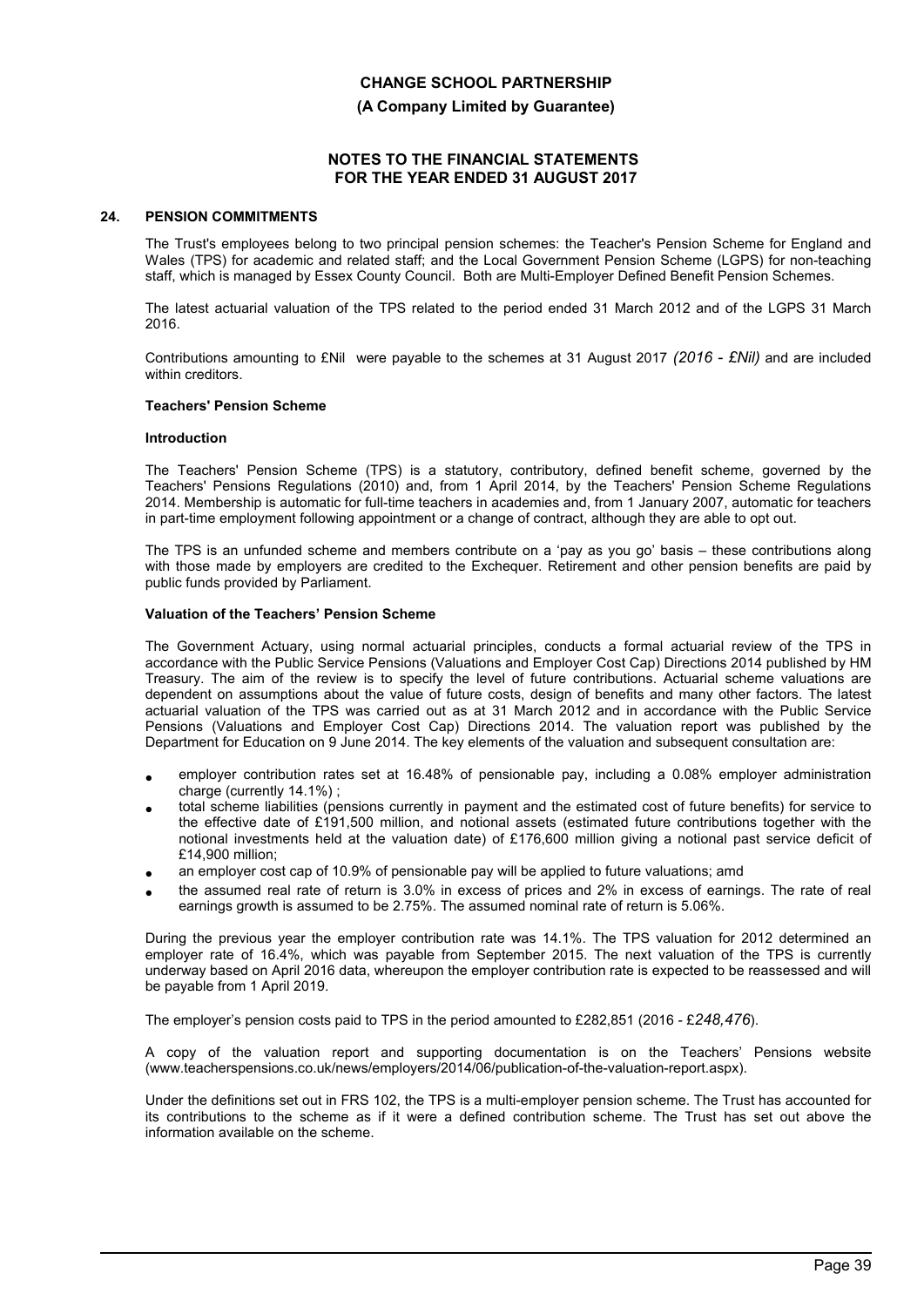**(A Company Limited by Guarantee)**

### **NOTES TO THE FINANCIAL STATEMENTS FOR THE YEAR ENDED 31 AUGUST 2017**

#### **24. PENSION COMMITMENTS (continued)**

#### **Local Government Pension Scheme**

The LGPS is a funded defined benefit scheme, with assets held in separate trustee-administered funds. The total contribution made for the Year ended 31 August 2017 was £264,000 (2016 - £*195,000*), of which employer's contributions totalled £203,000 (2016 - £*146,000*) and employees' contributions totalled £61,000 (2016 - £*49,000*). The agreed contribution rates for future years are 12.3% for employers and 5.5-6.5% for employees.

Parliament has agreed, at the request of the Secretary of State for Education, to a guarantee that, in the event of academy closure, outstanding Local Government Pension Scheme liabilities would be met by the Department for Education. The guarantee came into force on 18 July 2013.

Principal actuarial assumptions:

|                                                      | 2017   | 2016   |
|------------------------------------------------------|--------|--------|
| Discount rate for scheme liabilities                 | 2.60%  | 2.20%  |
| Rate of increase in salaries                         | 4.20 % | 4.10 % |
| Rate of increase for pensions in payment / inflation | 2.70 % | 2.30%  |

The current mortality assumptions include sufficient allowance for future improvements in mortality rates. The assumed life expectations on retirement age 65 are:

|                         | 2017         | 2016         |
|-------------------------|--------------|--------------|
| Retiring today<br>Males | 22.2         | 22.9         |
| Females                 | 24.7         | 25.3         |
| Retiring in 20 years    |              |              |
| Males<br>Females        | 24.3<br>27.0 | 25.2<br>27.7 |
|                         |              |              |

|                                        | At 31 August | At 31 August |
|----------------------------------------|--------------|--------------|
| <b>Sensitivity analysis</b>            | 2017         | 2016         |
|                                        |              |              |
| Discount rate $+0.1\%$                 | 5.290.000    | 3.161.000    |
| Discount rate -0.1%                    | 5.583.000    | 3.322.000    |
| Mortality assumption - 1 year increase | 5,608,000    | 3,323,000    |
| Mortality assumption - 1 year decrease | 5,264,000    | 3,159,000    |
| CPI rate $+0.1\%$                      | 5,553,000    | 3,307,000    |
| CPI rate $-0.1\%$                      | 5,318,000    | 3,173,000    |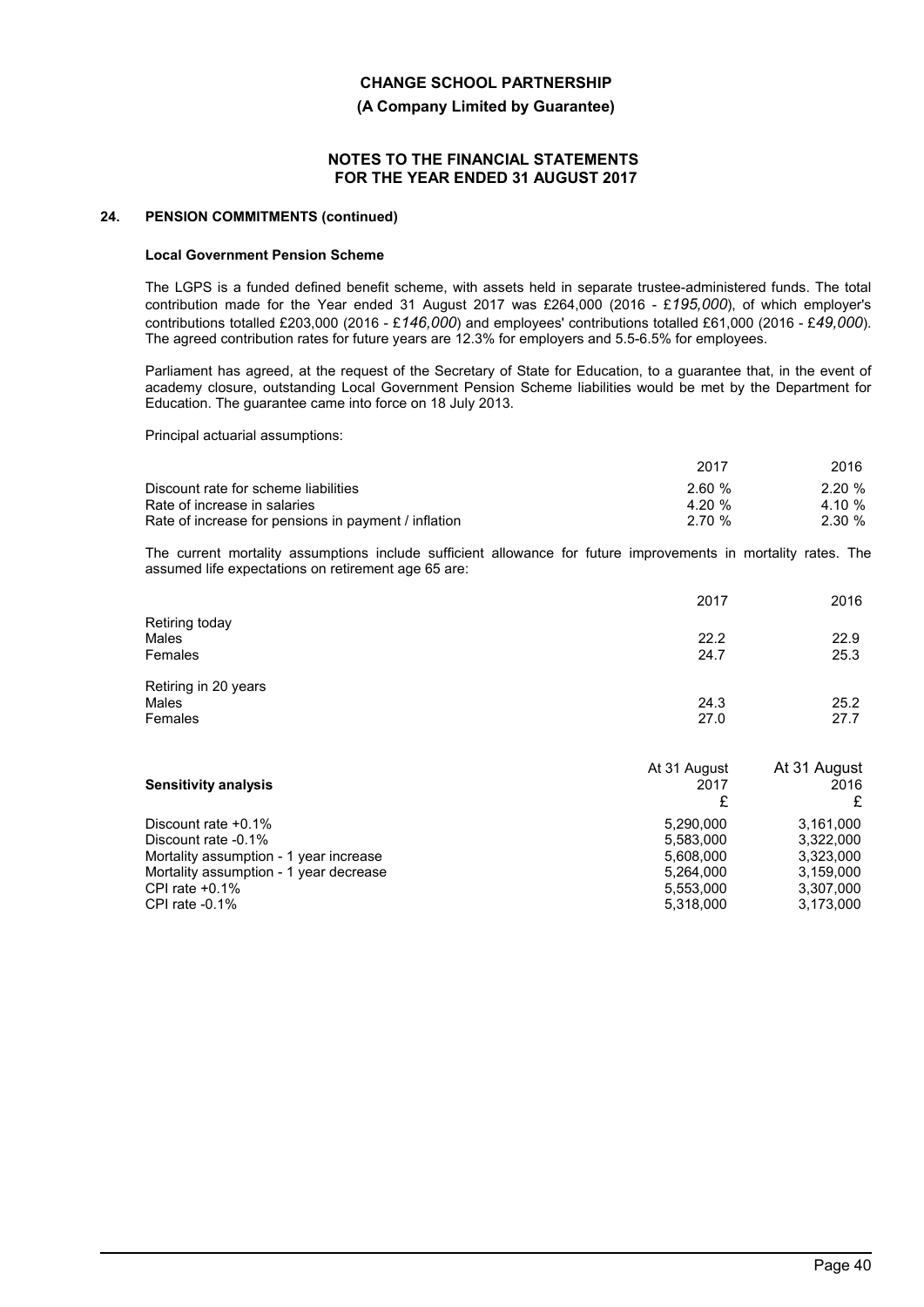## **(A Company Limited by Guarantee)**

### **NOTES TO THE FINANCIAL STATEMENTS FOR THE YEAR ENDED 31 AUGUST 2017**

## **24. PENSION COMMITMENTS (continued)**

The Trust's share of the assets in the scheme was:

| Fair value at<br>31 August<br>2017<br>£ | Fair value at<br>31 August<br>2016<br>£ |
|-----------------------------------------|-----------------------------------------|
| 1,252,000<br>119,000                    | 595,000<br>34,000                       |
| 185.000                                 | 34,000<br>95,000                        |
| 146.000                                 | 27,000<br>77,000                        |
| 1,915,000                               | 862,000                                 |
|                                         | 74.000<br>58.000<br>81,000              |

The actual return on scheme assets was £194,000 (2016 - £*99,000*).

The amounts recognised in the Statement of Financial Activities incorporating Income and Expenditure Account are as follows:

|                                                                                                                                                                       | 2017<br>£                                                                       | 2016<br>£                                                        |
|-----------------------------------------------------------------------------------------------------------------------------------------------------------------------|---------------------------------------------------------------------------------|------------------------------------------------------------------|
| Current service cost<br>Interest income<br>Interest cost                                                                                                              | (407,000)<br>31,000<br>(100,000)                                                | (211,000)<br>27,000<br>(77,000)                                  |
| Total                                                                                                                                                                 | (476,000)                                                                       | (261,000)                                                        |
| Movements in the present value of the defined benefit obligation were as follows:                                                                                     |                                                                                 |                                                                  |
|                                                                                                                                                                       | 2017<br>£                                                                       | 2016<br>£                                                        |
| Opening defined benefit obligation<br>Upon conversion<br>Current service cost<br>Interest cost<br>Employee contributions<br>Actuarial (gains)/losses<br>Benefits paid | 3,240,000<br>1,816,000<br>407,000<br>100,000<br>61,000<br>(180,000)<br>(10,000) | 1,907,000<br>211,000<br>77,000<br>49,000<br>1,005,000<br>(9,000) |

Closing defined benefit obligation 6,434,000 5,434,000 3,240,000